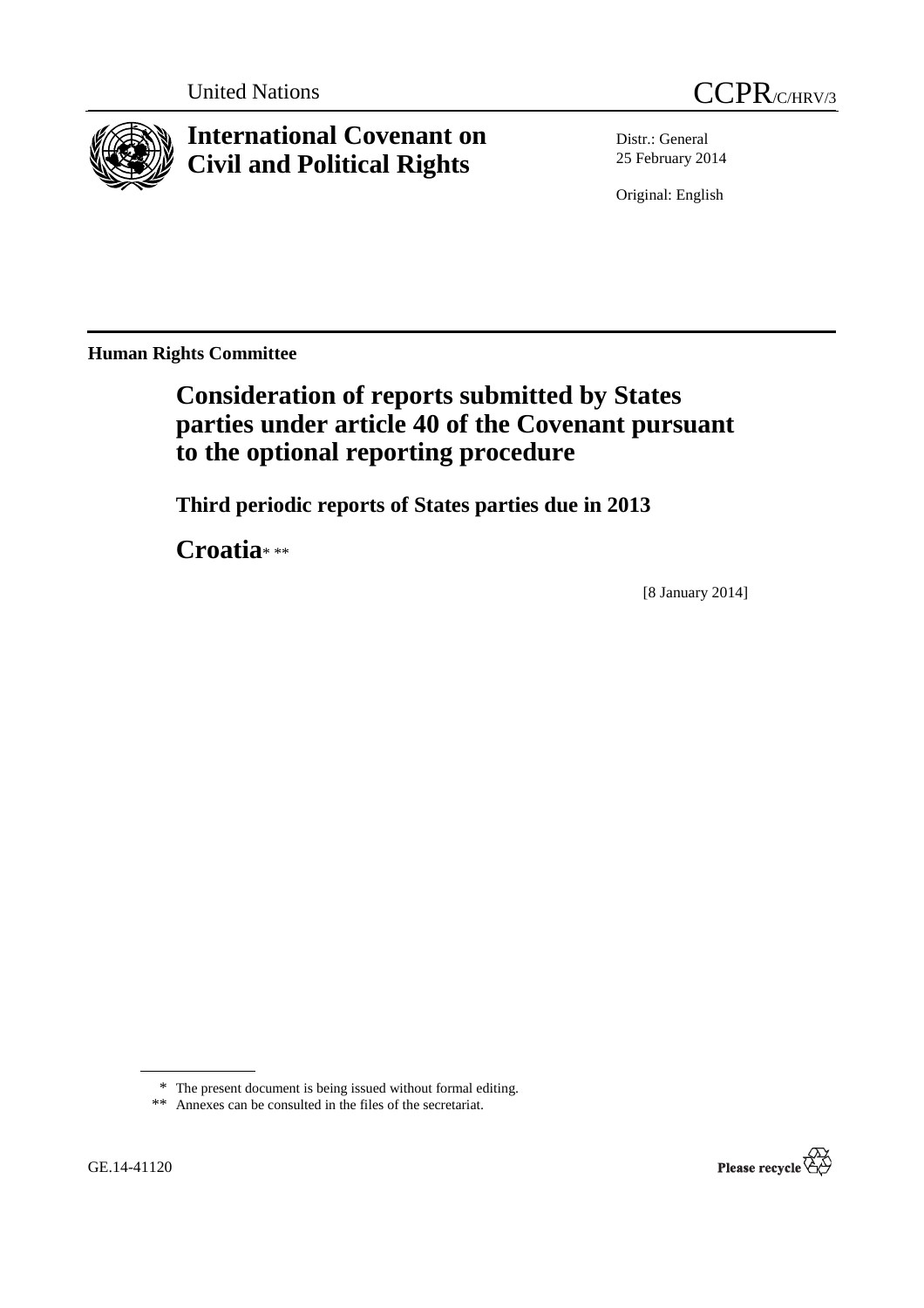# **Reply to issue no. 1**

1. The Republic of Croatia is continuously upgrading its legislative and institutional framework in the field of human rights protection and promotion by adopting new legislation and subordinate legislation, national strategies, programmes and plans, and by implementing various EU-funded projects.

2. In the period 2008–2011, progress was made in certain priority fields with the adoption of the Anti-Discrimination Act, the Free Legal Aid Act, the new Gender Equality Act, the Act on National Preventive Mechanism Against Torture and Other Cruel, Inhuman or Degrading Treatment or Punishment.

3. In the reporting period, significant advances were achieved with regard to strengthening the institution of the ombudsman and other specialized ombudsman institutions. Amendments to the Constitution of the Republic of Croatia in 2010 and the adoption of the new Ombudsman Act in 2012 created the foundation for strengthening the institution of the ombudsman with the aim of promoting and protecting human rights and protecting citizens from unlawful and irregular activities of State bodies. The constitutional amendments expanded the competence of the ombudsman from protecting to promoting human rights and liberties and they introduced the possibility to entrust the ombudsman, by law, with certain authorities regarding legal entities and natural persons, all with the aim of protecting fundamental constitutional rights.

4. The new Ombudsman Act strengthened the coordination between the ombudsman and special ombudsmen (ombudsman for gender equality, ombudsman for persons with disabilities and ombudsman for children). The legislative provisions are aimed at strengthening the institution through an improved appointment procedure and extended authorities, including authorities towards the courts, and by regulating the actions of the ombudsman. Furthermore, on the basis of new legislative provisions, the ombudsman issues recommendations to State administration bodies with the aim to improve the human rights protection system, monitors compliance with the said recommendations and the influence the reports exert on human rights protection standards. Pursuant to the Act on a National Preventive Mechanism against Torture and Other Cruel, Inhuman or Degrading Treatment or Punishment that came into force in February 2011, the ombudsman performs the activities of the National Preventive Mechanism.

5. Moreover, the human rights protection system was improved with additional institutional mechanisms by the establishment of the Human Rights Committee (an interdepartmental body whose activities are coordinated by the Croatian Government's Office for Human Rights and Rights of National Minorities), county human rights coordinating bodies, gender equality coordinators at State administration bodies and county gender equality committees. The National Committee for Education for Human Rights and Democratic Citizenship was re-established in 2010.

6. In April 2013, the Government enacted the Decree on the Office for Human Rights and Rights of National Minorities, by the force of which the existing Office for Human Rights and the Office for National Minorities were merged into the Office for Human Rights and Rights of National Minorities, responsible for monitoring the recommendations from the ombudsman's annual reports and drawing up reports on the activities undertaken as a result of the ombudsman's recommendations.

7. In April 2013, the Government adopted the National Programme for Protection and Promotion of Human Rights for the Period of 2013–2016. The document is an extension of the first National Programme for Protection and Promotion of Human Rights 2008–2011, adopted by the Government in 2007, whereby the Republic of Croatia accepted the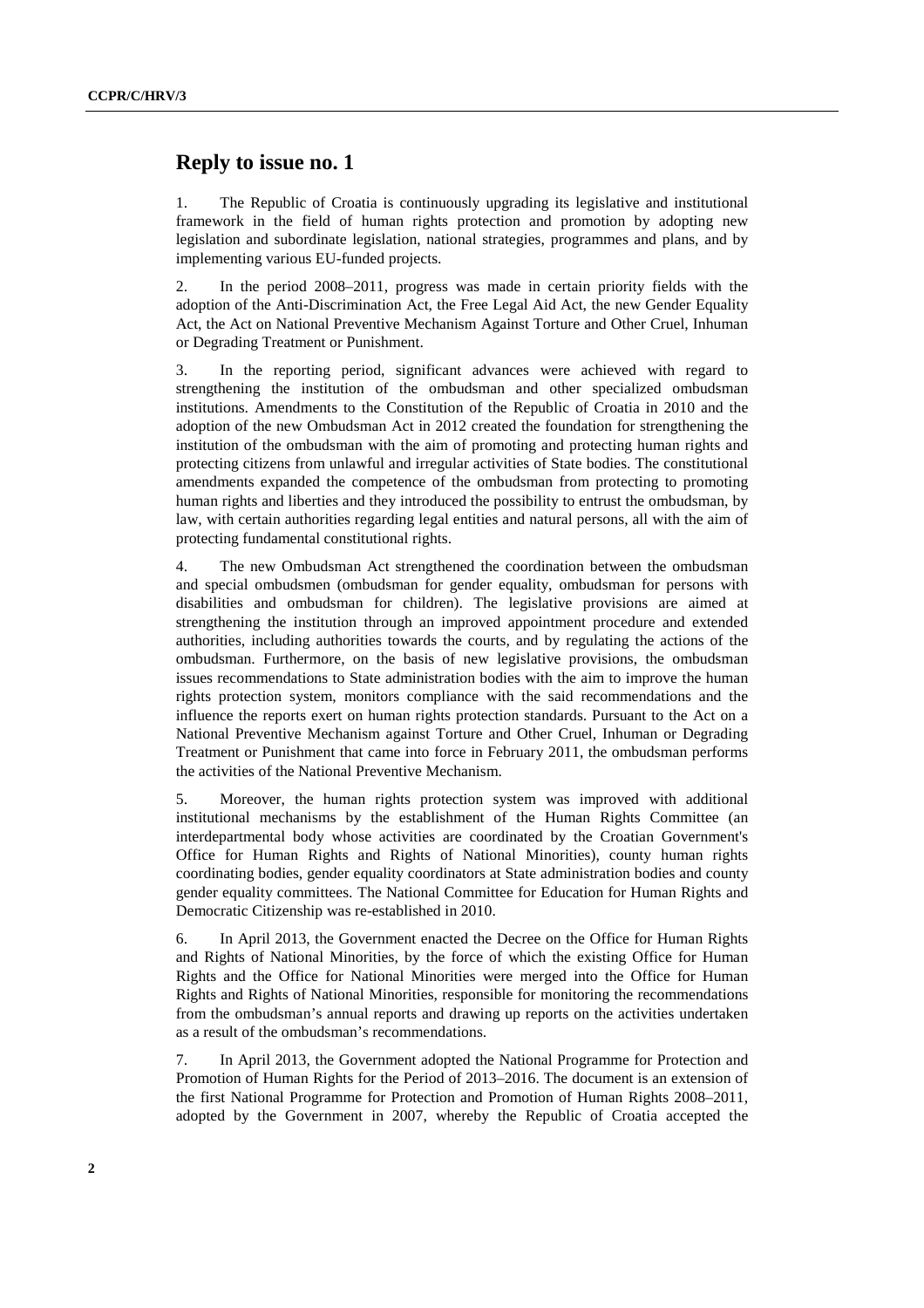recommendation of the Vienna Declaration (1993) for designing a national action plan and implementation measures for human rights protection, as well as activities promoting human rights.

8. The National Programme is a strategic document with which the Government, based on the analysis of the current status, sets priorities, proposes measures and directs its efforts towards improving the protection and promotion of human rights in the Republic of Croatia. The aims of the National Programme are to protect, promote and improve human rights in the Republic of Croatia and raise public awareness of the importance of knowing and realizing human rights. The National Programme covers the protection and promotion of human rights on all levels: local, national, regional and international. It systematically approaches human rights protection and promotion through objectives and measures that the competent State administration bodies will implement in the four-year period.

9. The following were set as National Programme priority areas: gender equality; fighting racial and other types of discrimination; building an anti-discrimination environment; missing persons in the Republic of Croatia; rights of active participants and victims of the Homeland War; rights of national minorities; right to free legal aid; right to access information; right to the protection of personal information; religious rights and freedoms; freedom of the press; protecting the rights and dignities of workers; special family protection; protecting the rights of children; protecting the rights of the youth; the human rights of particularly vulnerable groups of citizens: protecting the rights of persons with disabilities, persons with mental disorders and/or intellectual difficulties, persons of advanced age, the homeless, drug addicts, HIV-positive persons, persons deprived of freedom, victim/witness protection; the rights of asylum seekers, persons granted asylum and persons under subsidiary protection; gender minorities; the right to healthy living and a healthy environment; fighting corruption; fighting people trafficking; safety and human rights; education for human rights and democratic education; and human rights in the educational system. Furthermore, the National Programme creates the conditions for quality cooperation with civil society organizations in the field of human rights protection and promotion.

10. With the amendments to the Asylum Act of 2010, the Republic of Croatia improved the rights protection system for asylum seekers, persons granted asylum and persons under subsidiary protection, whereby the asylum system in Republic of Croatia was fully harmonised with the *acquis communautaire*. Some of the rights awarded to persons granted protection were expanded, with their status being recognized in the Republic of Croatia. The scope of their right to health care, education and work, as well as their right to free legal aid, was also expanded. Special emphasis was put on their integration into Croatian society, which is simultaneously one of their most important rights and one of the hardest tasks.

11. To aid in achieving that objective, within the framework of the Migration Policy for the Period 2013–2015, the Republic of Croatia established the Standing Committee for the Implementation of the Integration of Foreigners into Croatian Society. The Committee's working group, whose purpose is the operational implementation of tasks, drafted the Proposal of the Action Plan for the Removal of Obstacles in Realizing Individual Rights in the Integration of Foreigners for the Period 2013–2015. Due to the particular situation of asylum seekers, persons granted asylum and foreigners under subsidiary protection, most of the Action Plan measures are aimed towards regulating the position and integrating the aforementioned categories of foreigners. In order to ensure successful integration of foreigners into Croatian society, the Action Plan also lays down measures for the prevention of and fight against discriminatory actions and treatment of foreigners. Furthermore, with the aim of achieving the most effective integration of foreigners into Croatian society, the Plan defines measures that encourage the cooperation of State bodies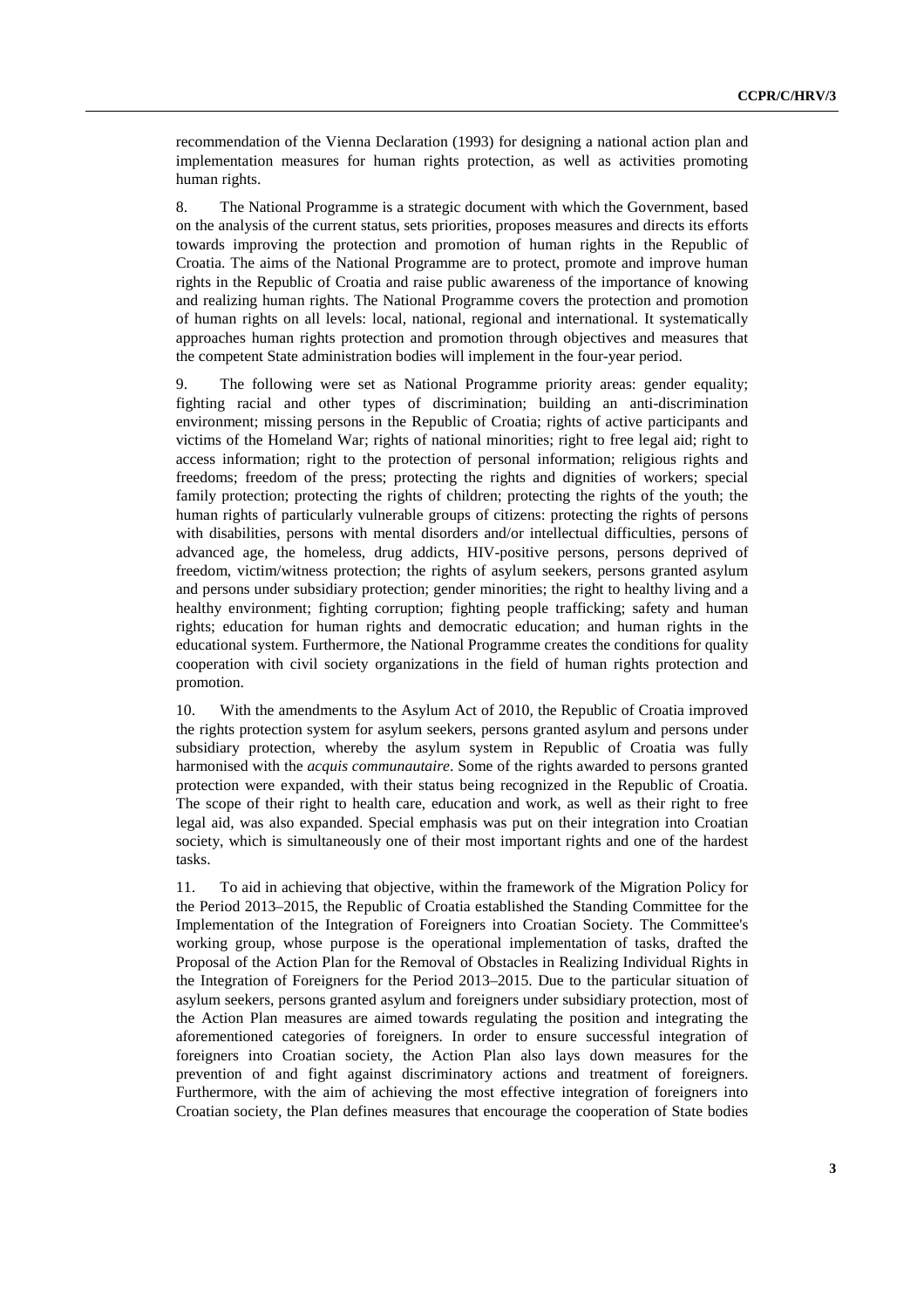with civil society organizations operating in the field of human rights protection and promotion, social partners, the private sector and the media.

12. The adoption of the Anti-Discrimination Act, which came into force on 1 September 2009, is highlighted as an important legislative action. This gave the Republic of Croatia a comprehensive Act which uniformly legislates for the problem of fighting discrimination, since previously several regulations included anti-discrimination provisions in their contents. The adoption of the Act enabled citizens to appropriately protect their right to equal opportunities, should they find it had been violated. Protection was made possible in a wide spectrum of areas and the Act laid down special procedural provisions with the aim of providing judicial protection to discrimination victims. An umbrella anti-discrimination body was established for the first time in the Republic of Croatia and its activities are performed by the ombudsman who is competent for the monitoring of all activities related to fighting discrimination in the Republic of Croatia. Finally, the adoption of the Act greatly improved anti-discrimination practices in the Republic of Croatia.

13. Within the framework of the project "Support for the implementation of the Anti-Discrimination Act", co-financed by the European Commission through the PROGRESS programme, the Office for Human Rights and Rights of National Minorities published the *Guide to the Anti-Discrimination Act* in 2009.

14. The improvements in anti-discrimination practice are also evident in the continuous education of the professional public: State body officials, county coordinators for human rights and gender equality, judges, State attorneys, the police and the representatives of civil society organizations operating in the field of human rights protection and promotion. Furthermore, the promotion of anti-discrimination and raising awareness of the general public about the harmful consequences of discrimination are being systematically implemented through various regional and national campaigns, especially within the framework of project activities.

15. In regard to fighting discrimination, it should be pointed out that the new Criminal Code, which came into force on 1 January 2013, introduces new bases for discrimination related to the criminal offence of violating equality and harmonizes them with the constitutional bases and the bases laid down in the Anti-Discrimination Act. The Criminal Code defines hate crime as a criminal offence perpetrated on the grounds of race, skin colour, religious affiliation, national or ethnic origin, sexual orientation or the gender identity of another person. That harmonized the definition of hate crime with the Council Framework Decision 2008/913/JHA of 28 November 2008 on combating certain forms and expressions of racism and xenophobia by means of criminal law. Moreover, hate crime is considered to be an aggravating circumstance of a criminal offence, regulated with harsher sentences.

16. On 2 April 2011, the Government adopted the Rules of Procedure in Hate Crime Cases. The aim of the Rules is to ensure the conditions for efficient and thorough work of the competent authorities in order to improve the resulting monitoring system for hate crime proceedings. The Rules lay down the requirements for competent authorities participating in discovering, prosecuting and monitoring the results of hate crime proceedings and they define the method and type of cooperation between competent authorities. The Rules also regulate gathering statistical monitoring results for hatemotivated criminal offences and misdemeanours.

17. The Free Legal Aid Act was adopted with the aim of facilitating the provision of legal aid to the economically and socially disadvantaged categories of citizens and came into force on 1 February 2009. The Act on the Amendments to the Free Legal Aid Act came into force on 15 July 2011, pursuant to the Decision of the Constitutional Court of the Republic of Croatia, number U-I-722/2009 of 6 April 2011.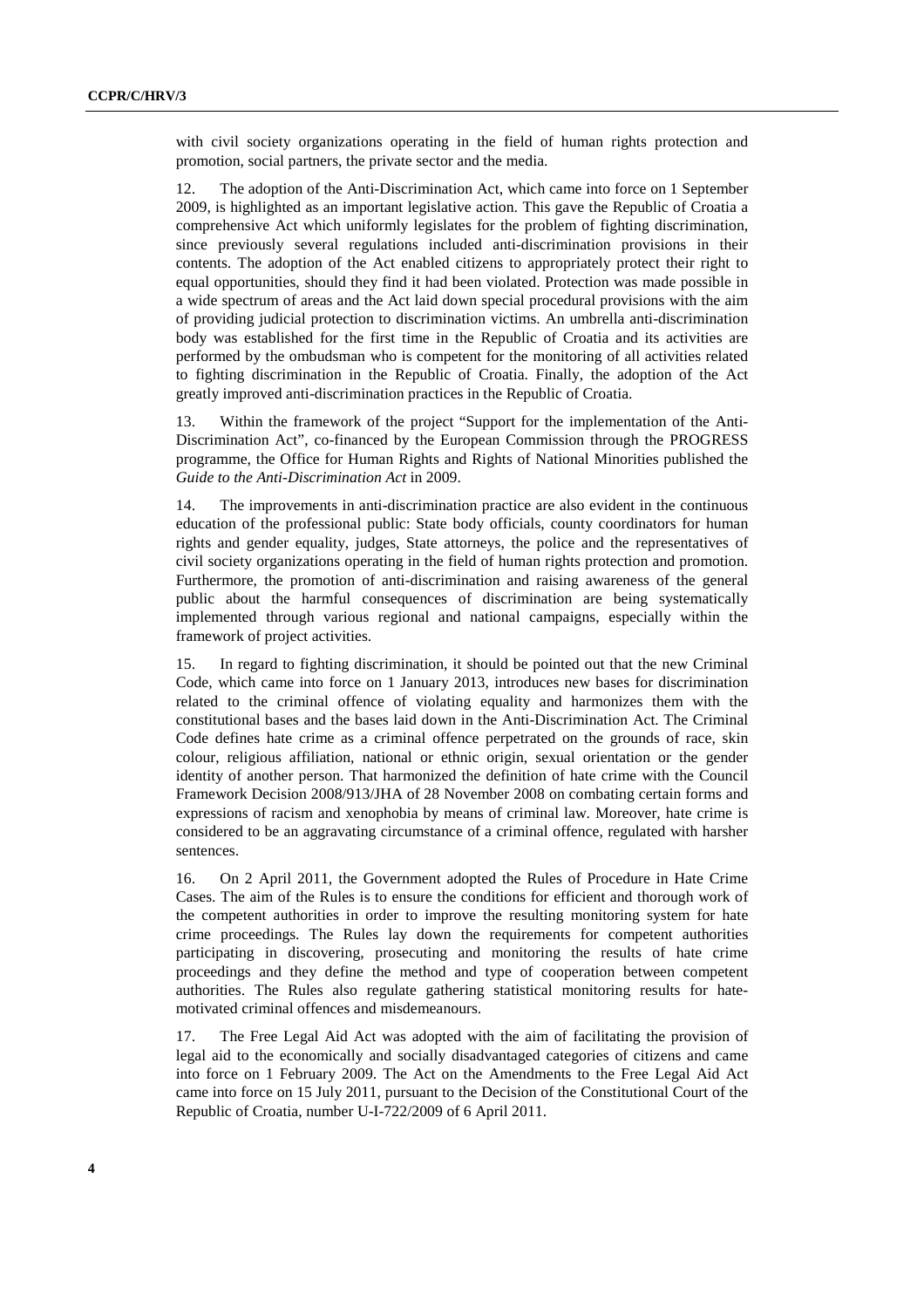18. Based on analyses of legislative provisions, the current status of free legal aid and the financial data on the funds spent on the direct financing of free legal aid, it was established that the existing free legal aid system could be improved from the viewpoint of the target groups for which it is intended and especially from the viewpoint of the needs of socially disadvantaged persons for legal information and counselling (the so-called primary legal aid).

19. A proposal for a new Free Legal Aid Act was drafted in February 2013. After public discussion with the interested public in June 2013, the proposal of the Act was adopted after its first reading in the Croatian Parliament and the final proposal of the Act is currently being drafted.

20. Tangible progress was made in introducing human rights education to all levels and types of education in the last period. In April 2010, the Government established the National Committee for Education for Human Rights and Democratic Citizenship. The Committee is systematically working on ensuring the implementation of education for human rights and democratic citizenship on all levels, including educational programmes for minorities, religious education programmes, youth resettlement programmes and adult education programmes.

21. Education for human rights and democratic citizenship is an integral part of numerous strategy and development documents of the highest importance for the Republic of Croatia, as well as of legislation governing education.

22. A large number of national strategic documents which were in force during the reporting period and which, among other things, include the aforementioned documents, include measures related to the professional training of civil servants on human rights. Numerous professional training courses have also been implemented within the framework of EU-funded projects and programmes, as part of the "building institutional capacities" component. For example, the information and training of the representatives of institutions directly or indirectly involved in the implementation of the Anti-Discrimination Act were implemented within the framework of the IPA 2009 programme "Establishing a comprehensive system for anti-discrimination protection", which was implemented by the Office for Human Rights and Rights of National Minorities of the Government in partnership with the Office of the Ombudsman. Project implementation started in 2012. In cooperation with the Judicial Academy, professional training on the European and Croatian legislative framework for the fight against discrimination was held for judges and State attorneys in Zagreb and Split.

23. With the aim of ensuring the most efficient implementation of the Constitutional Act on the Rights of National Minorities, in the previous period the Government adopted two action plans for the implementation of the Constitutional Act on the Rights of National Minorities: the first one in October 2009 and the second one in April 2011. The 2011 Action Plan was adopted for the period from 2011 to 2013 and was drawn up in accordance with the recommendations of the EU joint position paper, chapter 23 (Accession Convention). The Plan lays down measures aimed at further strengthening the protection of national minorities, especially in areas that were found to be lacking. To that effect, measures that have been significantly expanded in comparison with the previous Action Plan were established and specific objectives were set, the realization of which is planned for the period 2011–2013. An integral part of the Action Plan are the report forms for the number of national minority members employed in administrative bodies at national and local level and in judicial bodies. In accordance with article 22 of the Constitutional Act, that enables regular and continuous evaluation of the representation of national minorities in administrative bodies.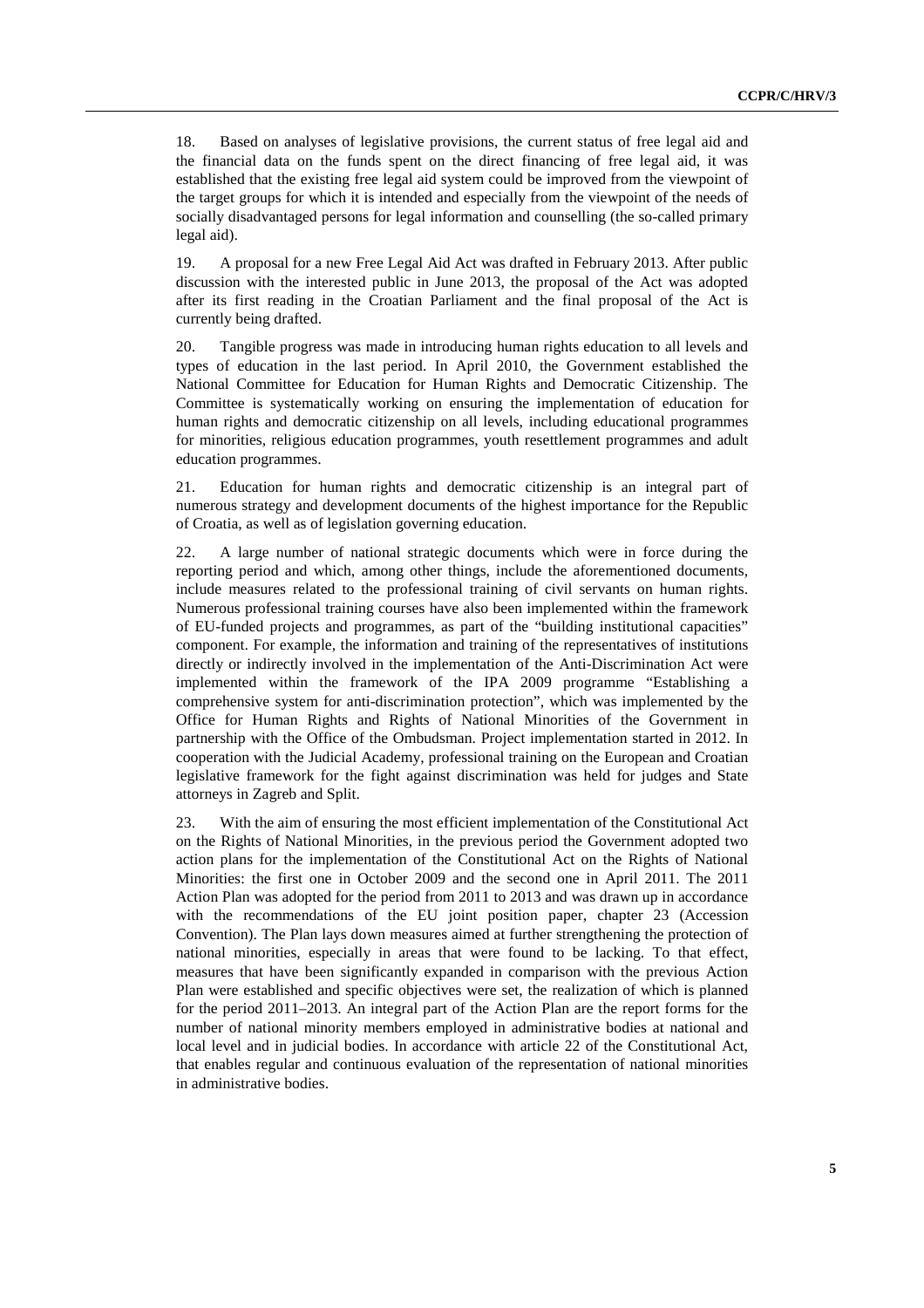24. In March 2013, the Ministry of Justice published the text of the International Covenant on Civil and Political Rights on its official website, together with the Optional Protocol and the Second Optional Protocol, aiming at the abolition of the death penalty.

25. In addition to a brief description of the document, the Ministry of Justice also published all relevant reports of the Republic of Croatia about the implementation of the Covenant, the conclusions and comments of the Human Rights Committee and the previously submitted replies of the Republic of Croatia to the issues raised.

#### **Reply to issue no. 2**

26. The Human Rights Committee was founded by a Decision of the Government of 26 November 2012. The previous Committee was an interdepartmental body at the level of the Government. However, in view of the new reorganization of State administration bodies, in accordance with the Act on the Organization and Competences of Ministries and Other Central State Administration Bodies and the Act on the Government of the Republic of Croatia, it was necessary to uphold a new Decision on establishing the Human Rights Committee in order for it to be harmonized with the provisions of the aforementioned acts. When the new Decision was upheld, the Committee became an interdepartmental body within the Office for Human Rights and Rights of National Minorities. The Committee, whose members are representatives of ministries, government offices and civil society organizations, monitored the implementation of the National Plan for the Fight against Discrimination, 2008–2013, while it currently monitors the implementation of the National Plan for the Protection and Promotion of Human Rights, 2013–2016, and indicates the problems and potential challenges of legislative provisions.

27. The Government adopted several action plans for the implementation of the measures laid down in the National Plan for the Fight against Discrimination, 2008–2013, and the most recent action plan was adopted for the period 2011–2013. The Action Plan for the Implementation of the National Plan for the Fight against Discrimination, 2011–2013, covers several chapters: family and social welfare, education, labour and employment, health care, national minorities, providing protection for foreigners, fighting and penalizing discriminatory actions, compiling statistical data, and tolerance and fighting discrimination through the media and civil society.

28. With regard to national minorities, the Action Plan is aimed at developing positive policies towards national minorities through activities, campaigns and education, with the objective of efficiently implementing the Constitutional Act on the Rights of National Minorities; providing the Roma with the education and training necessary to participate in the decision-making process and achieve human rights; increasing the employment of members of national minorities at the national and local level; and resolving the issue of refugees who are members of the Serbian national minority.

29. In the field of penalizing discrimination and anti-discrimination legislation, the Action Plan is aimed at achieving international standards in the professional training of police and judiciary officials in proceedings related to discrimination and hate crime cases; establishing a consolidated database related to discrimination and hate crimes; informing the public about anti-discrimination legislation; and establishing a comprehensive legal aid system.

30. With the aim of ensuring the right of all social groups to participate in administrative bodies and services and of ensuring the realization of individual rights of particularly vulnerable social groups, one of the objectives of the Action Plan measures is to gather statistical data on citizens' realization of their rights in accordance with special legislation governing the equal rights to participate in all social activities.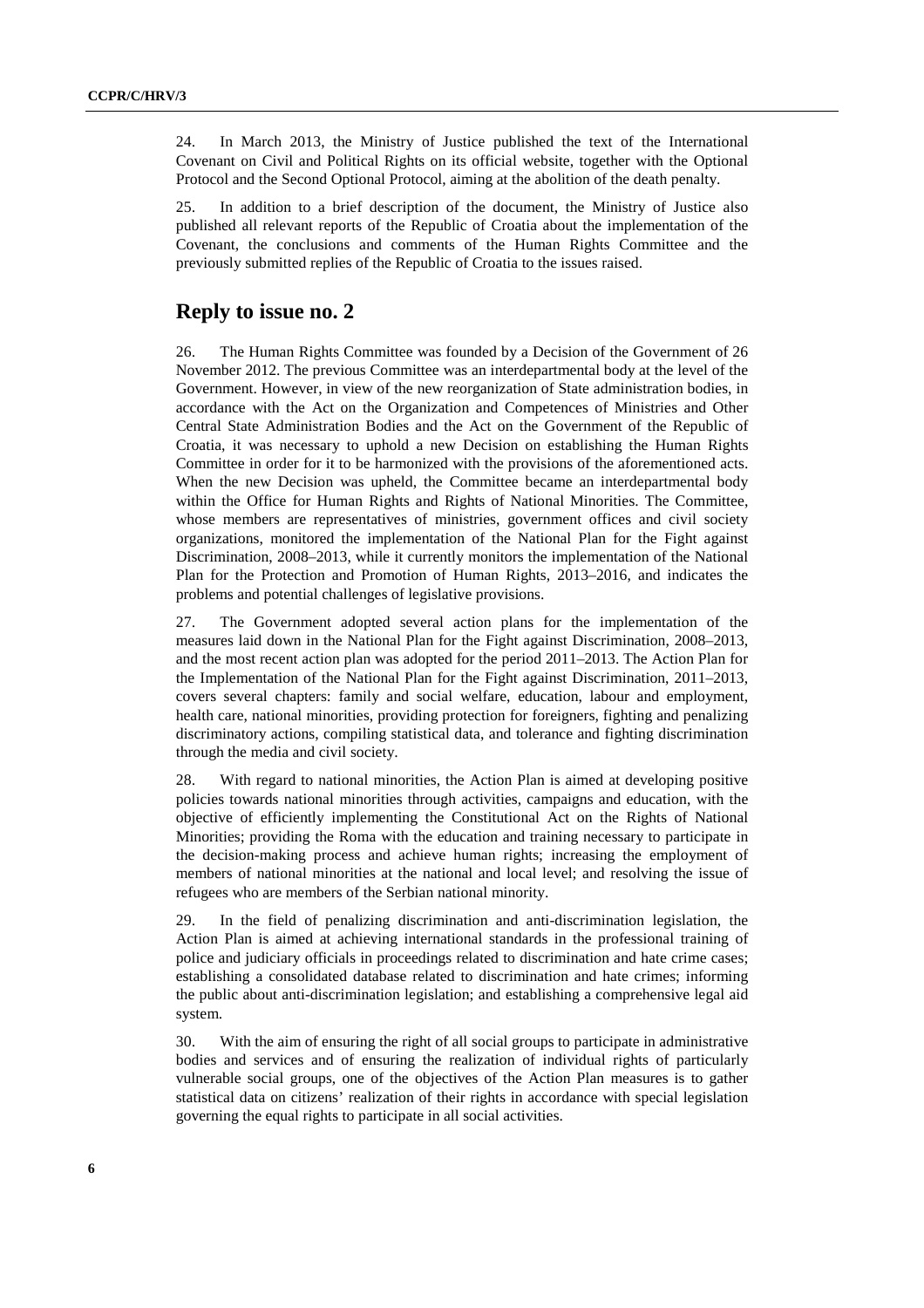31. In the field of promoting tolerance and fighting discrimination through the media and civil society, the objective of the Action Plan is to promote tolerance and fight all types of discrimination by informing the public, through the media and civil society organizations, of the availability of documents related to the protection of the rights of particularly vulnerable social groups.

32. According to the report of the Office for Human Rights and Rights of National Minorities on the implementation of the Action Plan for the Implementation of the National Plan for the Fight against Discrimination 2011–2012, activities that contribute to the improvement of the system for the fight against discrimination have been implemented or are continuously being implemented in all fields of activities.

33. In accordance with the Decree on the Office for Human Rights and Rights of National Minorities of the Government of the Republic of Croatia, the Office for Human Rights and Rights of National Minorities is the competent authority for monitoring the recommendations from the ombudsman's annual reports and drawing up reports on the activities undertaken as a result of the ombudsman's recommendations.

34. Reporting on the implementation of the recommendations from the ombudsman's annual reports is a measure aimed at strengthening the institution of the ombudsman and, indirectly, at strengthening the human rights protection and promotion system. In the previous period the Office for Human Rights and Rights of National Minorities has published two reports.

35. Consequently, on 26 July 2012 the Government adopted the report on the activities undertaken as a result of the recommendations of the Ombudsman specified in the report on the activities of the Ombudsman for 2010 (and in the report on the instances of discrimination for 2010), while on 24 May 2013, the Government adopted the report on the activities undertaken as a result of the recommendations of the Ombudsman specified in the report on the activities of the Ombudsman for 2011 (and in the report on the instances of discrimination for 2011).

36. In order to implement the Constitutional Act on the Rights of National Minorities, the State budget allocated a total of HRK 157,236,507.75 in 2009, HRK 139,899,067.65 in 2010, HRK 142,728,834.65 in 2011 and HRK 133,498,918.68 in 2012. With the objective of building the trust of citizens through dialogue with the system institutions, funds amounting to HRK 4,500,000 were allocated from the State budget of the Republic of Croatia for 2011, 2012 and 2013 for the activities of the Joint Council of Municipalities in Vukovar, an association of the Serbian national minority that aligns the interests of the Serbian national minority in the Vukovar-Srijem and Osijek-Baranja counties.

37. An additional HRK 10,200,000 was allocated from the State budget in 2013 for the activities, programme implementation and institution building of the following: the Serbian national minority (Serbian National Council - coordination of the Serbian national minority council, Zagreb, HRK 7,500,000), the Roma national minority (Roma National Council, Zagreb, HRK 1,500,000), and the Hungarian national minority (Council of Hungarian Associations, Beli Manastir, HRK 1,200,000).

#### **Reply to issue no. 3**

38. As soon as the concluding observations of the Human Rights Committee (CCPR/C/ HRV/CO/2) were received by the Republic of Croatia, they were translated into Croatian and published on the website of the Ministry of Justice. Moreover, the observations were sent to all bodies that participated in the activities of the delegation of the Republic of Croatia that presented the second periodic report on the International Covenant on Civil and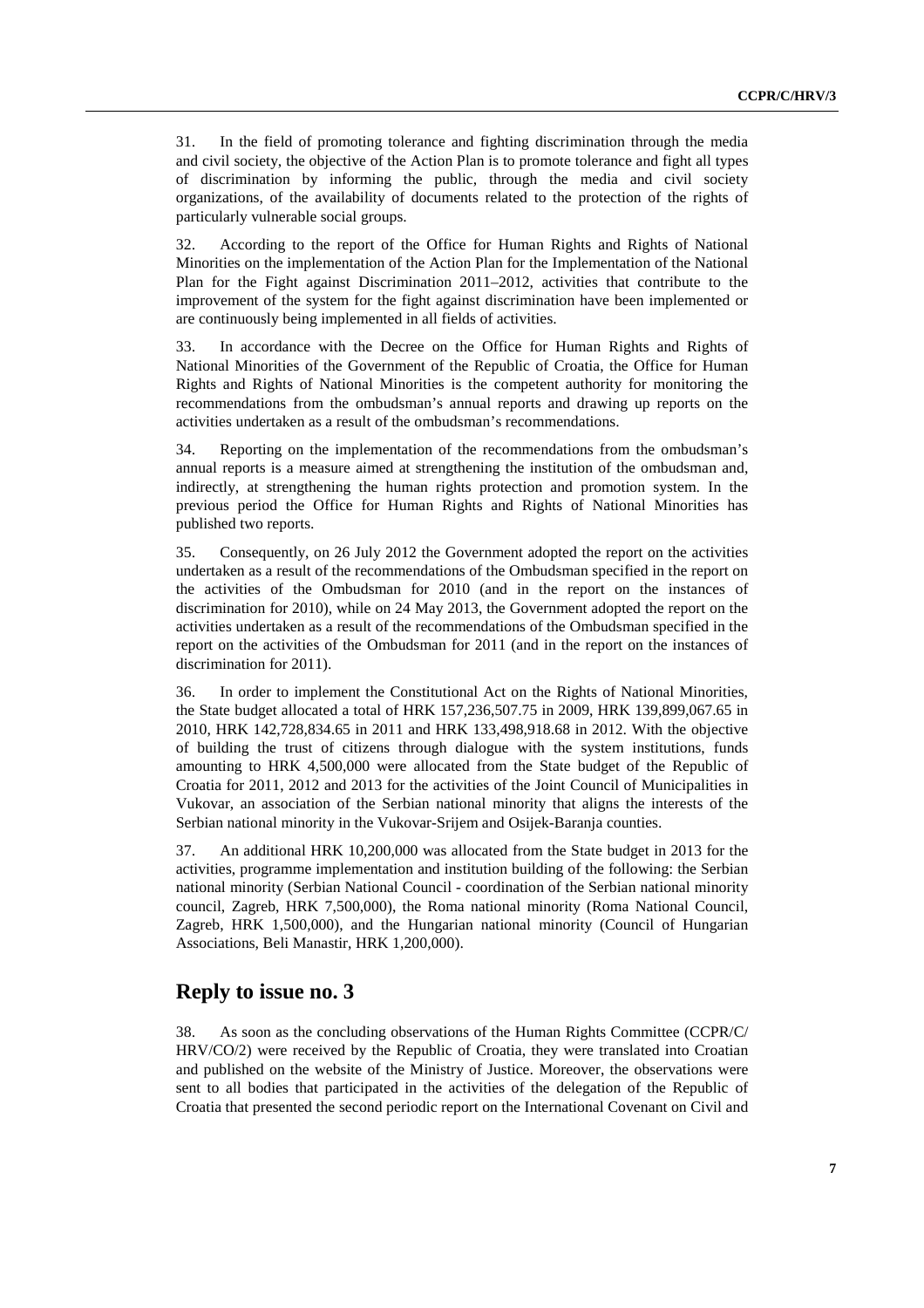Political Rights, with a request for replies with potential comments. In addition to the request, special emphasis was given to the requirement of the Republic of Croatia to submit, within one year, relevant information on the implementation of the Committee's concluding observations from paragraphs 5 (discrimination against national minorities), 10 (prosecution of war crimes) and 17 (prosecution of threats to journalists). The Ministry of Justice, in cooperation with the competent institutions, compiled the comments on the aforementioned paragraphs and submitted them to the Human Rights Committee in October 2010.

39. Moreover, in June 2011 and February 2012, the Republic of Croatia submitted its replies to the additional requests for information on the implementation of the Committee's concluding observations to the Human Rights Committee, in accordance with paragraphs 5, 10, and 17.

# **Reply to issue no. 4**

40. In the case of *Paraga vs. the Republic of Croatia*, judicial proceedings were held at the municipal civil court in Zagreb under the reference number Pn-3686/01 in the legal matter of the plaintiff Dobroslav Paraga versus the defendant, the Republic of Croatia, for compensation for unlawful arrest and unfounded criminal proceedings.

41. Regarding the claim filed on 23 May 2001, the court returned its verdict on 14 January 2003, partially accepting and partially rejecting the litigation claim. That verdict was sustained by the verdict of the county court of Zagreb, reference number Gžn-1581/03- 2, of 17 January 2006, against which the plaintiff filed two revisions - on 24 and 30 March 2006.

42. On 11 December 2007, the Supreme Court of the Republic of Croatia returned the verdict under the reference number Rev 967/06-2, partially altering the verdicts of the county court of Zagreb and the municipal civil court in Zagreb, and awarding the plaintiff a further HRK 20,000 in damages, in addition to the previously awarded HRK 30,000.

#### **Reply to issue no. 5**

43. The Constitution of the Republic of Croatia guarantees all people in the Republic of Croatia rights and freedoms regardless of their race, skin colour, gender, language, religion, political or other affiliation, national or social background, property, place of birth, education, social position and other characteristics (art. 14 of the Constitution). In the Republic of Croatia all people are equal under the law (art. 14 of the Constitution), while Croatian nationals and foreign nationals are equal in their rights before the courts and other State bodies and other bodies vested with public authority (art. 26 of the Constitution).

44. Freedoms and rights may be curtailed by law only in exceptional cases, in order to protect the freedoms and rights of others, the legal order, public morals and public health. Any restriction of freedoms or rights shall be proportionate to the nature of the need to do so in each individual case. (art. 16 of the Constitution).

45. Additionally, it is specified that the Republic of Croatia guarantees foreign nationals the right to freedom of movement and freedom to choose their residence. The right to movement within the territory of the Republic of Croatia, the right of entry and the right to depart may exceptionally be curtailed by law, if necessary to protect the legal order, or the health, rights and liberties of others. (art. 32 of the Constitution). Furthermore, foreign citizens and stateless persons may be granted asylum in the Republic of Croatia, unless they are being prosecuted for non-political crimes and activities contrary to the fundamental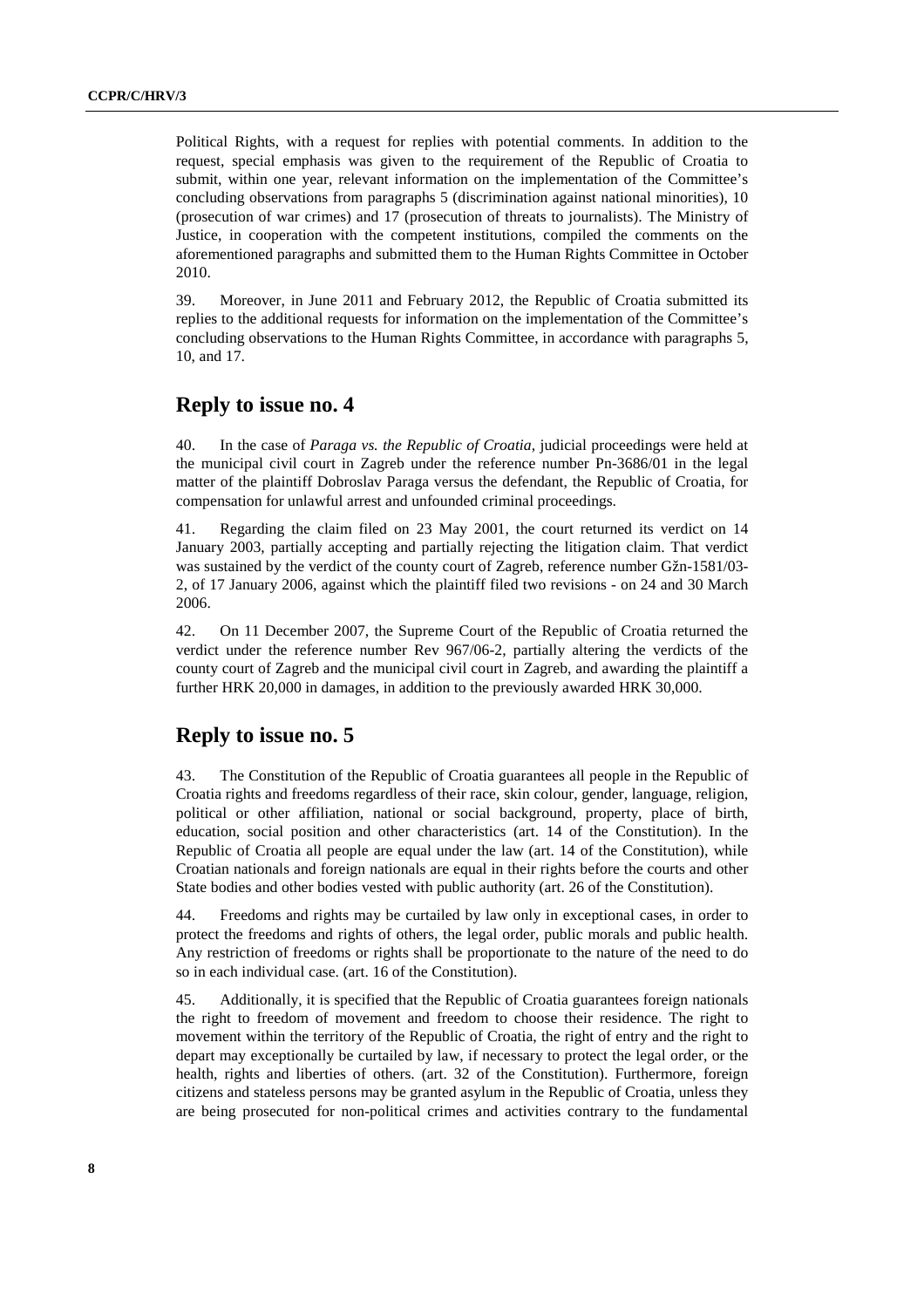principles of international law. No foreigner legally in the territory of the Republic of Croatia may be banished or extradited to another State, except in cases of enforcement of decisions made in compliance with an international treaty or law. (art. 33 of the Constitution).

46. In conclusion, in the Republic of Croatia all persons (both Croatian citizens and foreign nationals) are guaranteed all constitutional rights and freedoms. The freedoms and rights laid down in the Constitution may be restricted if such restriction is based on law, in accordance with a legitimate aim of the State, and is proportionate to the nature of the need to do so. In view of the aforementioned, the Republic of Croatia fully complies with and guarantees the rights laid down in article 2 of the International Covenant on Civil and Political Rights.

#### **Reply to issue no. 6**

47. On 21 October 2011, the Croatian Parliament passed the Ombudsman Act which was set to come into force on 1 July 2012. The said Act provided for a comprehensive reorganization of the Office of the Ombudsman, with substantial changes to the current legal position of the special ombudsmen for children, gender equality and persons with disabilities, by merging these special ombudsman institutions with the Office of the Ombudsman. Since a majority vote in the Croatian Parliament was not reached, a precondition for a law to be deemed legitimately passed, the said Act was not adopted.

48. During the process of accession of the Republic of Croatia to the European Union, building the capacities of the ombudsman institution was one of the measures required to close chapter 23 – judiciary and fundamental rights – which contributed to the further development of this institution. The measure included improvements to the normative framework in the sense of strengthening the independence of the institution, expanding its competence to the promotion of human rights and ensuring appropriate means (financial and personnel) for the stable functioning of the institution and the performance of the activities required by its new mandates: an independent national human rights institution, accredited with A status at the United Nations; a central body for fighting discrimination; and a national preventive mechanism against torture, in accordance with the Convention against Torture and Other Cruel, Inhuman or Degrading Treatment or Punishment.

49. The new Ombudsman Act, which came into force in July 2012, defined the proactive role of the ombudsman as a promoter of fundamental human rights and an independent institution. Following the amendments to the Constitutional Provision from 2010 expanding the mandate of the ombudsman to the promotion of human rights, the Centre for Human Rights was incorporated into the Office of the Ombudsman. Furthermore, the new Ombudsman Act guarantees the ombudsman and his/her deputies the same immunity that is provided to the members of the Croatian Parliament. A new provision enables the ombudsman to intervene in judicial proceedings in cases of unjustified delay of proceedings or obvious abuse of power. In such cases, the ombudsman has the right to request an explanation from the president of the court in question, as well as of the Supreme Court, and ultimately to notify the Croatian Parliament.

50. The new Ombudsman Act does not include the provisions on merging the existing professional and administrative capacities of the special ombudsman offices with the Office of the Ombudsman, primarily because the reasons used to justify the previous decision on merging - improving coordination and cooperation - can also be realized through appropriate normative organization. To that effect, the Act regulates the duty of cooperation between the ombudsman and special ombudsmen in the area of human rights protection and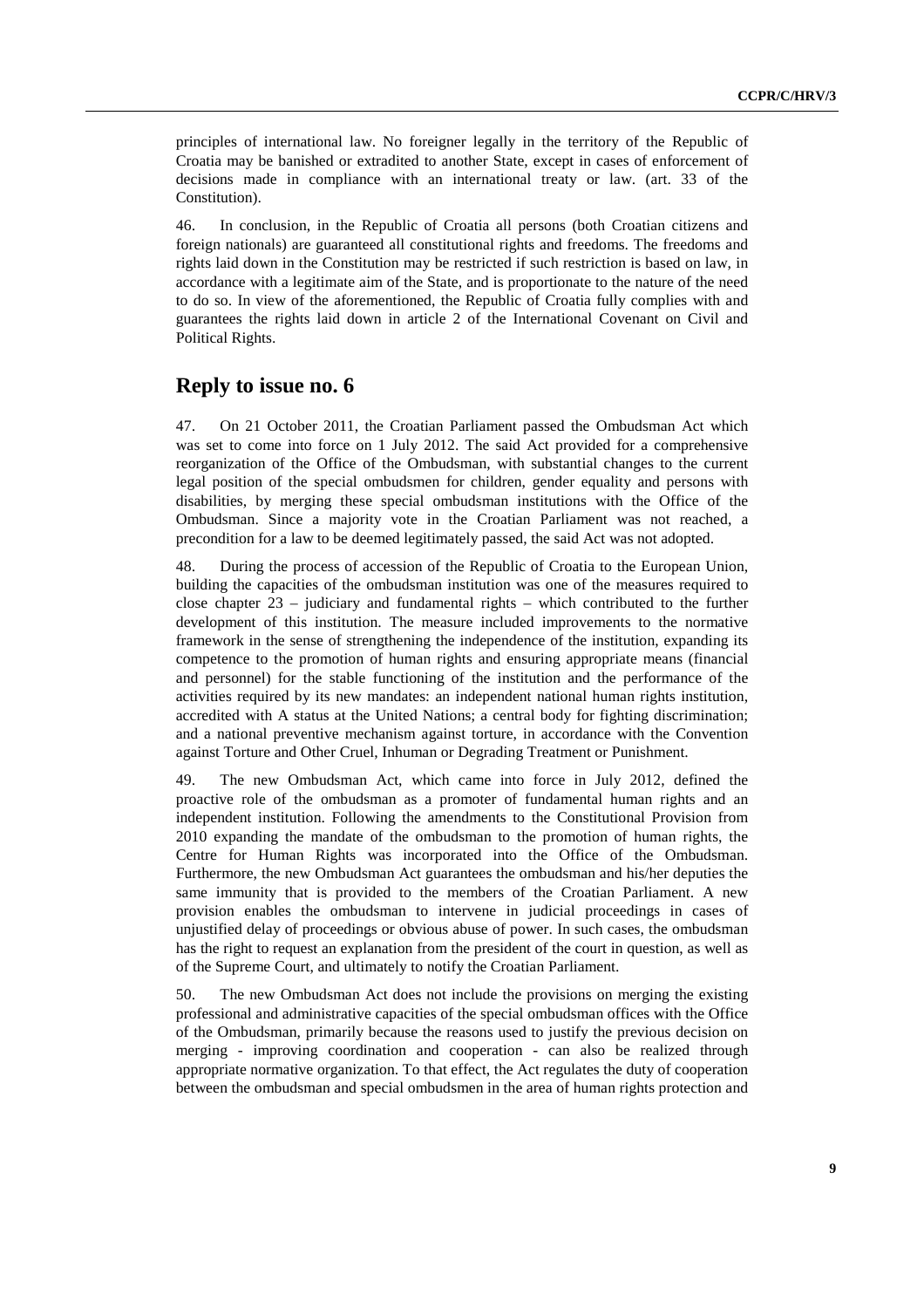promotion, in conformity with the principles of complementarity, mutual respect and efficiency.

51. Starting from the operative aim of the institutions of the ombudsman and special ombudsmen, what should be considered crucial are the interests of individual citizens and their options of realizing and protecting their rights in an appropriate and attainable manner. From the aspect of the primary interests of citizens, it was not deemed justifiable to change the established level of recognizability special ombudsmen have in the areas of protecting gender equality, the rights of children and the rights of the disabled.

52. Finally, after consulting the EU *acquis communautaire*, no special provisions were found regarding a method the national judiciary systems of member States are required to apply in order to organize their own human rights promotion and protection systems. Furthermore, certain international judicial bodies have expressed a certain inclination towards founding specialized independent national institutions for the promotion and protection of fundamental rights (for example the Committee on the Rights of the Child).

53. In regard to ensuring the personnel and financial means necessary for performing the activities of its newly expanded competences, in recent years the Office of the Ombudsman hired a substantial number of new employees, while the State budget allocated additional funds for financing obligations towards the employees of the former Centre for Human Rights, now incorporated into the Office of the Ombudsman, and funds for the start of operations of the national preventive mechanism in 2012.

54. The accreditation of a national human rights institution with the highest status (A) at the United Nations was renewed for the institution of the ombudsman in July 2013.

### **Reply to issue no. 7**

55. In accordance with the provisions of the Anti-Discrimination Act, the Office of the Ombudsman issues an annual report on the instances of discrimination, monitors and analyses data on the number of proceedings instituted on the basis of discrimination and undertakes certain measures with the aim of preventing and fighting discrimination. Moreover, in recent years the Office for Human Rights and Rights of National Minorities undertook a series of activities to promote anti-discrimination and raise awareness of the general public about the devastating consequences of discrimination through various regional and national campaigns, especially through activities implemented within the project "Support for the implementation of the Anti-Discrimination Act".

56. With regard to the protection of the members of the Serbian national minority, it is pointed out that the measures laid down in the Action Plan for the Implementation of the Constitutional Act on the Rights of National Minorities pertain to the realization and protection of the rights of all national minorities. The issue of protecting the members of the Serbian national minority is primarily related to the problem of the return of refugees and the realization of the right for housing care for former tenancy right holders. However, the records of the beneficiaries of the right for housing care are not being kept by nationality, although the majority of the said data pertains to members of national minorities in returnee areas.

57. Within the implementation framework of the 2003 National Programme for the Roma, the police force of the Republic of Croatia continuously monitors events and occurrences with elements of violence related to the Roma community in the Republic of Croatia and implements appropriate activities with the aim of preventing violent behaviour towards the Roma and violence within Roma communities, and fighting discrimination towards the Roma. No systematic nationalistic and racially motivated violence toward the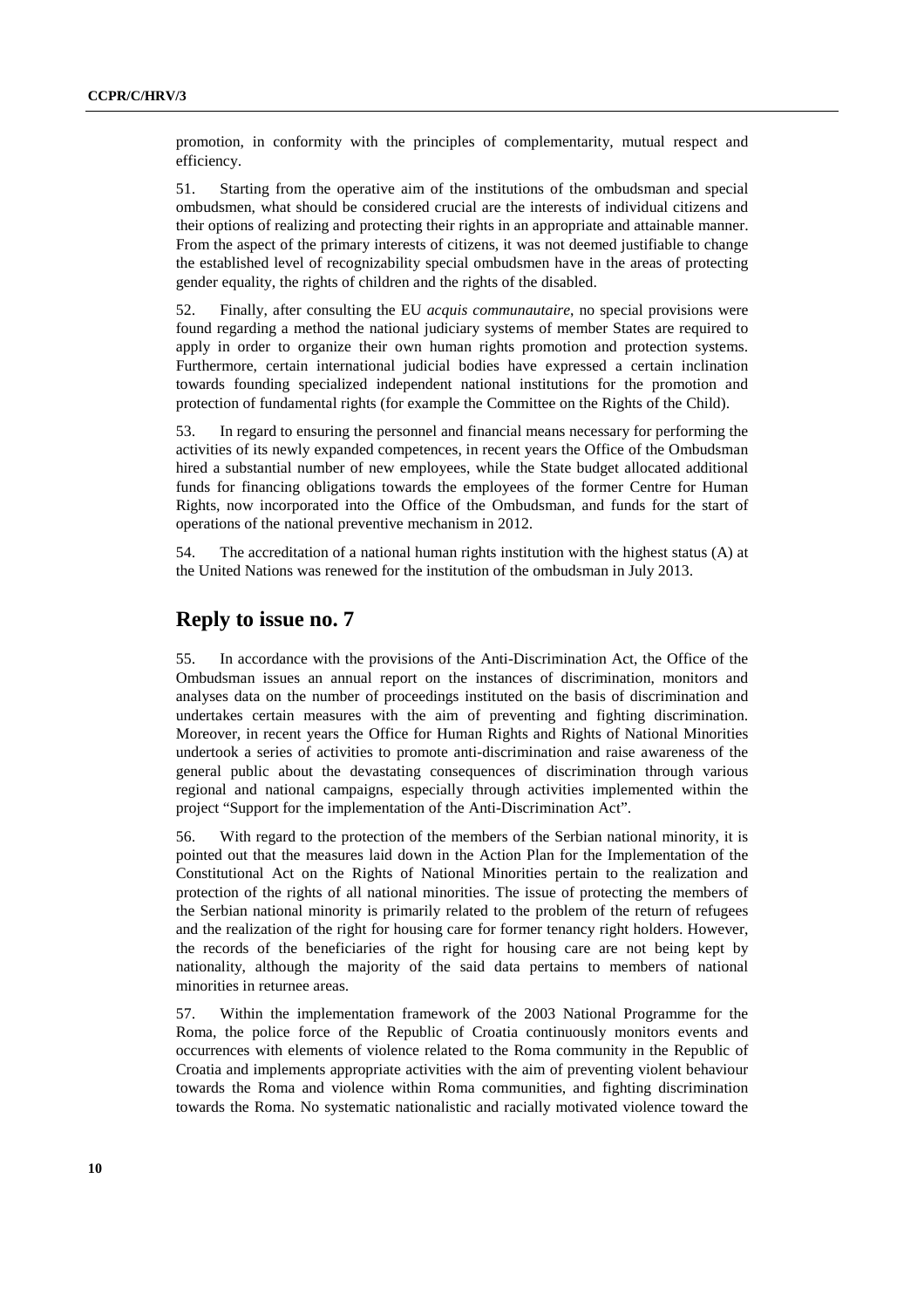Roma has ever been recorded. The prevalent cases are those of verbally abusive behaviour of the youth, often under the influence of alcohol. Furthermore, violent behaviour has been noted within Roma communities.

58. The Roma and all other citizens are encouraged via the media, and by other means, to report nationalistic, racial and other types of violence directed towards them and all known cases of all types of violence are recorded and analytically monitored. Quarterly analyses are performed based on the collected data, with the aim of monitoring the safety status and undertaking appropriate measures. The Office for Human Rights and Rights of National Minorities is annually notified of the findings.

59. Moreover, with the aim of consistently implementing measures, the police, based on safety judgements and findings, in cooperation with the competent authorities (the State attorney's offices, courts and inspection services) intensively and consistently plans and undertakes policing measures and actions, as well as appropriate activities aimed at effective prosecution, and monitors the proceedings until the perpetrators of all illegal and punishable offences are penalized.

60. In May 2012, the Croatian Parliament passed a Conclusion inviting all competent authorities, and especially the Ministry of the Interior, to fully comply with the law with the aim of facilitating peaceful coexistence, developing tolerance between all citizens and prosecuting and penalizing all perpetrators of illegal and punishable offences regardless of national or other affiliation, all with the aim of protecting lives, property and citizens' right to peaceful enjoyment of property, while respecting the equality of all persons before the law.

61. The Ministry of the Interior continuously tends to the need of undertaking appropriate measures to regulate, in the timeliest and simplest manner, the residence in the Republic of Croatia of Roma persons who were either born in the Republic of Croatia or have resided here for a long number of years, therefore those Roma who have a strong connection to the Republic of Croatia. The acquisition of the status of foreigner and Croatian citizenship is possible without discrimination, or regardless of nationality, to all persons who meet the legal requirements. However, in order to regulate their foreigner status, persons are required to have legitimate and actual residence on the territory of the Republic of Croatia.

62. The Office for Human Rights and Rights of National Minorities continuously implements activities promoting the Council of Europe's "*Dosta!*" ("Enough!") campaign. The round table "Human Rights Day: go beyond prejudice - meet the Roma!" was held in December 2012, in cooperation with the Council of Europe.

63. In the period from 1 July 2012 to 30 June 2013, the Republic of Croatia presided over the Decade of Roma Inclusion 2005–2015. The general aim of presiding over the Decade is its promotion and association with international initiatives, with the objective of ensuring the use and continuity of established practices that have contributed to the positive changes of the overall position of the Roma, and ensuring support for other international initiatives important for Roma inclusion through the experience of the Decade.

64. However, having evaluated that the implementation of the Decade of Roma Inclusion 2005–2015 in the Republic of Croatia is still uneven in many areas and that clear objectives and basic progress monitoring guidelines need to be set, in November 2012 the Government adopted the National Strategy for Roma Inclusion 2013–2020. The Strategy is a continuation of the 2003 National Programme for the Roma, but it redefines national priorities, implementation methods and special measures.

65. The strategy was adopted in accordance with the Communication from the Commission to the European Parliament, the Council, the European Economic and Social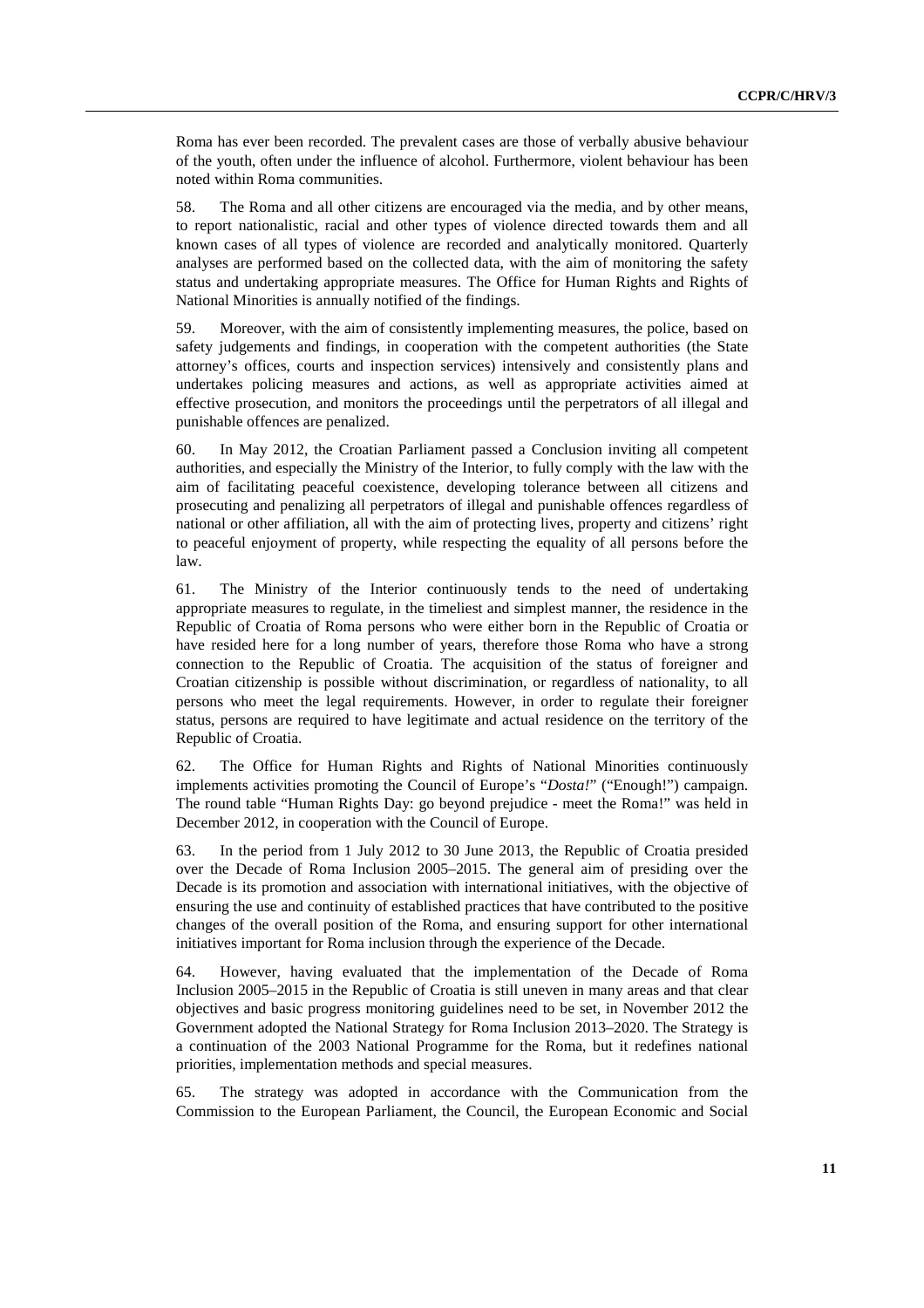Committee and the Committee of the Regions on the EU Framework for National Roma Integration Strategies up to 2020 and is also based on the provisions of international documents on human rights and rights of national minorities of which the Republic of Croatia is part.

66. The Strategy lays down the main strategic activities framework related to improving the position of the members of the Roma national minority and it highlights eight priority policies: education; employment and inclusion in economic life; health care; social welfare; physical planning, housing and environmental protection; inclusion in social and cultural life; resolving status issues, fighting discrimination and help in realizing rights for the Roma national minority; and improving the collection of statistical data.

67. On 10 April 2013, the Government adopted the Action Plan for the Implementation of the National Strategy for Roma Inclusion 2013–2015 whereby it elaborates in detail on the Strategy priority axes and the measures, holders, time frames and financial means required for the implementation of individual measures.

68. Following the incident that occurred in May 2012 in the Škabrnja municipality, related to the settlement of Croatian citizens of the Roma national minority, the Zadar Police Administration reported that the municipality mayor had been arrested and that misdemeanour and criminal charges were filed due to reasonable doubt that the felony of "racial and other discrimination" had been committed, described in and punishable in accordance with the provisions of article 174, paragraph 1, related to article 98, paragraph 6, of the Criminal Code. On 11 June 2012, the county State attorney's office in Zadar indicted Luka Škara, the mayor of the Škabrnja municipality, for racial and other discrimination.

69. In January 2010, the Government established the interdepartmental Working Group for Monitoring Hate Crimes, whose task is to find, report and prosecute hate crime cases, coordinate the gathering of statistical data, resolve all backlogs and prepare proposals to further improve interdepartmental cooperation. The Office for Human Rights and Rights of National Minorities is the central authority of the Republic of Croatia for gathering, consolidating and publishing data on hate crimes, cooperating with civil society organizations and international organizations.

70. According to the statistical data of the Ministry of Justice on felony hate crimes, in 2011 the State Attorney's Office of the Republic of Croatia received a total of 26 bills of indictment. Of those, five cases were resolved, three of which resulted in convictions (seven persons convicted, five sentenced to incarceration). In regard to misdemeanours designated as being motivated by hate, there were a total of 106 misdemeanours in 2011 and 59 final verdicts were reached. An overview of statistical data on hate crime felonies can be found in annex I.

71. In 2012, a total of six bills of indictment were filed, a total of 19 cases were resolved and 15 convictions were secured (1 prison sentence, 16 probation sentences). In regard to misdemeanours designated as being motivated by hate, there were a total of 37 misdemeanours in 2012 and 12 final verdicts were reached.

72. As of 30 June 2013, two bills of indictment were filed, seven cases were resolved, and 2.5 convictions were secured (9 prison sentences, 4 probation sentences). In regard to misdemeanours designated as being motivated by hate, there were a total of 12 misdemeanours as of 30 June 2013 and 2 final verdicts were reached.

73. In regard to events in Split on 11 June 2011 during the public gathering entitled Gay Pride, Split, 65 bills of indictment were filed at the misdemeanour court in Split and 32 cases were resolved. In the majority of the cases, the bill of indictment cited two misdemeanours - violations of the regulations on public gathering - punishable pursuant to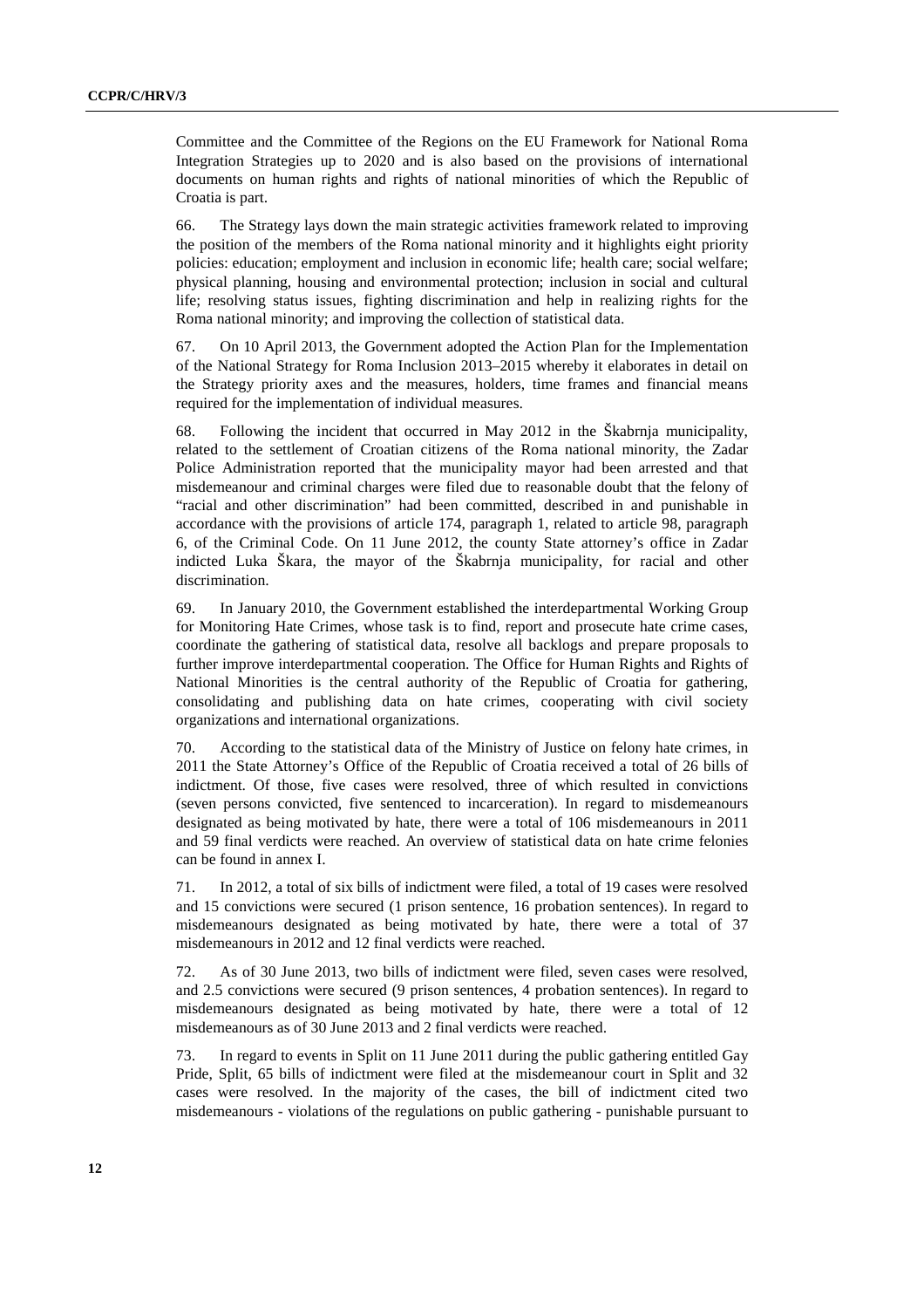articles 37 and 13 of the Act on Public Order and Peace. A total of 60 cases were resolved, with 28 convictions, 18 acquittals and 8 verdicts set aside and in 6 cases the court brought in a verdict of re-education/precautionary measures for minors. Moreover, 16 cases involving a hate crime felony were submitted to the municipal court in Split in relation to the aforementioned event. All the cases were resolved with final verdicts.

# **Reply to issue no. 8**

74. In July 2011, the Croatian Parliament adopted the National Policy for Gender Equality for the Period 2011–2015. The aims and measures of the National Policy are directed towards the protection and promotion of the human rights of women; improving the position of women on the labour market, in the field of education and in the political and public decision-making process; and the elimination of violence towards women.

75. Among the most important activities related to the implementation of National Policy measures, we highlight the campaign "*Let's get balanced!*" which was implemented over several months with the aim of increasing the political participation of women in the parliamentary elections in late 2011 and local elections in May 2013. The campaigns included broadcasting television and radio advertisements on national and local television and radio stations and holding round table discussions and forums. Moreover, on the basis of the implementation of National Policy measures, the National Electoral Commission of the Republic of Croatia established the monitoring of overall gender statistics of the electoral process, which is available to the public.

76. In 2012, the Government adopted the Rules of Procedure in Cases of Sexual Violence, developed in cooperation with non-governmental organizations and the professional public, with the aim of ensuring immediate, compassionate, gender-sensitive and culturally sensitive comprehensive help and support of all competent authorities.

77. In July 2012, the Ministry of Agriculture established a working group, which includes female representatives of competent State administration bodies, civil society organizations and scientific institutions, with the aim of gathering data on women in rural areas. The action plan for improving the position of women in rural areas is currently being drafted. Numerous workshops were organized in cooperation with civil society organizations, State institutions and institutions at the local level, with the aim of improving the position of women in rural areas.

78. The Office for Gender Equality translated and published the European Commission Strategy for Equality between Women and Men 2010–2015 and the National Policy for Gender Equality for the period 2011–2015 in Croatian, English and Braille. Moreover, gender equality seminars are being held for State officials and employees within the programme of the National School for Public Administration.

79. Regarding the issue of the participation of women in public life, it is pointed out that 25% of the members of the Croatian Parliament are women. The share of women present at county assembly level is 21%, in city councils 23% and in municipal councils 16%, which gives an average of 18%. Women participate in the current session of the Government with 20%, while two of the four Deputy Prime Ministers are women.

80. In the judicial branch of the Government, women have been in the majority for a number of years. According to official statistical data compiled by the Croatian Bureau of Statistics, in 2011 women were in the majority in municipal courts (70%), commercial courts (68%), misdemeanour courts (72%) and county courts (58%), while the Supreme Court has 49% of female judges, and the Constitutional Court has 39% of female judges, among them the President. In the State Attorney's Office, women are represented with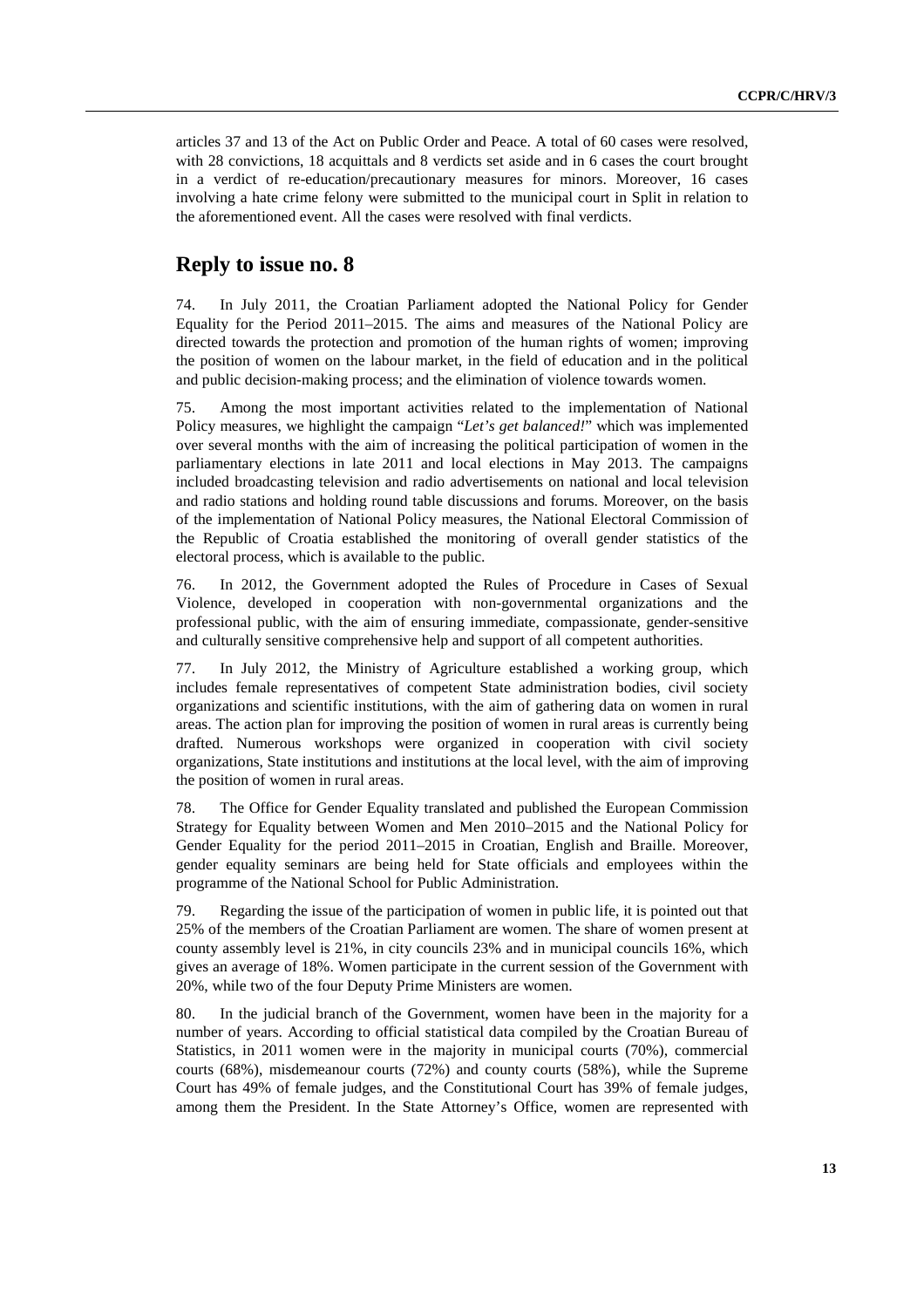50%, in county State attorney's offices with 56% and in municipal State attorney's offices with 69%. In 2012, 30% of all officials and State dignitaries were women and 15% per cent of all ambassadors were women. According to data of the State Property Management Administration on the share of female members of boards of directors and/or supervisory boards of companies in which the State is the majority stakeholder, in 2012, of a total of 264 supervisory board members in 61 companies almost 23% were female (i.e. 60 women) and of a total of 103 members of boards of directors 16% were female (i.e. 17 women). Overall, of the current 367 members of supervisory boards and boards of directors 77 members (or 21%) are women.

81. Several projects aimed at improving the position of women on the labour market, encouraging self-employment and female entrepreneurship and erasing gender stereotypes were awarded funding. Those projects were:

- "Entrepreneur I can be one, too" a project initiated in 2011 and implemented in 2012 by the Zagreb branch of the Croatian Association of Business Women (KRUG) with the aim of promoting self-employment and innovative ideas for entrepreneurial ventures of women;
- "From unemployed to employed" a project initiated in late 2012 by the portal *Pametna kuna* (Smart money) in cooperation with the magazine *Zaposlena* (Employed). The aim of the project was to foster female entrepreneurship in Croatia through a competition and with educational and informative content;
- The project "21 roads to success" was conceived as seven panel discussions with three guest panellists at each. All the panellists were successful business women working in different sectors who have achieved success in Croatia. At the discussions they recounted their experiences, opinions and stories of professional success.

82. In July 2011, the Government adopted the National Action Plan for the implementation of United Nations Security Council resolution 1325 (2000) on the position of women, peace and security and related resolutions for the period 2011–2014 (NAP), which simultaneously implemented the identical measure contained in the National Policy for Gender Equality for the period 2011–2015.

83. In 2012, the Republic of Croatia participated in numerous activities related to promoting cooperation and encouraging the exchange of experiences gained from the implementation of the Council resolution and related resolutions at the international, regional and national level. The regional conference "Women in peacebuilding: women's access to justice in post-conflict countries" was held in October 2012 in Zagreb and the implementation of Security Council resolution 1325 (2000) was among the conference topics. The journal that will be widely distributed to relevant participants, with the aim of encouraging the exchange of experiences gained from the implementation of the Council resolution and related resolutions, is currently being printed.

84. Moreover, representatives of the Republic of Croatia participated in the international conference "Cetinje parliamentary forum: women, peace, security – two years later", held in June 2012 in Montenegro. In addition to the role of women in security and building and preserving peace, the challenges of the full implementation of the resolution objectives were also discussed at the conference. On that occasion, the representatives of the Republic of Croatia presented the National Action Plan for the implementation of the resolution and explained the first stage of implementation of the resolution objectives through measures laid down in the National Policy for the Promotion of Gender Equality 2006–2010. The conference concluded with a joint statement, which set forth all the current achievements, reached primarily through the adoption of national action plans for the implementation of resolution 1325 (2000), and invited all relevant participants from the countries of the region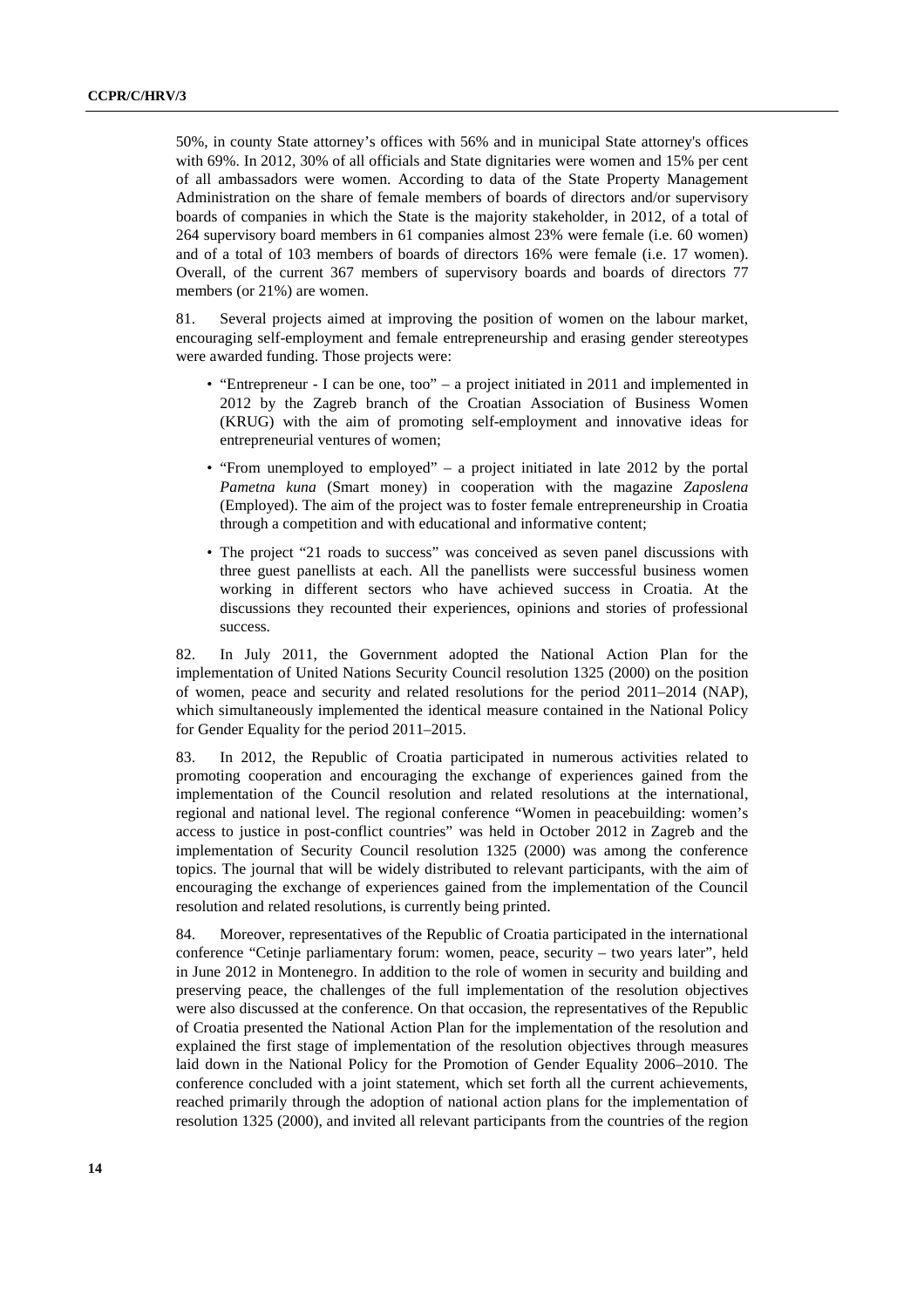to be more consistent in their implementation of the resolution objectives and to include more women in decision-making processes.

85. The Croatian National Policy for Gender Equality contains specific objectives and measures for eliminating gender stereotypes and for raising awareness of gender equality in school curricula and textbooks. One of them is the design and implementation of the civic education curriculum in elementary and high schools. In August 2012, the Ministry of Science, Education and Sports passed the Decision on experimental implementation and monitoring of the implementation of the civic education curriculum in 12 elementary and high schools during the school years 2012/2013 and 2013/2014. Gender equality education is presented in the civic education curriculum with six structural dimensions of civic competence: human rights, political, social, cultural, economic and environmental.

86. One of the measures of the National Policy is the evaluation of the conformity of textbooks and auxiliary teaching materials with the national framework curriculum, the subject curricula and the textbook standard, within the framework of which the need for eliminating gender stereotypes and gender-based discrimination in texts and graphic design solutions would be highlighted. In May 2013, the Minister of Science, Education and Sports adopted the new textbook standard, which defines the scientific, pedagogical, psychological, didactic and methodological, ethical, visual design and technical requirements and standards for the publication of textbooks and auxiliary teaching materials.

87. For the purpose of evaluating the conformity of textbooks and auxiliary teaching materials with the ethical requirements of the textbook standard and of evaluating the conformity of textbooks with the provisions of article 4, paragraph 2, of the Act on Elementary and High School Textbooks, the Minister of Science, Education and Sports appointed a Commission for the Evaluation of Textbooks and Auxiliary Teaching Materials. The task of the Commission is to evaluate the conformity of textbooks and auxiliary teaching materials with the ethical requirements of the textbook standard and with the provisions of the Act on Elementary and High School Textbooks, which regulate that textbooks and auxiliary teaching materials must not be contrary to the Constitution of the Republic of Croatia, or to the established principles of democratic society, which primarily pertains to the protection of human rights and the rights of minorities, fundamental liberties and the rights of people and citizens and gender equality.

#### **Reply to issue no. 9**

88. Most of the measures from a total of 15 areas of the National Strategy for Equalization of Opportunities for Persons with Disabilities are being implemented continuously. For example, the cooperation between State administration bodies as competent authorities for the measures is continuous, while the closest cooperation is ensured through participation in working groups for the adoption of legislation and other strategic documents. Several strategies and acts covering the protection of persons with disabilities were drafted or adopted in 2012 (for example: the National Strategy for the Creation of an Enabling Environment for Civil Society Development, the Social Welfare Act, the draft of the family act, the draft of the act on vocational rehabilitation and employment of persons with disabilities, etc.). A series of activities were undertaken related to expanding the network of social welfare services. That primarily included the development of non-institutional types of care in local communities, with the aim of preventing institutionalization, and with special emphasis on developing a foster care system, providing personal assistant services to persons with the most severe type and degree of disability and implementing the deinstitutionalization and transformation processes in social welfare institutions.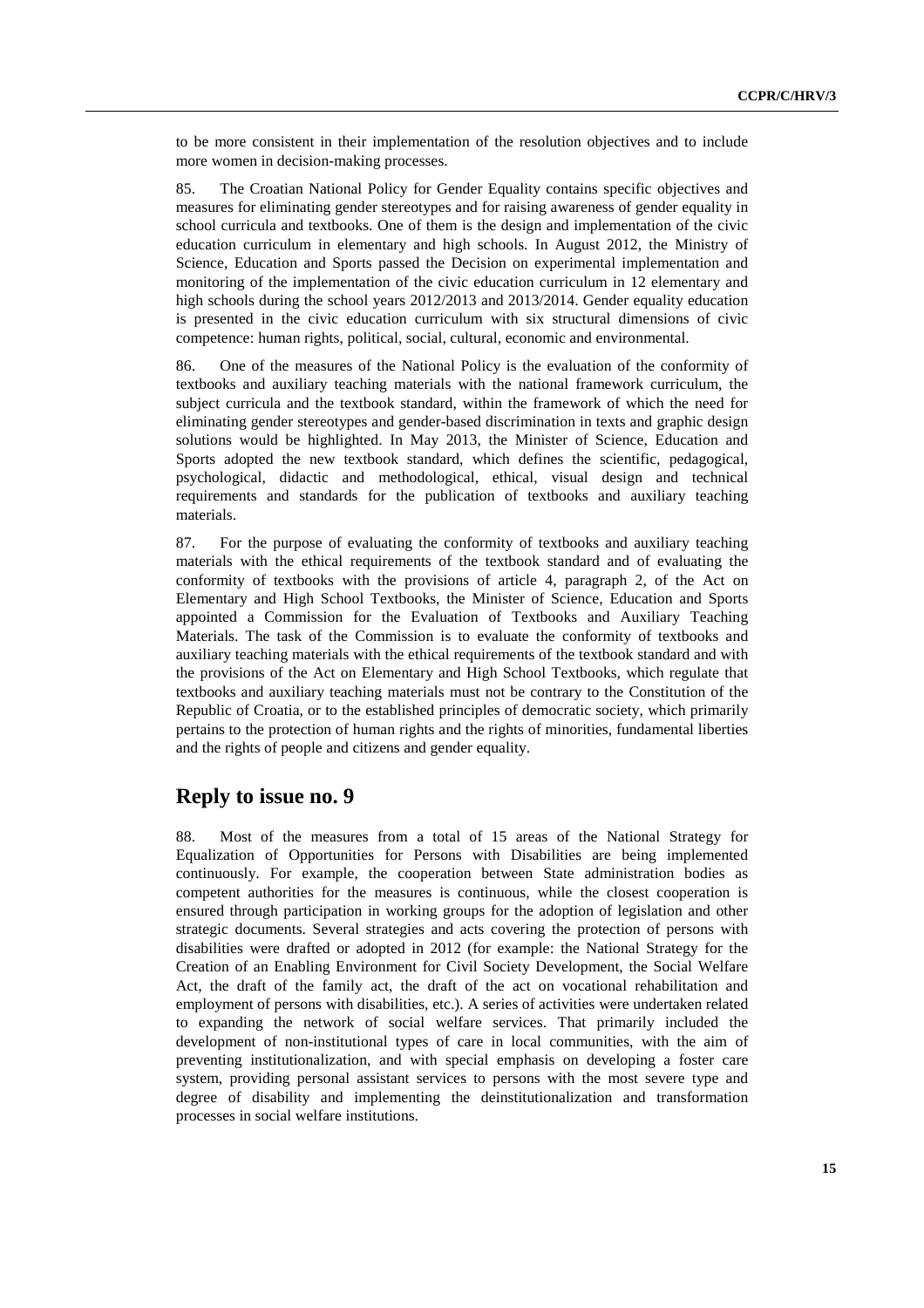89. In accordance with the Plan on Deinstitutionalization and Transformation of Social Welfare Institutions and Other Legal Entities Providing Social Welfare Services, activities are being and will be undertaken in the Republic of Croatia in the 2011–2016 (2018) period with the aim of realizing the Operational Plan for the Implementation of the Deinstitutionalization and Transformation Process in Social Welfare Institutions. With the objective of intensifying the above processes, the Ministry of Social Policy and Youth initiated the implementation of the project "Transformation and deinstitutionalization of the Stančić rehabilitation centre and the Zagreb rehabilitation centre". In 2012, the provision of personal assistant services for persons with the most severe types and degrees of disability was continued through projects of various associations of persons with disabilities (the number of beneficiaries increased from 551 to 631). The provision of services of Croatian sign language interpreters/translators was continued for the hearing impaired and for the deaf-blind, with the employment of 52 interpreters within the project frameworks of 27 associations.

90. The number of teaching assistants, personal assistants/sign language translators working directly with students with developmental disabilities also increased (406).

91. Architectural barriers were continuously removed. By the end of the year, 71 elementary schools, 24 high schools, and 1 kindergarten were adapted. Most health-care institutions provide either partial or basic access (access to health-care institutions or lifts).

92. In regard to employment, the statistics are as follows: persons with intellectual disabilities (530 or 37 per cent), persons with physical disabilities (322 or 23%), and persons with multiple disabilities (238 or 17%). As of 31 December 2012, the records of the Croatian Employment Institute indexed 6,607 unemployed persons with disabilities, or 1.8% of the total number of unemployed persons.

93. Some of the active policy measures for co-financing employment implemented by the Croatian Employment Institute pertain to fostering labour market integration of persons with disabilities. In 2012, the implementation of active policy employment measures included 779 persons with disabilities, which is a 25.4% increase in comparison with 2011 (581).

94. Moreover, a series of projects, campaigns and educational and other activities were continuously implemented in all areas of interest for persons with disabilities, with the aim of fostering social inclusion of persons with disabilities.

95. In regard to legislative reform concerning legal competence and guardianship, the Croatian Parliament adopted a new Register of Voters Act in December 2012, the provisions of which grant persons deprived of legal competence the right to participate in elections. The competent authority for drafting the said act was the Ministry of Public Administration.

96. The drafting of the new Family Act was initiated in 2012. Due to the requirements of harmonizing the Croatian guardianship legislation with the Convention on the Rights of Persons with Disabilities, the notion of deprivation of legal competence is planned to be abolished. However, the notion of partial deprivation of legal competence shall remain in force for the provisions related to the protection of rights and interests which a person is not competent to sustain by him/herself and related to the provision of assistance in those areas in which a person requires such help. Furthermore, it has been proposed that a guardian shall be required to accept the wishes and personal beliefs of a ward, unless they are against the well-being of the ward. This provision is in accordance with the requirements of the Convention on the Rights of Persons with Disabilities and it implies a more active role of the guardian in providing guardianship. Another new provision is that the social welfare centre should appoint a special guardian to the person for whom the proceedings for the deprivation of legal competence have been initiated, primarily from the ranks of solicitors,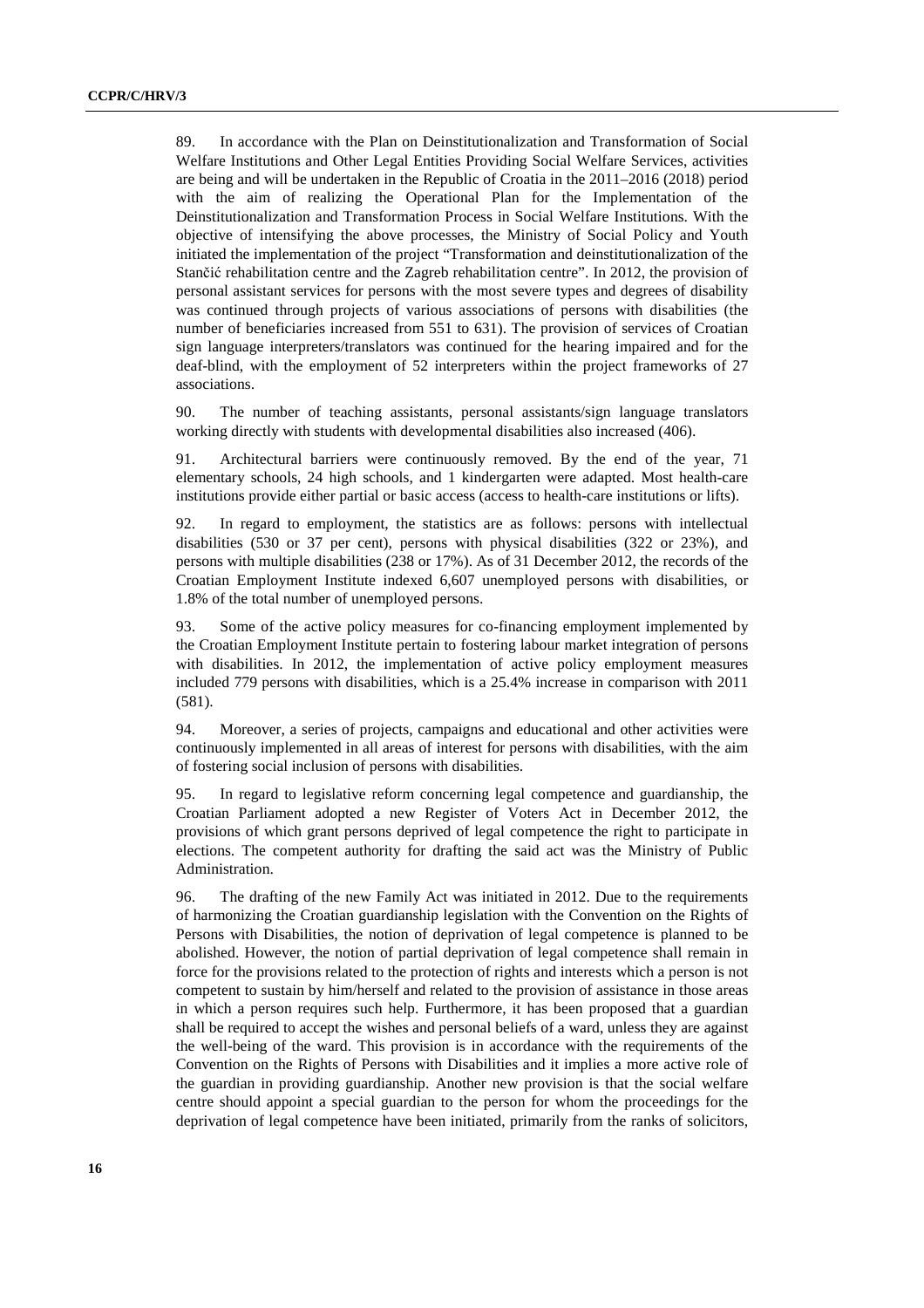except in cases when the notion of "advance directive" should apply, ensuring the will of the person to appoint his/her own legal representative or special guardian in potential future proceedings for the deprivation of legal competence, be acknowledged. Furthermore, the option of appointing several guardians to one ward is introduced and the notion of parental care after the age of majority is abolished.

# **Reply to issue no. 10**

97. Providing accommodation for victims of domestic violence is one of the most important measures of the National Strategy for Protection against Domestic Violence. Civil society organizations, religious organizations and other legal entities provide 18 shelters for victims of domestic violence in the Republic of Croatia. The provisions of the Social Welfare Act permit legal entities and natural persons to establish public social welfare institutions - shelters for children and adults - for victims of domestic violence; and they permit religious groups and associations, the objective of whose activities is to provide care for socially disadvantaged persons, to provide care for more than 20 beneficiaries victims of domestic violence seeking shelter from their family - without the requirement of establishing a shelter. A local self-government unit, a company, or another domestic or foreign legal entity can provide care for a maximum of 20 beneficiaries seeking shelter from their family, without the requirement of establishing a shelter (under the conditions and in the manner provided by law).

98. Service providers who obtain authorization for performing social welfare activities may stipulate a cooperation agreement in accordance with which beneficiaries may be housed at the institutions pursuant to decrees issued by social welfare centres. The application of such a model enabled the Ministry of Social Policy and Youth to sign agreements with 10 legal entities which perform the said activities. Temporary accommodation services are provided to beneficiaries for as long as they require them, which is mostly up to six months and in special cases up to one year. During accommodation, the beneficiary is provided with meals, health care, personal hygiene facilities and psychosocial treatment, while a parent is required to provide for the daily necessities of their child. This type of shelter can also provide counselling services to domestic violence victims who are not beneficiaries of temporary accommodation.

99. In addition to the aforementioned model, there are also seven autonomous women's shelters that offer accommodation to domestic violence victims, with the support of the Ministry of Social Policy and Youth and the towns and counties in which they are situated. The victims are also provided with counselling at the shelters and help is given to all persons in need who ask for assistance.

100. In the previous period, with the aim of financially supporting the activities of autonomous women's shelters run by civil society organizations, the ministry competent for family issues provided financial support as follows:

#### **2009**

- 5 autonomous women's shelters with a total amount of HRK 1,643,886.18
- Number of beneficiaries not available

#### **2010**

- 10 shelters (5 autonomous women's shelters and 5 institutions/shelters) with a total amount of HRK 2,529,827.64
- Number of beneficiaries: 335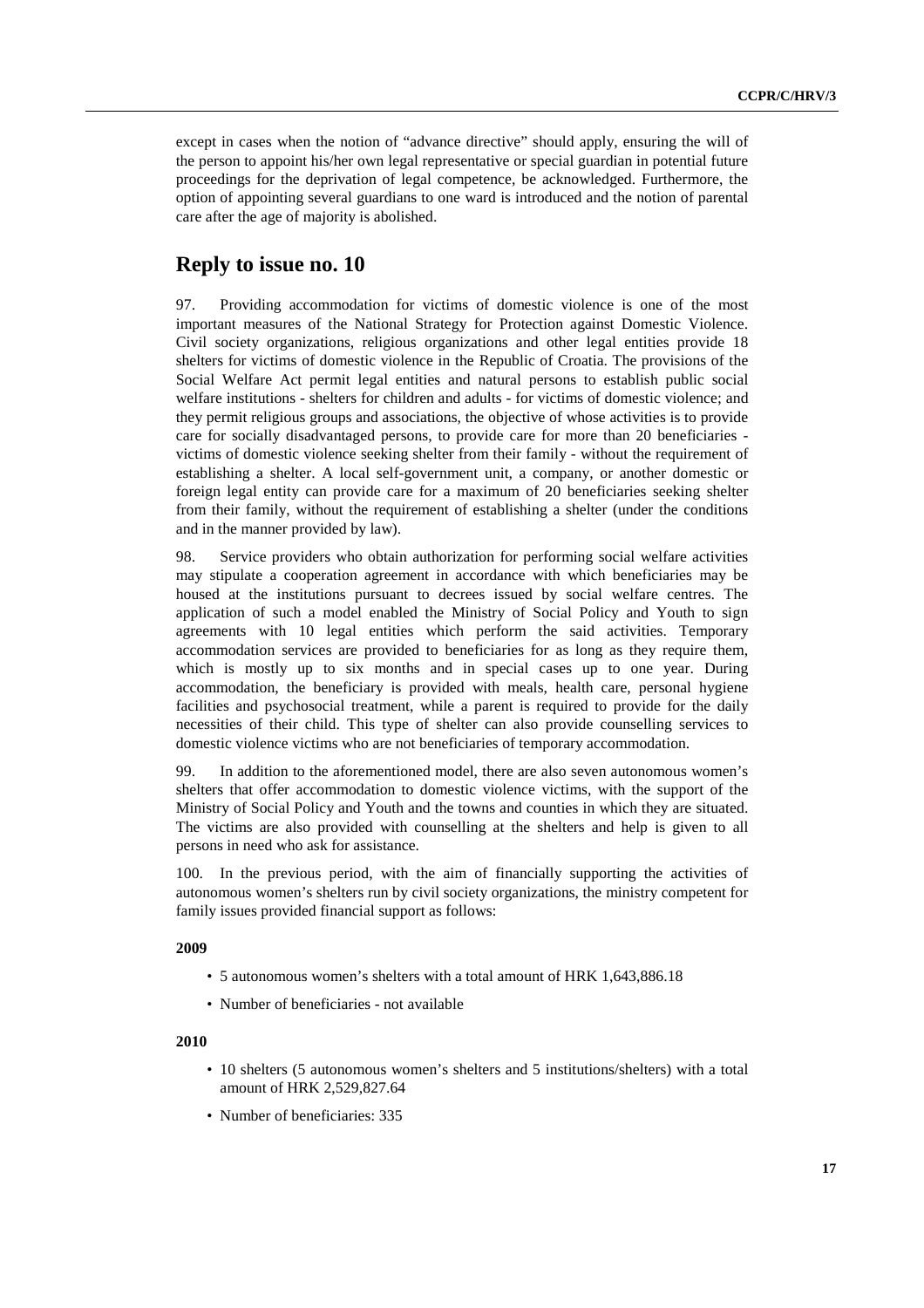#### **2011**

- 7 autonomous women's shelters with a total amount of HRK 2,027,602.00
- Number of beneficiaries: 316.

101. The following are the data for the period from 2009 to 2011, pertaining to service providers established by associations, religious organizations, and other legal entities which are funded through a contracting system for the provision of services:

- 2009 HRK 3,476,748.29 spent, 134 beneficiaries
- 2010 HRK 3,843,207.35 spent, 121 beneficiaries
- 2011 HRK 4,016,115.19 spent, 137 beneficiaries.

102. The plan for the following period is to establish a uniform financing system for all shelters for domestic violence victims by adhering to specific standards. That would enable the transparency of activities and business of all entities and it would also protect human rights (and the rights of children) guaranteed by the State.

#### **Service providers**

- 10 service providers established by associations, religious organizations and other legal entities. Care is provided pursuant to the Social Welfare Act and financing through a contracting system for the provision of services.
- 7 shelters for female victims of domestic violence founded by civil society organizations and financed through tenders for financial support for civil society organizations.

#### **Number of beneficiaries in 2012**

- Service providers providing accommodation to victims of domestic violence 141 women and children
- Shelters 636 women and children

#### **Funds expended in 2012**

- HRK 4,539,406.26 contracting system
- HRK 2,099,876.90 tenders for financial support for civil society organizations

#### **Number of beneficiaries in 2013, as of 30 June 2013**

- Service providers providing accommodation to victims of domestic violence 118 women and children
- Shelters 422 women and children

#### **Funds expended in 2013, as of 30 June 2013**

- HRK 2,269,166.84 contracting system
- HRK 1,050,000,00 tenders for financial support for civil society organizations.

103. The competent State bodies invested substantial expertise in the implementation of the measures of the National Strategy for Protection against Domestic Violence 2008–2010, with the aim of preventing domestic violence and protecting the victims of domestic violence and with the objective of improving the judicial and institutional systems.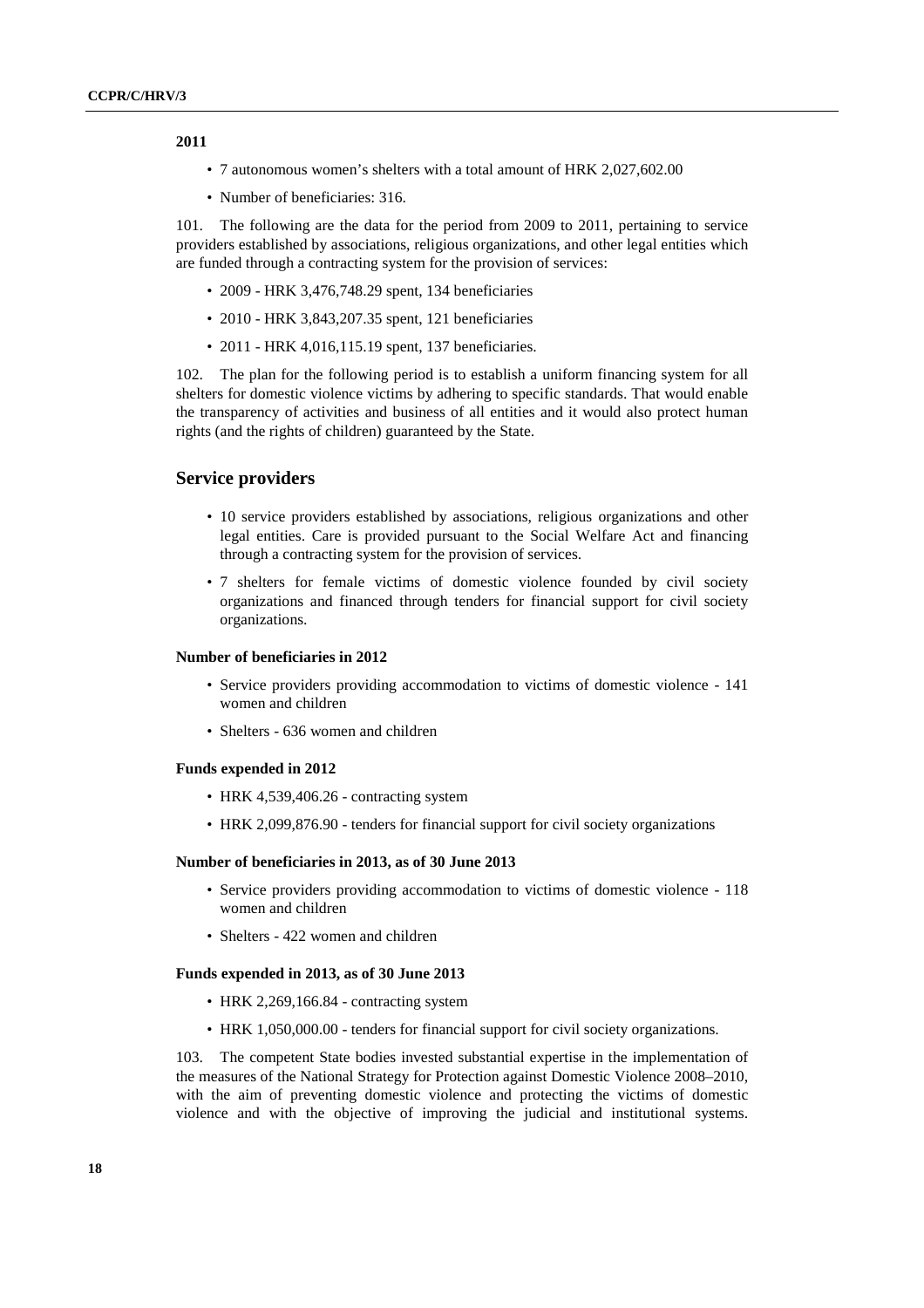Moreover, significant improvements were also made in the professional training of State and public personnel. Competent State bodies organized a series of professional training events and seminars aimed at personnel working in the field of protection against domestic violence (police, social welfare centres, family centres, State attorney's offices, misdemeanour, family and criminal courts, medical staff, teaching staff).

104. The actions of the competent bodies contributed to recognizing domestic violence as an entirely unacceptable form of social behaviour that violates fundamental human rights and liberties. The implemented activities substantially contributed to strengthening competent State bodies and institutions and civil society institutions, and to their coordinated actions.

105. Competent State administration authorities and civil society organizations improved and upgraded achievements in the field of preventing domestic violence and protecting the victims of domestic violence, while improvements of the judicial, educational, social and institutional system still remain the task of all competent and other State bodies, local and regional self-government units, civil society organizations and institutions operating in the field of protection against domestic violence. We particularly emphasize the cooperation between State bodies, local and regional self-government units and civil society organizations offering help and support to victims of domestic violence.

In November 2010, a cooperation agreement was signed by the ministries competent for the interior, the justice system, family, health care, social welfare, education and administration, pursuant to which interdepartmental teams were established at national and county level, monitoring the activities of all competent bodies involved in cases of domestic violence and violence against women.

107. In November 2009, the new Act on Protection against Domestic Violence came into force, and the Criminal Code came into force in January 2013. The aforementioned acts lay down provisions for the protection of victims of domestic violence at misdemeanour and felony level.

#### **Reply to issue no. 11**

108. With regard to the Protection against Domestic Violence Act, the list of protective measures is prescribed by the provision of article 11, paragraph 2, of the Act, while articles 12 to 17 prescribe these measures in detail.

109. The purpose of the protective measures is their application in order to prevent domestic violence, ensure necessary protection of the health and safety of victims of violence and remove the conditions that support or encourage the commitment of new offences. They are applied to eliminate the threat to victims of violence and other family members.

110. In addition to protective measures prescribed by the Act on Misdemeanours, the court may also prescribe the following protective measures with regard to the domestic violence perpetrator: compulsory psychosocial treatment, restraining order protecting the victim of domestic violence, prohibition of harassment or stalking the victim of violence, removal from an apartment, house or other dwelling and compulsory rehabilitation.

111. The protective measure of compulsory psychosocial treatment can be applied with regard to the domestic violence perpetrator to remove the perpetrator's violent behaviour or if there is a risk that the perpetrator might repeat the abuse toward the persons that make a family according to article 3 of the Act. The protective measure of compulsory psychosocial treatment can be determined for a duration of at least six months, with the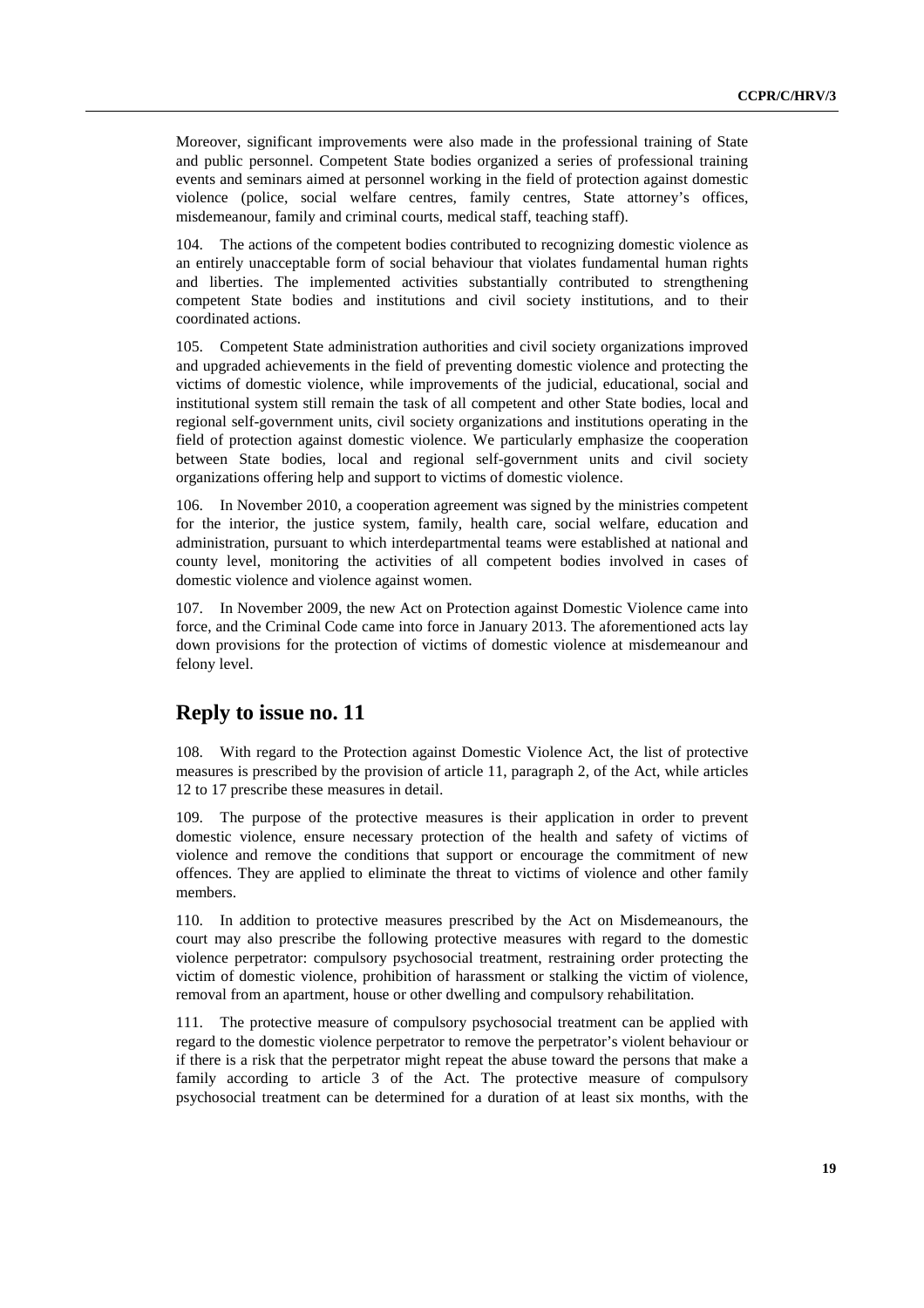upper limit of one year prescribed by the provision of article 20, paragraph 3, of the Act on Amendments to the Act on Misdemeanours (Official Gazette 39/13).

112. The protective measure of a restraining order protecting the victim of domestic violence can be applied with regard to the domestic violence perpetrator if there is a risk that he/she might repeat the domestic abuse. It is set for a duration that cannot be less than one month nor more than one year (last amendments of the Act on Misdemeanours, Official Gazette 39/13). In its decision to apply the measure of a restraining order protecting the victim of domestic violence, the court determines the places or areas and the distance at which the perpetrator must remain from the victim of domestic violence.

113. The protective measure of prohibition of harassment or stalking the victim of violence can be applied with regard to the domestic violence perpetrator who has committed violence through stalking or harassment when there is risk that he/she might repeat stalking or harassing the persons that make a family under this Act. The measure is determined for a duration that cannot be less than one month nor more than one year (last amendments of the Act on Misdemeanours, Official Gazette 39/13).

114. The protective measure of removal from an apartment, house or other dwelling can be applied with regard to the domestic violence perpetrator if there is a risk that without this measure the perpetrator might repeat the abuse. The person against whom the measure has been imposed is obligated to immediately vacate the apartment, house or other dwelling in the presence of a police officer. The measure cannot last less than one month nor more than one year (last amendments of the Act on Misdemeanours, Official Gazette 39/13).

115. The protective measure of compulsory rehabilitation can be applied with regard to the domestic violence perpetrator who has committed abuse under the influence of alcohol or drug addiction when there is risk that such addiction might cause him/her to repeat the abuse. The measure cannot be imposed for more than one year.

116. All protective measures from the Act can be applied autonomously and without the need to determine a sentence, i.e. other misdemeanour or legal sanctions, ex officio, at the request of the authorized prosecutor or at the request of the victim of violence. With the purpose of urgent protection of victims of violence, the protective measures such as restraining orders protecting the victim of domestic violence, prohibition of harassment or stalking the victim of violence and removal from an apartment, house or other dwelling can be applied prior to instituting a misdemeanour proceeding at the proposal of the victim of violence or the authorized prosecutor with prior consent of the victim, in order to eliminate the direct threat to life of the victim of violence or other family members. The court must reach a decision with regard to the above-stated proposal within 24 hours at the latest. However, the decision reached will be repealed by the court if the proponent of the protective measure (victim of violence or authorized prosecutor with prior consent of the victim) does not submit an indictment proposal against the perpetrator of violence within eight days from submitting the proposal for the application of a protective measure. The court must warn the proponent about the consequences of the failure to submit an indictment proposal, i.e. to inform him/her that the failure to submit an indictment proposal results in the repeal of the decision on protective measure application.

117. Pursuant to the provisions of the Act on Misdemeanours, the parties and persons whose rights have been violated can always appeal the decision of the court of first instance reached before, during and after the procedure, except when the Act on Misdemeanours states that appeals are not allowed. The appeal is submitted to the court that has reached the decision within three days from the day the decision was delivered, provided that another deadline is not set by the Act on Misdemeanours. The appeal does not postpone the enforcement of the decision, unless determined otherwise by the Act on Misdemeanours, pursuant to the above, seeing as the appeal postpones the enforcement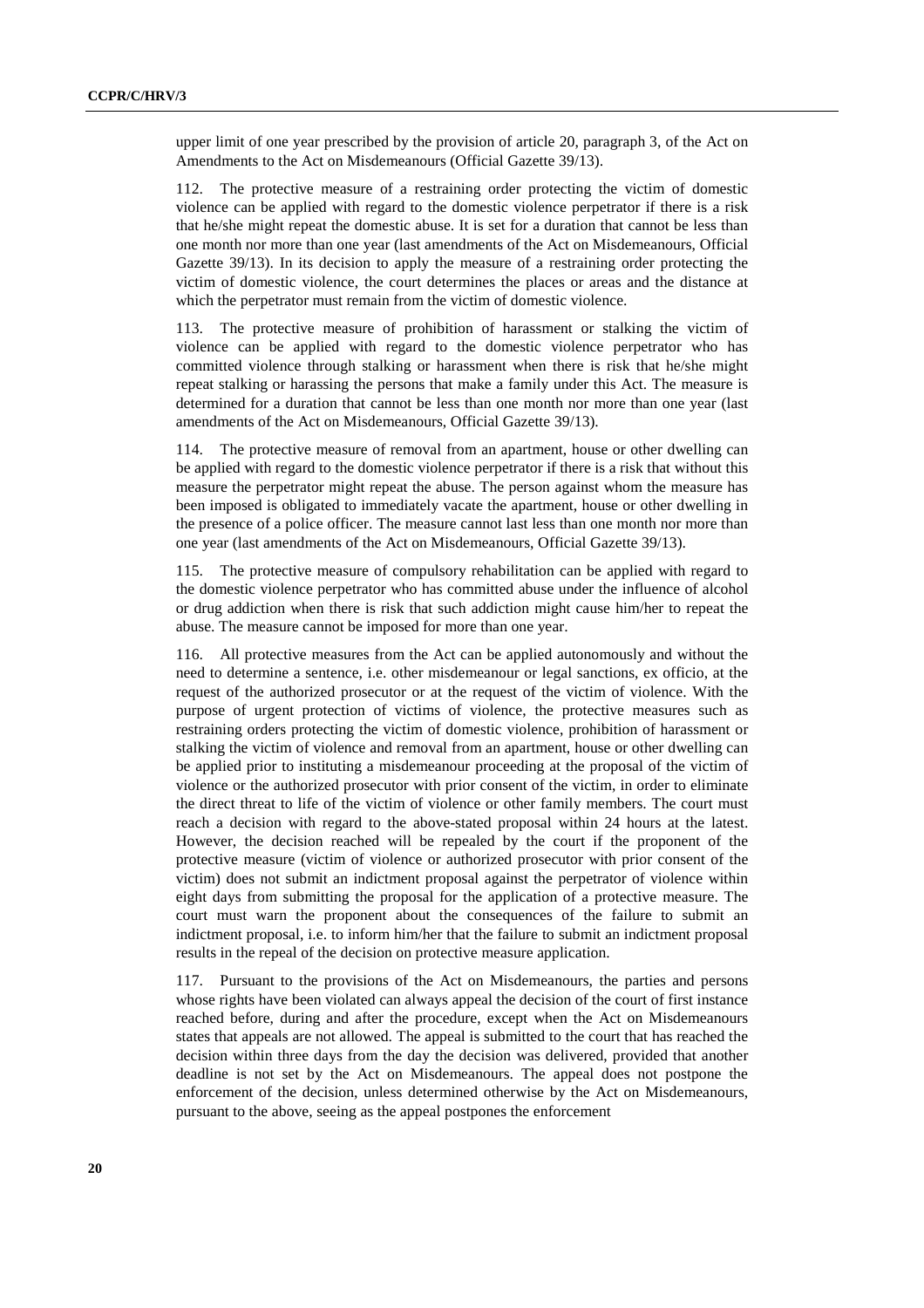118. The police are authorized to enforce three protective measures: a restraining order protecting the victim of violence, a prohibition of harassment or stalking the victim of violence and removal from an apartment, house or other dwelling. During the enforcement of the aforementioned protective measures the police are obligated to follow the provisions of the Regulations on the Enforcement of Protective Measures that were placed under police authority by the Protection against Domestic Violence Act.

119. The issues regarding the Protection against Domestic Violence Act are regulated by the provisions of the Act on Misdemeanours (Official Gazette 87/08, 39/13), which prescribes the procedural and legal practices – precautionary measures for effective protection of domestic violence victims.

120. Precautionary measures that are applied in domestic violence matters by the authorized prosecutor, police and courts include the following: prohibition from visiting certain places or areas, prohibition from approaching the person concerned and prohibition from establishing and maintaining contact with the person concerned. Precautionary measures can last while they are required, at most until the decision becomes legally binding, which provides the best protection for the victim, seeing as precautionary measures are followed by protective measures, e.g. a restraining order, which is a sentence that comes into force when the misdemeanour sentencing decision becomes legally binding.

The police are authorized to issue an order to enforce some of the above-stated precautionary measures, which can last up to eight days, after which the decision is reached by a court or ex officio or at the proposal of the prosecutor and the measure, as stated, can remain in force until the misdemeanour sentencing decision becomes legally binding. Precautionary measures are monitored every two months at the request of the court.

122. More than one measure can be applied in a particular case. Precautionary measures in domestic violence cases can be used to limit the right of the defendant to his/her apartment, contact with household members, spouse, common-law spouse or ex-spouse, children of any of the aforementioned, parents, adopted child, adoptive parent, as well as the person with whom they have children, with the same-sex partner with whom they live in a registered partnership and ex-same-sex partners with whom they lived in a registered partnership.

123. The assertion that Croatia "generally enforces arrests and sentences both for the perpetrator and the victim" is incorrect. During the inquiry following the report of a domestic violence case, the police always determine the facts of a case and, pursuant to these facts, it distinguishes between a perpetrator and a victim. However, in situations where it is undoubtedly clear that the person who is primarily a victim went beyond the scope of self-defence and entered the sphere of violence, the police report both participants. According to the Protection against Domestic Violence Act, verbal abuse of a family member is classified as a misdemeanour and it is processed as such. The police do not report or arrest persons who use passive or active resistance during the act of violence by physically trying to stop the perpetrator's attack, shouting or crying for help, but only those persons who insult or attack other persons, regardless of whether they were attacked themselves. During their inquiries, the police determine the primary aggressor, i.e. the perpetrator of domestic violence, i.e. they distinguish between violent behaviour and selfdefence. In cases when the victim of violence reacts violently to the committed violence, he/she also becomes a perpetrator and the judicial bodies will decide on the degree of guilt and responsibility.

124. Considering a well organized legislation and subordinate legislation framework: the Protection against Domestic Violence Act, the Rules of Procedure in Cases of Domestic Violence, National Strategy for Protection against Domestic Violence and the Regulations on the Enforcement of Protective Measures placed under police authority by the Protection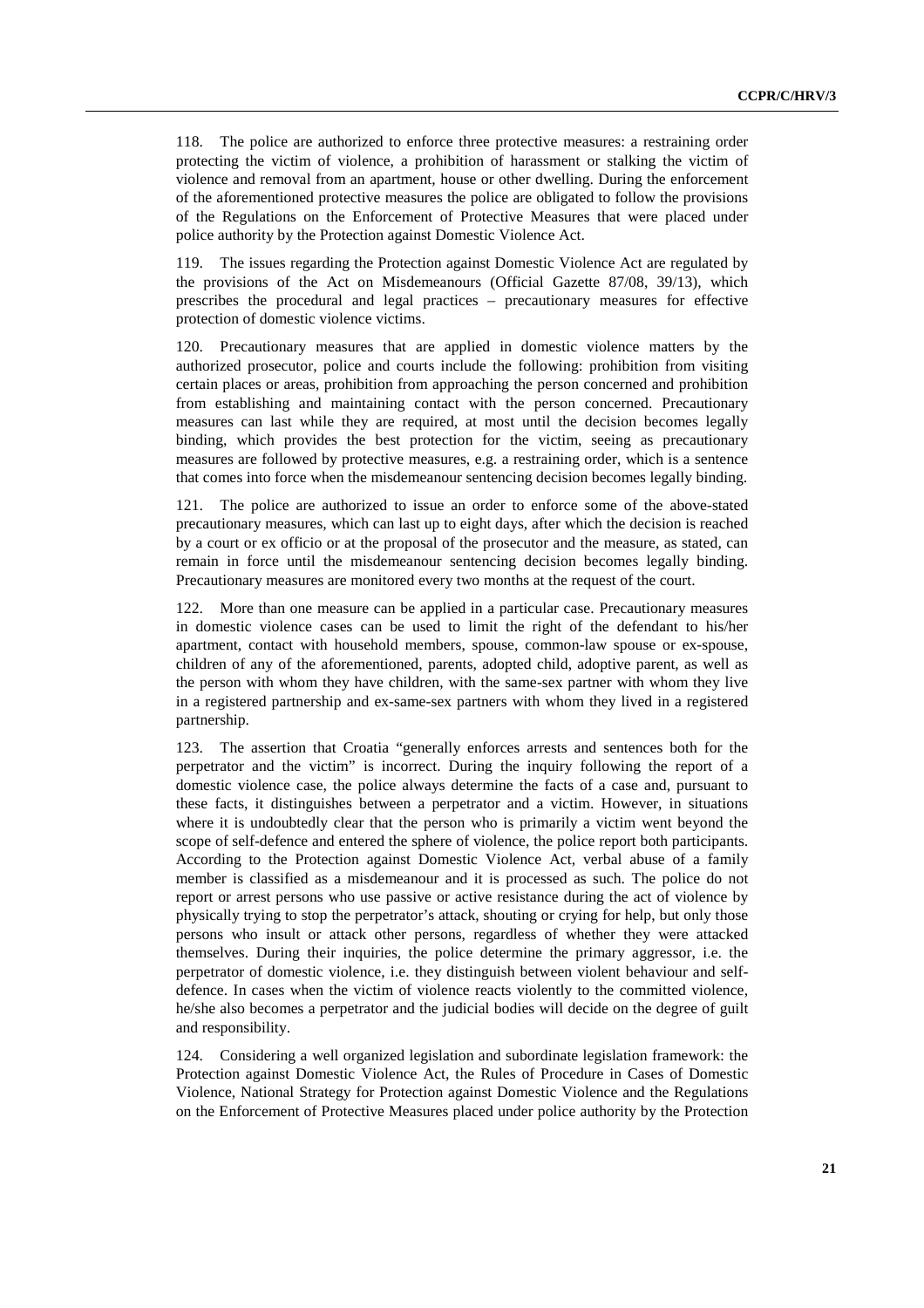against Domestic Violence Act, the Ministry of Interior of the Republic of Croatia has directed its activities toward the education of the entire operative system with the goal of raising the professionalism of all police officers participating in cases of domestic violence, which directly contributes to the improvement of the status of victims of domestic violence.

125. The Police College has implemented educational programmes regarding the matter of domestic violence in its basic police education programme for the profession of policeman: criminal acts against marriage; family and youth; violent behaviour in the family – misdemeanour law; domestic violence (types, causes and effects, types of perpetrators, police procedure); strategies for resolving domestic violence; domestic violence - integrated practical tutorials; and procedural tactics in domestic violence cases.

126. Study programmes of the Police College teach the issue of domestic violence from the legal, psychological, sociological and ethical aspect in several courses (substantive criminal law, criminal procedural law, misdemeanour law, criminology, criminology special section, youth delinquency and crime against children and minors, criminal methodology, methodology of detection, investigation and proving violent and sexual crimes, forensic and criminal psychology, social pedagogy, human rights, human rights and police ethics).

127. The Police College in Zagreb continuously holds basic courses for the work of police officers of operational duty shifts in police stations on the subject of domestic violence; police officers of operational duty shifts in almost all police stations in the Republic of Croatia possess such special qualifications. Furthermore, based on the plan and programme of professional training of police officers, the police administrations continuously carry out the education of their police officers and heads of operational duty shifts in police stations in regard to the subject of domestic violence. This education contributes to greater competence and professionalism related to the application of regulations and legislation that govern police procedures in domestic violence cases, as well as appropriate measures for the protection of domestic violence victims.

128. The publishing department of the Police College, among its other activities, issues publications such as *Policija i sigurnost*, *Izbor* and *Krim arak*, which cover professional and scientific topics, including those connected to domestic violence.

129. With the goal of optimal implementation of concrete provisions of the National Strategy for Protection against Domestic Violence, related to the education of experts working in the field of protection against domestic violence in the period from 2009 to 2011, the Association for Psychological Assistance (DPP) implemented a three-year project for the suppression of domestic violence in Croatia, as a part of the programme MATRA of the Ministry of Foreign Affairs of the Netherlands in cooperation with the Ministry of the Interior, Ministry of Health and Social Welfare and the Ministry of Justice. This project included the seminar "Building the capacity for coordinated response to domestic violence in the community", where police officers, judges and social workers shared their experiences regarding ways of cooperation with the aim of suppressing domestic violence.

130. Furthermore, police officers also participate in seminars, round tables and other events organized by State bodies and civil society associations on the subject of domestic violence. Participation in the aforementioned seminars has helped to establish and develop police cooperation with non-governmental organizations dedicated to the issue of violence and encouraging gender equality.

131. On 29 November 2010, an agreement on cooperation between the Ministry of Interior, Ministry of Justice, Ministry of Family, Veterans' Affairs and Intergenerational Solidarity, Ministry of Health and Social Welfare, Ministry of Science, Education and Sports and Ministry of Public Administration was signed. The cooperation of competent ministries which perform work related to domestic violence and violence against women is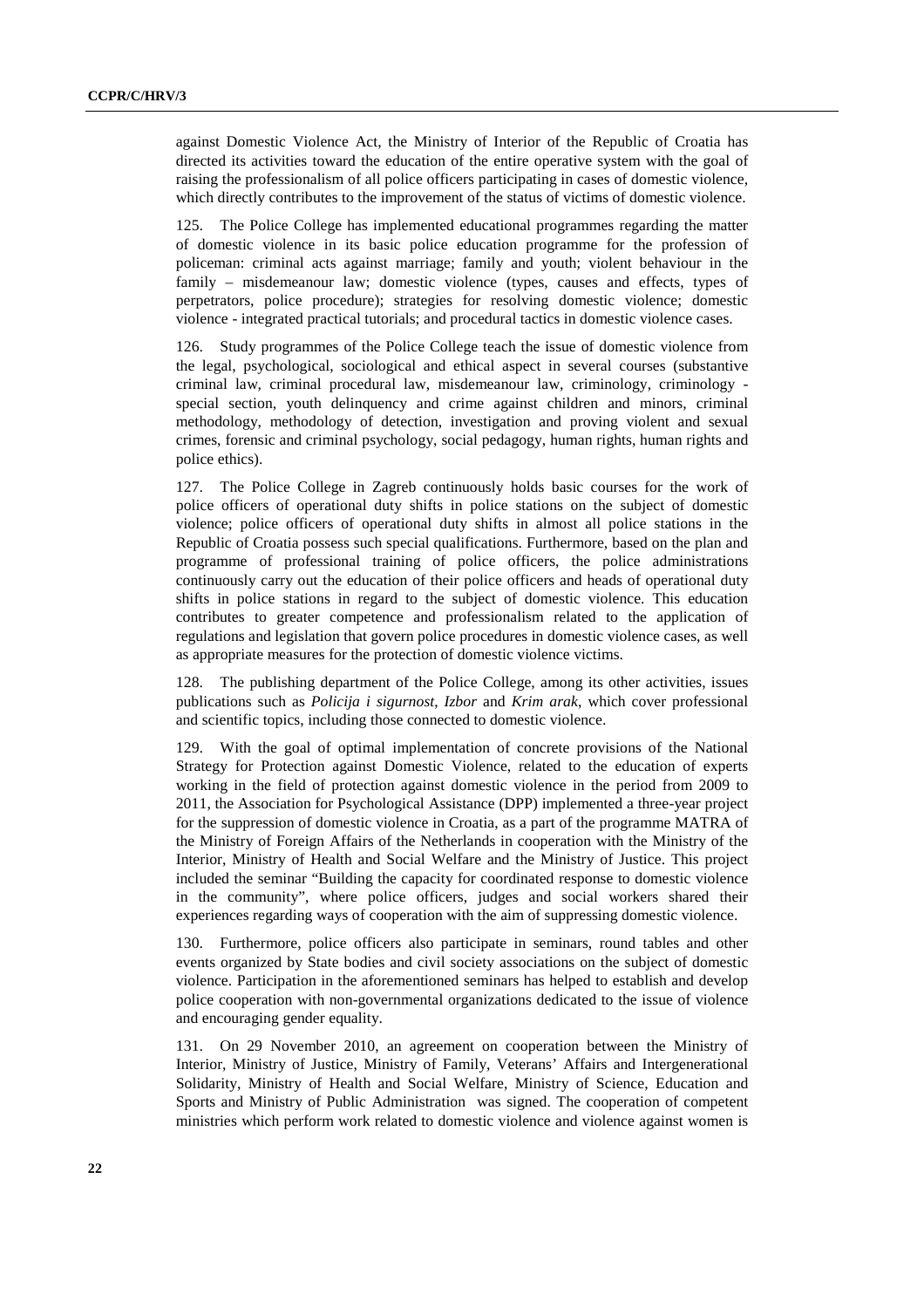regulated by this agreement. Based on the agreement and with the aim of better cooperation and more efficient protection of victims, the National Team for Prevention and Suppression of Domestic Violence and Violence against Women was formed, as well as interdepartmental teams at the county level. Their task is to coordinate, based on a system of team work, the monitoring and supervision of the work of all competent bodies involved in cases of domestic violence and violence against women, with the purpose of improving their mutual cooperation and the final goal of preventing and suppressing the occurrence of domestic violence and ensuring adequate victim protection. During 2011, 2012 and 2013 the National Team undertook a series of activities, including the organization of joint education of county teams in order to improve the resolution of concrete problems occurring in field work through interdepartmental cooperation.

132. Thus far, the National Team for Procedures in Cases of Domestic Violence and Violence against Women has cooperated with the competent State bodies to organize four seminars for the members of county teams composed of police officers, as well as workers in social welfare centres, family centres, the State attorney's office, misdemeanour, family and criminal courts and medical and educational institutions. At the seminars, which included all counties of the Republic of Croatia, the participants were informed about the obligations and current activities undertaken by each individual system in the field of protection from domestic violence and provided with examples of good practices in carrying out measures designed for the protection of victims.

133. In addition to the implementation of the agreement, the following tasks were realized: creation of the standard operating procedure of the police in cases of domestic violence, with the aim of raising quality and harmonizing procedures in cases of domestic violence, the making of 7,000 laminated forms of the procedure reminder following reports of domestic violence delivered to police officers who directly intervene in domestic violence cases, as well as the standardized form of the victims' rights information statement for the victims of domestic violence to inform them about State-provided rights to victims of violence.

#### **Reply to issue no. 12**

134. In the provisions of article 17, paragraph 1, of the Constitution, the framers of the Constitution laid down three preconditions whose realization may justify the decision on curtailing individual constitutionally-guaranteed freedoms and rights. The said preconditions are: (1) a state of war, (2) any clear and present danger to the independence and unity of the State and (3) a natural disaster. Although the Constitution does not specify which freedoms and/or rights may be curtailed, it is paramount to emphasize that such curtailment shall depend on the nature of the individual preconditions whose realization may justify the decision on restricting individual freedoms and rights, whereby the extent of such restrictions, pursuant to the provisions of article 17, paragraph 2, of the Constitution must be "adequate to the nature of the threat and may not result in the inequality of citizens with respect to race, colour, gender, language, religion, national or social origin". In summation, it can be concluded that the Croatian Parliament, or the President of the Republic, must comply with the following two criteria when deciding to curtail individual freedoms and rights: first - the extent of the restrictions must be adequate to the nature of the threat (therefore, what is being applied here is the same proportionality principle used in article 4 of the Covenant with the wording "to the extent strictly required by the exigencies of the situation"); second - the consequence (scope) of the restrictions may not result in the inequality of persons with respect to race, colour, gender, language, religion, national or social origin, which adheres in full to the wording in article 4 of the Covenant ("do not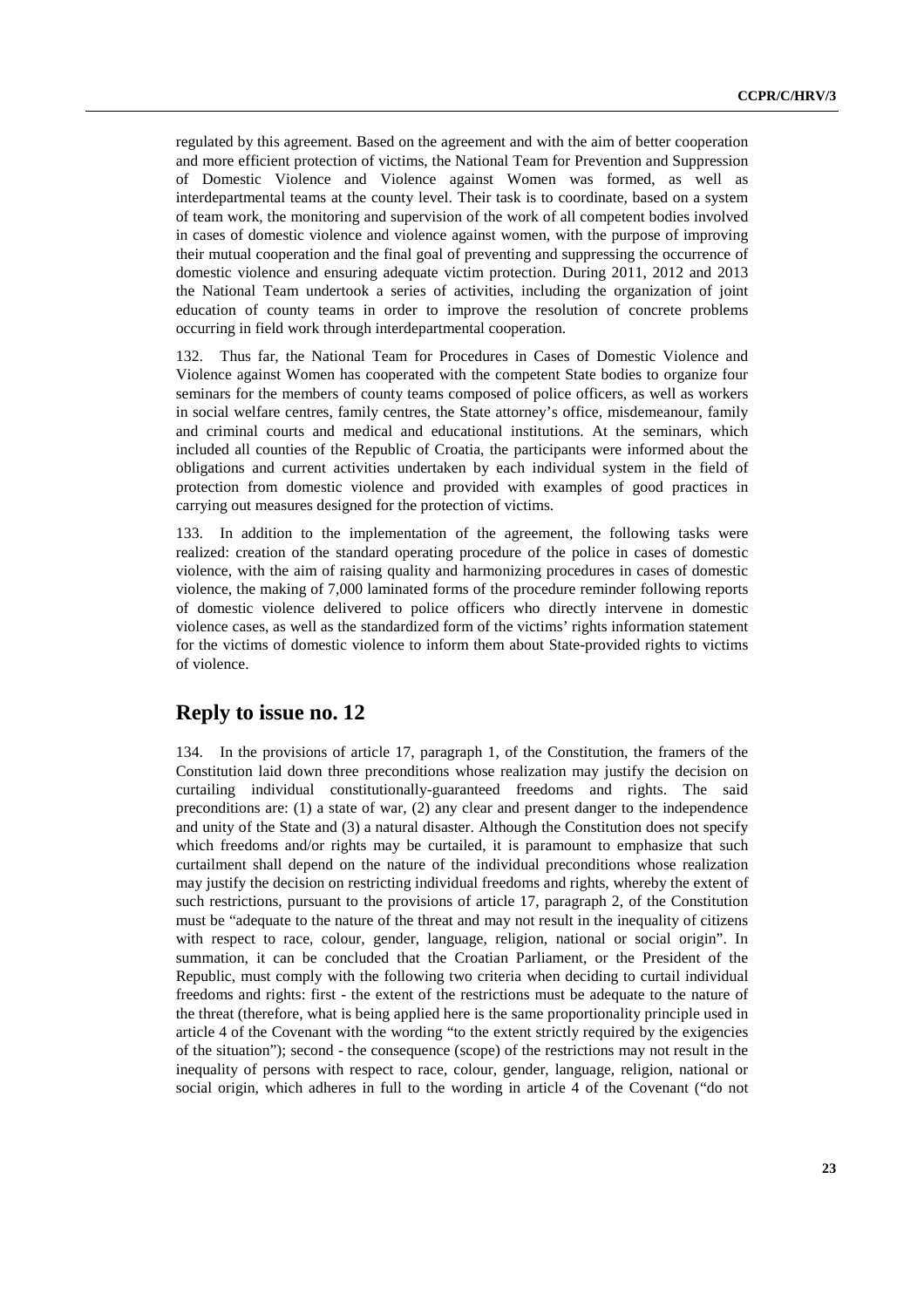involve discrimination solely on the ground of race, colour, sex, language, religion or social origin").

135. Furthermore, the inalienable nature of individual rights, even in a time of public emergency, is highlighted by the provisions of article 17, paragraph 3, of the Constitution which states: "Even in cases of clear and present danger to the existence of the State, no restrictions may be imposed upon the provisions of this Constitution stipulating the right to life, prohibition of torture, cruel or unusual treatment or punishment, and concerning the legal definitions of criminal offences and punishment, and the freedom of thought, conscience and religion." Upholding the ban on restricting the aforementioned rights includes, of course, the inviolable constitutional prohibition of abolishing those rights. Although the aforementioned rights and freedoms do not explicitly state, for example, the right laid down in article 8, paragraph 2, of the Covenant ("No one shall be held in servitude."), the requirement for this right to be observed is implied in a series of constitutional provisions, such as the provisions of article 14, paragraph 2, of the Constitution ("All persons shall be equal before the law."), article 22, paragraph 1, ("Human liberty and personality shall be inviolable."), article 23, paragraph 2, ("Forced and compulsory labour shall be forbidden.") and especially in the general constitutional principles laid down in article 3 of the Constitution and defined as the "highest values of the constitutional order of the Republic of Croatia" which serve - and this should also be highlighted in other legislative examples - as the "basis for the interpretation of the Constitution".

136. Finally, it should be remarked that the provision of article 101, paragraph 1, of the Constitution, pursuant to which the President of the Republic "may issue decrees with the force of law", does not offer the constitutional possibility of de facto derogation of Covenant rights by circumventing the restrictions of the provisions of article 17 of the Constitution, which is evident from the provisions of article 5 of the Constitution, pursuant to which: "In the Republic of Croatia, laws shall comply with the Constitution. Other regulations shall comply with the Constitution and law." Since the legislative force of the decrees with the force of law is weaker than that of the Constitution, pursuant to the provisions of article 5 of the Constitution, all decrees with the force of law must comply with the Constitution and no constitutional provisions can be derogated by them, including the provisions of article 17 of the Constitution. In view of the aforementioned, the provisions of the Constitution are fully compliant with the provisions of article 4 of the Covenant regarding the actions taken in a time of public emergency which threatens the life of the nation.

# **Reply to issue no. 13**

137. A working meeting of the Chief State Attorney, municipal and county State attorneys, officials of the General Police Directorate and commissioners of police administrations of the Republic of Croatia was held in mid-December 2012, with the aim of undertaking activities in the field of investigating and prosecuting war crimes committed during and after "operation Storm". At the meeting it was emphasized that it is of particular importance that in the following months activities be focused on the field of war crimes, specifically towards the discovery and prosecution of the perpetrators of war crimes who were set as national and regional priorities and of crimes committed during the military and police operation Storm and immediately after its conclusion.

138. In regard to war crimes committed during and after operation Storm, the State Attorney's Office of the Republic of Croatia requested from the Office of the Prosecutor of the International Criminal Tribunal for the former Yugoslavia (hereinafter: ICTY) in The Hague that they deliver all the materials contained in the files from the proceedings the said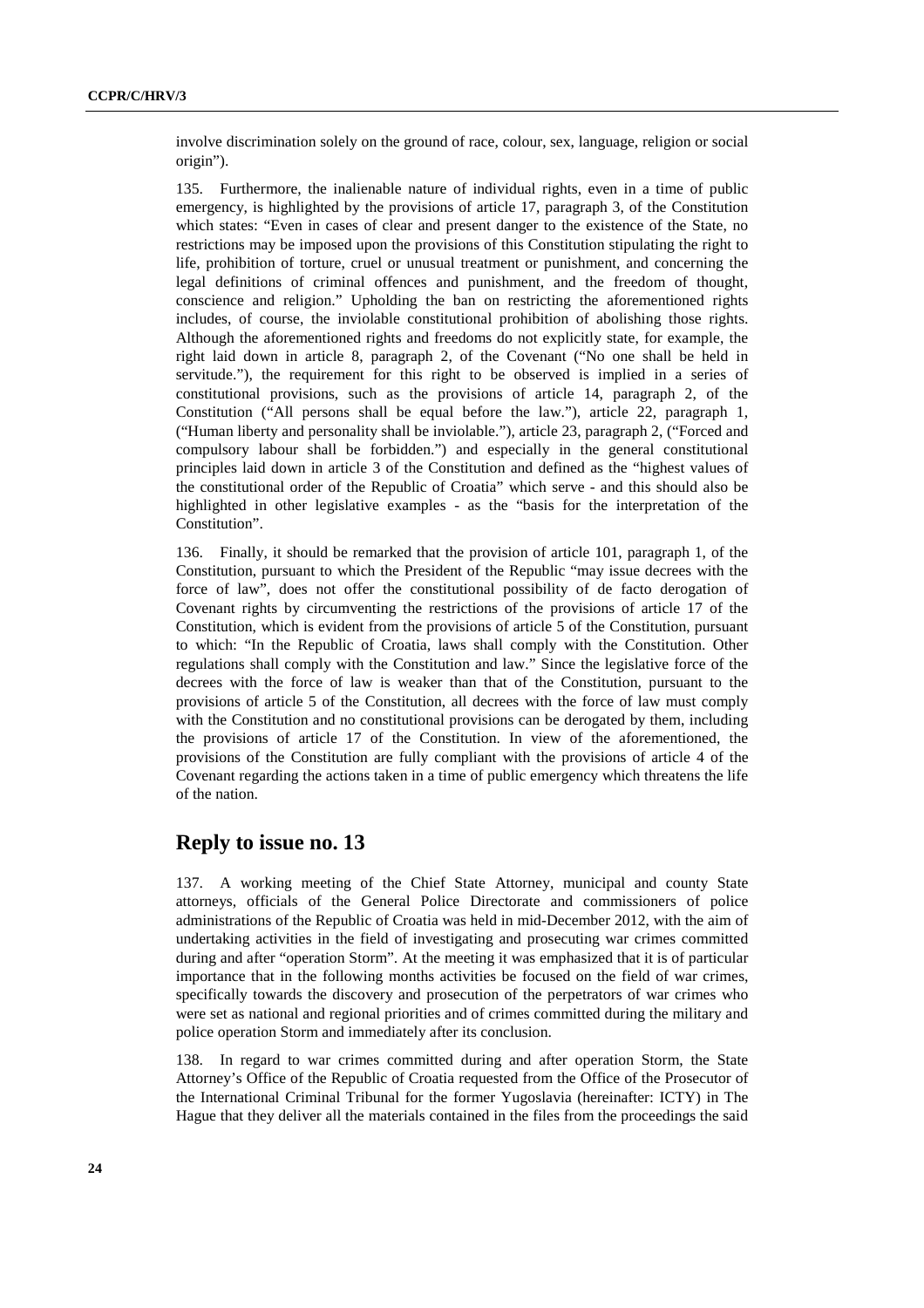Office instituted against Ante Gotovina, Mladen Markač and Ivan Čermak, in order for the said materials to be used in further actions of the State attorneys involving war crimes, on the prosecution of which competent county State attorney's offices are already working. Most of the documentation from the aforementioned proceedings was unavailable until recently, since the final verdicts in the ICTY proceedings were not yet reached.

139. The trial of the case "Grubori" against two members of the special police troops is currently being heard. In the case "Crimes in Prokljan and Mandići" the verdicts against four members of the Croatian Army were returned; one defendant was convicted with a non-final verdict and three defendants were acquitted with non-final verdicts.

140. The new, revised list of national priorities contains two cases related to war crimes committed by the members of the Croatian Army and police during and after the military and police operation Storm.

141. An overview with aggregated statistical data on war crimes cases as of 5 June 2013 can be found in annex II.

### **Reply to issue no. 14**

With the aim of implementing instruction number O-4/08 related to the handling of war crimes cases and supporting the implementation of the Ministry of Justice Strategy for the investigation and prosecution of war crimes committed in the period 1991–1995, the State Attorney's Office of the Republic of Croatia drew up an operational programme which lays down in detail all the immediate obligations of all State attorneys, especially the obligation of coordinating their activities with police officers, as well as deadlines and control and evaluation methods for the progress achieved.

The following was achieved in relation to the implementation of the Strategy of the Ministry of Justice and the implementation of the operational programme:

- The amendments to the Act on the Implementation of the Statute of the International Criminal Court and Prosecution of Crimes against International Law of War and Humanitarian Law define that, in cases provided by law, the four largest county courts (Osijek, Rijeka, Split and Zagreb) have jurisdiction and consequently so do the four largest county State attorney's offices in those seats where special war crimes departments were established. The four largest police administrations were deemed as specialized for actions in war crimes cases. Based on the amendments to the Act, the activities of certain bodies were reorganized in 2011 by creating a "vertical" management system for efficient work on those cases. In July 2010, eight crimes in which the perpetrators were never discovered were prioritized at the national level. By mid-2012, the perpetrators were discovered and prosecuted for six of the eight crimes.
- Amendments to laws, specialization and creating "vertical" management systems in the police, State attorney's offices and courts have contributed to the discovery and prosecution of war crimes.

144. The progress achieved and the evaluation that it is necessary to take additional measures and actions in order to discover and prosecute perpetrators, or the persons who issued the orders for the most serious crimes of which the perpetrators have not yet been discovered, required further measures and actions to be taken.

145. In September 2012, upon reviewing what was achieved thus far, it was decided that the following actions needed to be taken: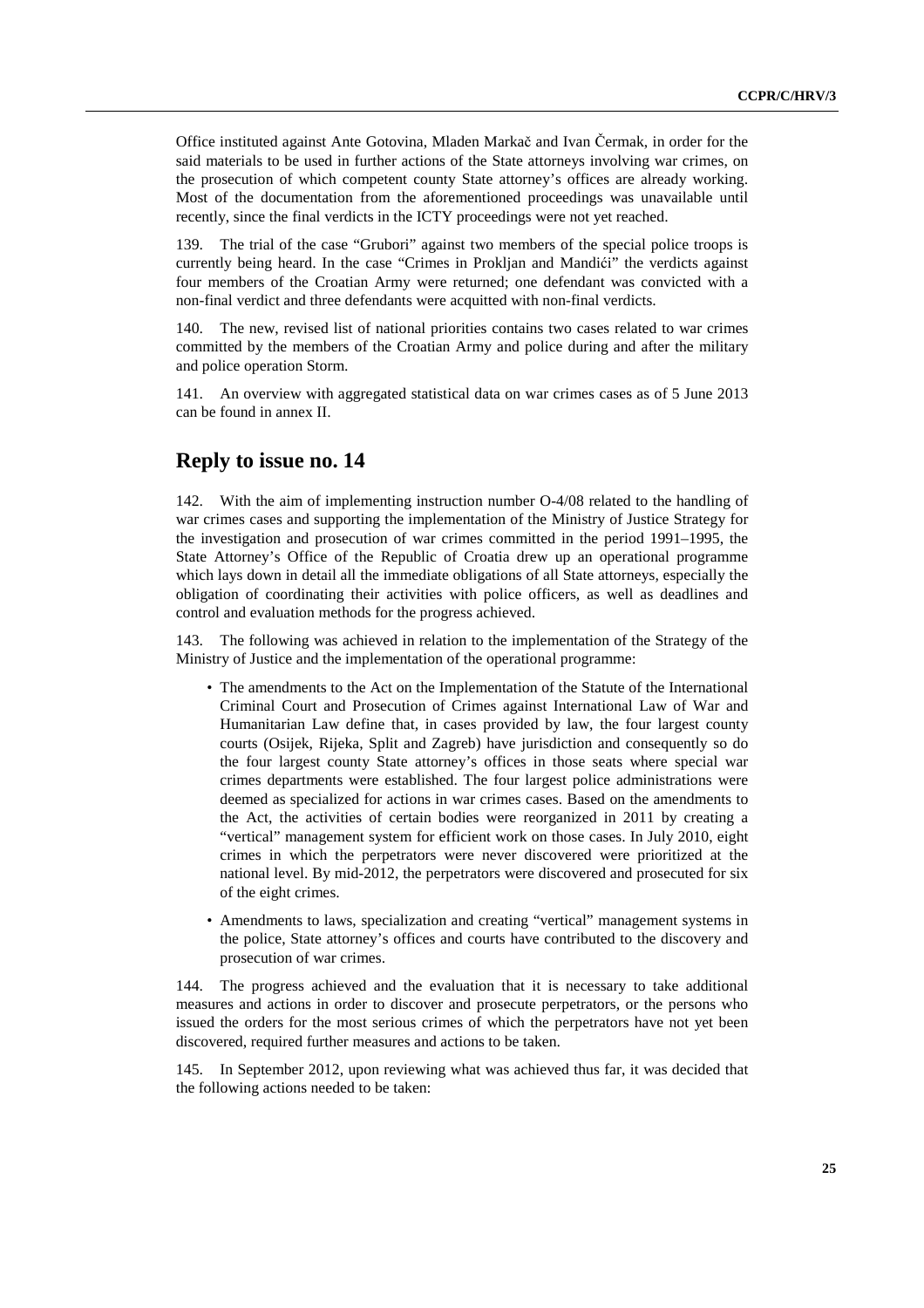(a) Revision of priorities - given that the best results are achieved at national level, due to the quality of investigators and their experience, as well as due to the level of supervision, the decision was reached to set new national priorities and revise regional priorities in order to concentrate activities and increase discovery success. Once the regional priorities were revised, all cases were evaluated at national level. On the basis of the evaluation, the basic criteria of which was the seriousness of a crime and the method by which it was executed, new national priorities were set for two crimes related to war crimes during or immediately following the military and police operation Storm;

(b) Operative methods - in order to retain operative efficiency regarding national level priorities and increase operative efficiency regarding regional level cases, operative and reporting methods were set.

146. The current progress achieved with the discovery of perpetrators in 6 of 8 national level crimes, and in 11 regional level cases, gives us grounds to conclude that what we have planned is attainable.

147. In addition to working on cases in which the perpetrators were never discovered, the Action Plan requires that State attorney's offices continuously audit proceedings which were initiated with too broad a scope in the early 1990s. In relation to ensuring a uniform application of prosecuting standards for war crimes trials and eliminating the disparities in charges and court rulings for similar cases, we emphasize that the State attorney's offices apply equal standards to all defendants regardless of their membership in armed forces. In the period from when the Strategy was adopted until today, proceedings were discontinued against 57 perpetrators, either during the preliminary investigation proceedings or after indictment. Moreover, since the Criminal Procedure Act was amended to allow in absentia renewal of proceedings in which a final verdict was reached, requests for renewal were filed for 127 defendants. Of the aforementioned number, competent State attorney's offices requested renewals of proceedings for 95 defendants, 30 convicted persons filed the requests by themselves, 12 of which were filed in absentia. In the vast majority of cases, the proceedings were discontinued.

148. The Republic of Croatia continuously cooperates with prosecutors' offices in accordance with agreements stipulated between prosecutors' offices. In addition to individual actions of assisting in specific cases, data and evidence were submitted to the prosecutors' offices in the region for certain cases in which it had been established that the perpetrators reside in State territories in which the respective prosecutors' offices have jurisdiction and are nationals of those States.

149. On 3 June 2013, the Protocol on the Cooperation between the State Attorney's Office of the Republic of Croatia and the Prosecutor's Office of Bosnia and Herzegovina for the prosecution of perpetrators of war crimes, crimes against humanity, and genocide, was signed in Sarajevo.

150. In relation to the 2011 Act on the Invalidation of Certain Legal Acts of the Judicial Bodies of the Former Yugoslav National Army, the former Socialist Federal Republic of Yugoslavia and the Republic of Serbia, the President of the Republic of Croatia filed a request for the evaluation of the constitutionality of the aforementioned Act to the Constitutional Court of the Republic of Croatia in late December 2012. The Government of the Republic of Croatia proposed that the Constitutional Court of the Republic of Croatia reach a decision which would establish that the aforementioned Act was unconstitutional, and that the Act be repealed in full. The Government believes that the contested Act does not provide added value to the agreements currently in force regulating international legal aid in criminal matters between the Republic of Croatia and the Republic of Serbia, while the existent legal framework makes the application of the provisions of the contested Act redundant. We point out that the aforementioned Act did not stop or jeopardize cooperation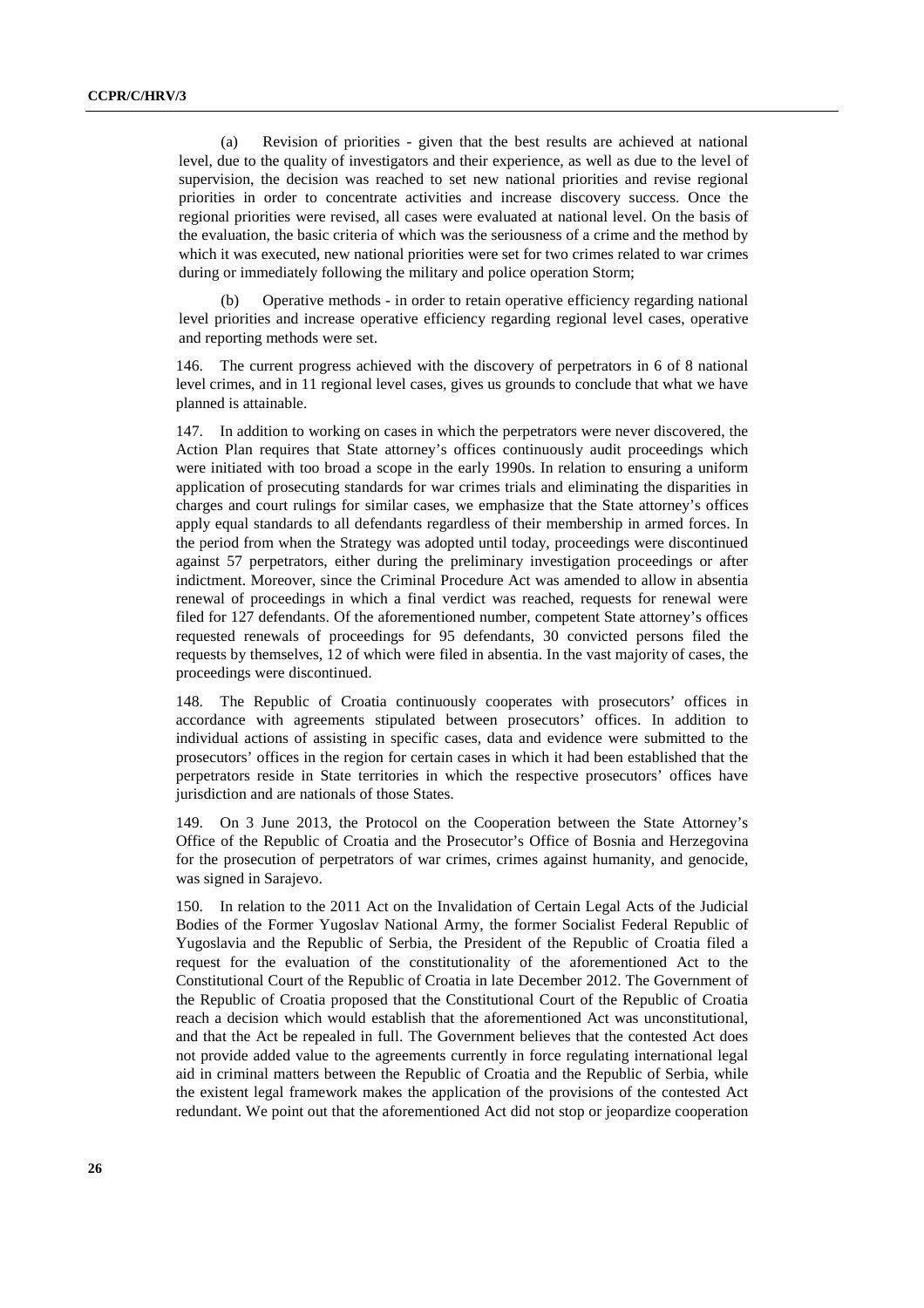between the Republic of Croatia and the Republic of Serbia in prosecuting or investigating war crimes. The State Attorney's Office of the Republic of Croatia and the Office of the War Crimes Prosecutor of the Republic of Serbia continue to cooperate and exchange materials related to the investigation and prosecution of war crimes.

151. The Republic of Croatia firmly believes that efficient regional judicial cooperation is based on trust in the justice systems of other States, upholding the fundamental principles of international law and the standardization of the *ius puniendi* and the jurisdiction of individual States in conformity with the universally accepted principles of criminal law. In spite of the aforementioned principles, two acts are still in force in the Republic of Serbia which, in the opinion of the Republic of Croatia, hinder full cooperation between the two States. Those acts are: the Law on the Organization and Competences of the Government Authorities in War Crimes Proceedings of the Republic of Serbia, with the application of which the Republic of Serbia extended its jurisdiction to all States of the former Yugoslavia by establishing itself as competent for the prosecution of war crimes committed on the territory of the former SFRY, regardless of the nationality of the victim or perpetrator (*Purda* case, *Divjak* case); and the Amnesty Law. The aforementioned Law grants amnesty to persons who have committed the felony of armed rebellion and felonies against the constitutional order of the former SFRY in the period from 27 April 1992 to 7 October 2000. The problem is that the Law does not include the time prior to 27 April 1992, or the period from 1990 to 27 April 1992. The indictments for armed rebellion against the Yugoslav National Army and the SFRY brought by the Republic of Serbia are therefore problematic because they do not have a legal basis.

152. Improving regional cooperation is a key element for further improvements in war crimes prosecution. With that objective, the Republic of Croatia initiated the signing of the agreement with the Republic of Serbia on prosecuting and punishing the perpetrators of war crimes which would resolve all unresolved issues.

153. Since 2006, the Ministry of Justice of the Republic of Croatia has been developing a support system for victims and witnesses. The support system functions on two levels, through the activities of the Independent Sector for Victim and Witness Support at the Ministry of Justice and through the activities of the departments for organizing and providing support for witnesses and victims established at county courts in Split, Rijeka, Sisak, Osijek, Vukovar, Zadar and Zagreb.

154. Two organizational units were established within the Independent Sector for Victim and Witness Support at the Ministry of Justice: the Department for Victim and Witness Support and International Cooperation and the Department for Indemnity in Criminal Procedures. The Department for Victim and Witness Support and International Cooperation systematically develops and coordinates the victim and witness support system and offers psychological support and general legal information. Information and support are available for witnesses coming to testify to the Republic of Croatia from abroad, and for witnesses from the Republic of Croatia who have been summoned to testify abroad.

155. It is particularly important to emphasize the role of the Department in organizing access to the courts for witnesses in war crimes cases. The Department mediates in ensuring physical protection for witnesses, helping them prepare for court appearances and organizing access of witnesses to competent judicial authorities. In regard to the organization of physical protection and access to the courts, good cooperation was established with the Ministry of the Interior. The Department staff also contacts the witnesses in war crimes cases by telephone, in order to establish their needs related to ensuring protection, their needs regarding their health condition (relative to the ability to travel and testify), to give them necessary clarification and, in cooperation with the police, to organize their protection and transport to the courthouse.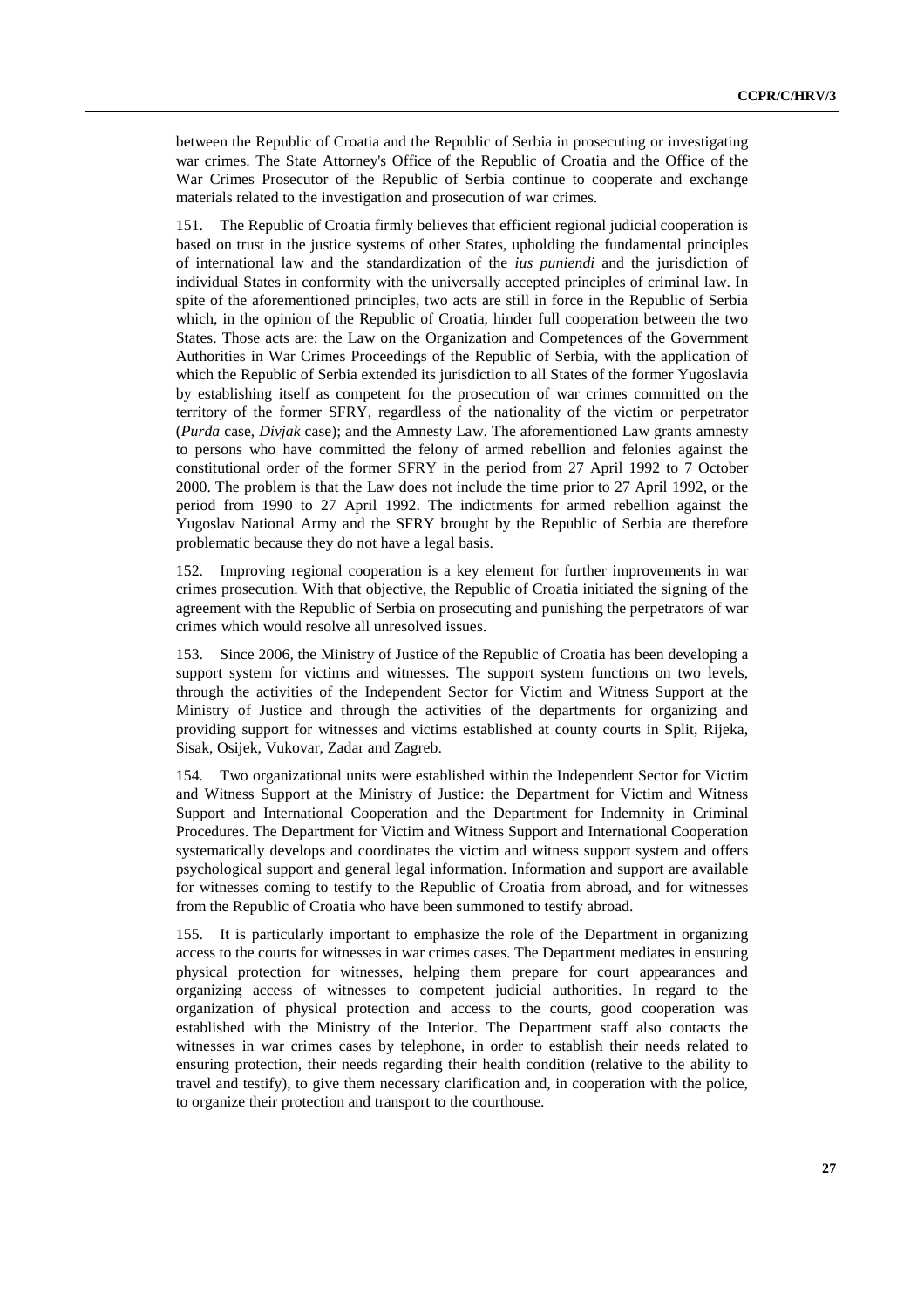156. The Departments for Organizing and Providing Support for Witnesses and Victims established at county courts offer support to witnesses upon their arrival at court and, in consultation with the State Attorney's Office, during the investigation. Support is offered to witnesses and victims of serious felonies, war crimes, in cases that fall under the jurisdiction of the Office for the Suppression of Corruption and Organized Crime, and in domestic violence cases. The courts have waiting room facilities so that the witnesses can spend their time waiting to testify in secure and pleasant surroundings, which also eliminates the possibility of encountering the defendant.

157. In relation to ensuring fair and adequate reparation for victims of war crimes, in the Republic of Croatia civil and military victims of war are eligible for reparation in accordance with the Act on the Protection of Military and Civilian War Invalids, the Act on the Responsibility for Damages Caused by Acts of Terrorism and Public Demonstrations and the Act on the Responsibility of the Republic of Croatia for the Damages Caused by Members of the Croatian Army and Police Forces during the Homeland War, all of which came into force in 2003.

#### **Reply to issue no. 15**

158. By closing chapter 23 - judiciary and fundamental rights - and with accession to the European Union on 1 July 2013, the Republic of Croatia demonstrated its continuous dedication in investigating and prosecuting war crimes. The main obstacles in prosecuting war crimes remain the unavailability of all the perpetrators of those felonies to the Croatian justice system, and the unavailability of evidence and witnesses to the Croatian investigative authorities. Efforts are being made to resolve those issues by improving regional cooperation. A consequence of the aforementioned unavailability of war crime perpetrators is that, in the past, the majority of the cases were prosecuted in absentia. Since most of such trials took place during the war, or immediately after the war had ended, at a time when the Croatian justice and investigative authorities did not have access to all evidence materials, there were oversights in the proceedings.

159. In order to set clear and objective criteria for the prosecution of war crimes, the State Attorney's Office of the Republic of Croatia (hereinafter: DORH) set the standards of procedure for such cases in 2008. In addition to the standards, the "Instruction for the evaluation of justifiability in criminal cases in relation to the existent cases and evaluations of justifiability for initiating such proceedings in the future" was also adopted. What followed was an exhaustive review of all war crimes cases with the application of uniform standards, both in preliminary proceedings and in court hearings, and that resulted in the consolidation and better focusing of DORH activities. Moreover, the Republic of Croatia implemented the Action Plan for the review of in absentia cases, which was adopted to deal with oversights that occurred in preliminary proceedings in war crimes cases. The main objective was to achieve improved standards of prosecution and their harmonization with European practice.

160. The 2009 amendments to the Criminal Procedure Act allowed for the renewal of criminal proceedings even in cases where the perpetrator was absent. In view of the amendments, combined with the aforementioned Instruction, by the end of 2010 DORH filed requests for renewal of proceedings for 94 persons in absentia, out of a total of 464 persons convicted in absentia. A certain number of requests for renewal of proceedings were filed by the suspects themselves. Those actions caused a substantial reduction of final verdicts reached in absentia.

161. In summation, the current practice of the Croatian courts is not to process felonies in absentia. In some cases, when all legal remedies that could ensure the perpetrator be present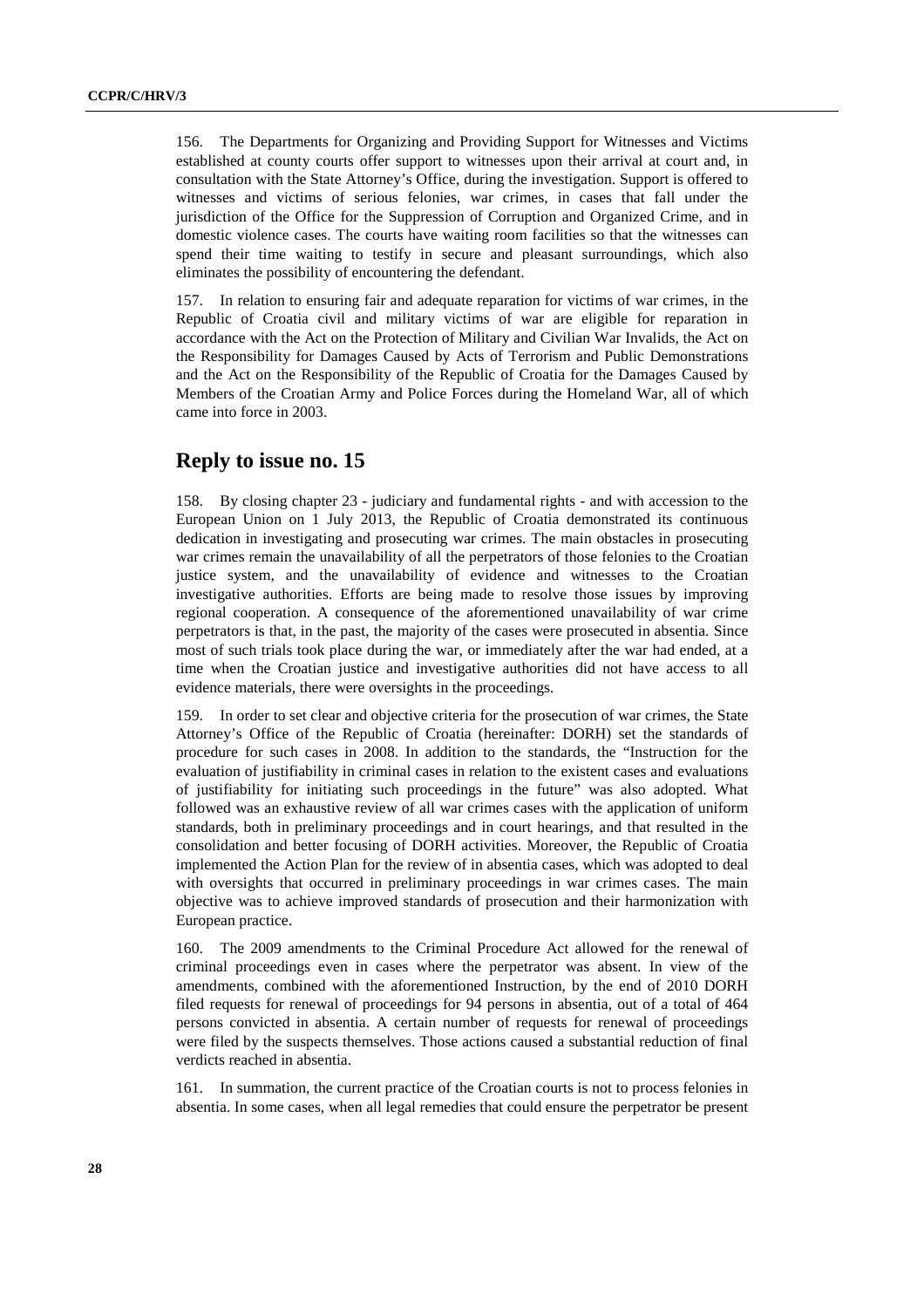at trial have been exhausted, the court has no other option but to initiate in absentia proceedings with the aim of ensuring justice. However, such cases are very rare.

162. Moreover, in most in absentia cases, the perpetrator of a war crime who is unavailable to the Croatian justice authorities is a Serbian national currently residing on the territory of another State. That is the reason why most in absentia cases were tried or are being tried against Serbian nationals. Most of the perpetrators of war crimes who are Croatian nationals are available to the Croatian justice authorities and their trials can be held in the presence of the suspects.

163. The unavailability of all perpetrators of war crimes to the Croatian justice system and the unavailability of evidence and witnesses to the Croatian investigative authorities remain the main problems in prosecuting such crimes. Improving regional cooperation is a key element for further improvements in war crimes prosecution.

### **Reply to issue no. 16**

164. Due to a lack of computerization of the organizational units (Central Office, penitentiaries, prisons, correctional institutions, the Centre for Diagnostics in Zagreb and the Education Centre), the Republic of Croatia does not possess consolidated statistical data indexed by gender, age, ethnicity and place of detainment (pretrial detention) for the period between 2009 and 2011. From 1 January 2012 to 31 December 2012, a total of 767 persons were held in pretrial detention, of whom 731 were male and 36 were female and their age structure is shown in annex III.

165. The Republic of Croatia does not possess the data on the dispersion of the aforementioned number of persons per individual prisons in which the measure of pretrial detention is implemented. Persons deprived of liberty, which includes persons held in pretrial detention, are not required to disclose their ethnicity. This information is therefore not required upon admission into pretrial detention.

166. In the period from 2009 to 30 September 2013, the competent civil service courts received three proposals for the initiation of proceedings for serious violations of official duties against officers on the grounds of torture and/or abuse of persons deprived of liberty. One case resulted in an acquittal, one case in a conviction and the third case is still being tried. The victim was offered compensation for consequential damages and the compensation was paid.

# **Reply to issue no. 17**

167. In the period between 2009 and 2012, a series of activities were initiated and completed to increase the prison accommodation capacities, which contributed to the quality of the human rights of persons deprived of liberty. Among them were the following:

- In the Official Gazette, section International Agreements, of 14 November 2011, the Act on the Ratification of the Framework Loan Agreement, number F/P 1725 (2010) between the Republic of Croatia and the Council of Europe Development Bank for the Zagreb Prison Extension and Renovation Project. Preparations for the start of project realization are in course.
- In addition to the construction of a new facility at the Glina penitentiary, which became operational in May 2011 for the accommodation of 420 prisoners who are to serve their sentence in a closed type prison, an existing prisoner accommodation facility was completely renovated. Known under the name "boarding school", it is intended for the accommodation of prisoners in semi-open conditions within a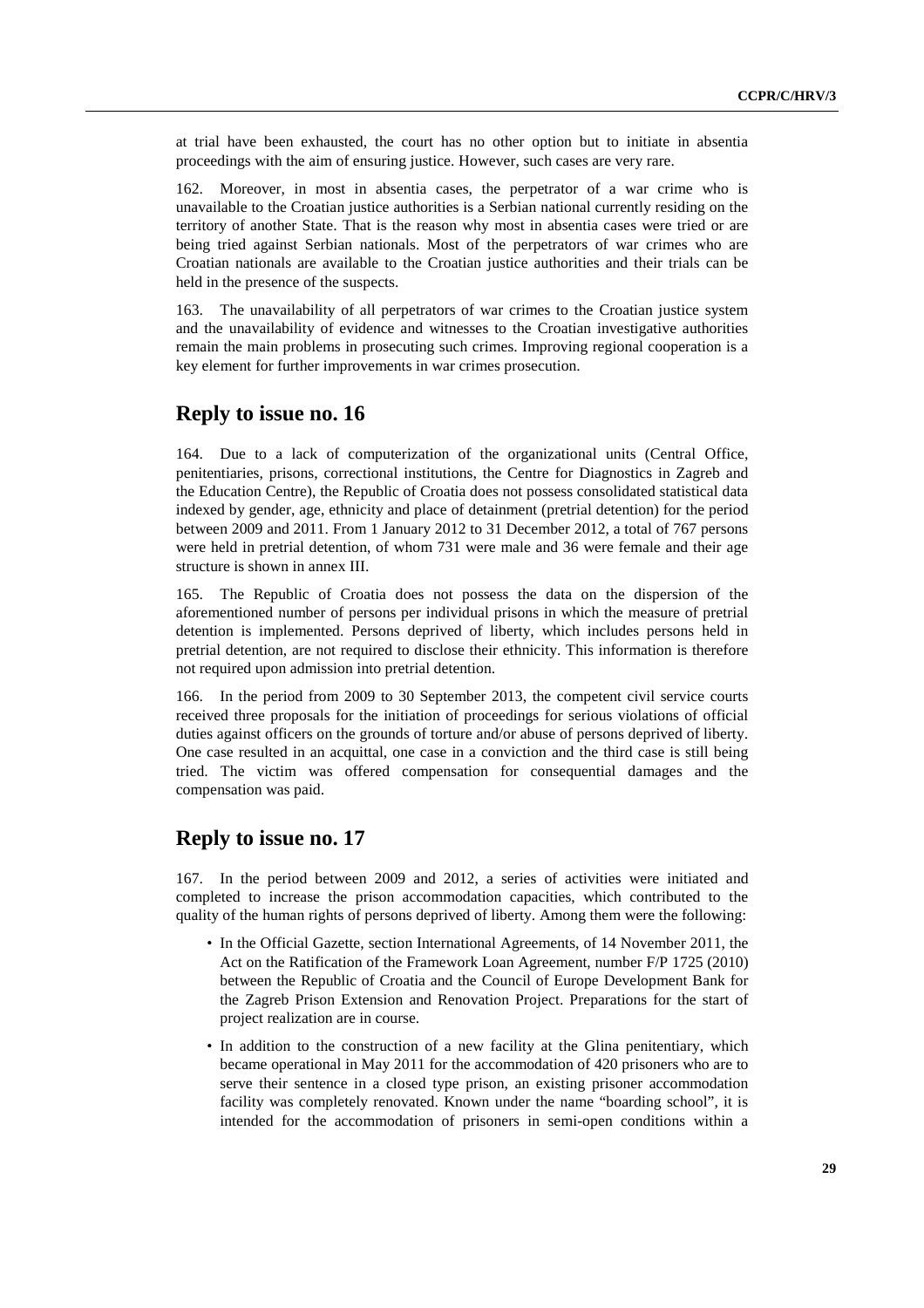closed penitentiary, which enables better reclassification of prisoners. Pursuant to the Decision of the Ministry of Justice of 14 November 2012, which came into effect on 1 December 2012, a section for serving prison sentences in semi-open conditions was established at the aforementioned facility.

- The visitation facility at the Glina penitentiary was also fully renovated.
- In 2012, activities for the reconstruction of a part of the facility housing the prison were initiated at the Bjelovar prison. They will result in additional housing space for the accommodation of 15 prisoners, appropriate archive rooms and an improved kitchen area where the prisoners' meals are prepared, with auxiliary rooms for food preparation and storage. The value of the investment is approximately HRK 500,000.
- The Prison System Directorate at the Ministry of Justice was selected for the IPA TAIB 2012–2013 project entitled "Support to the prison system of the Republic of Croatia", with an allocated budget of approximately 4.69 million euros. The objectives of the project are to improve infrastructural conditions and lifelong learning of the employees of the Prison System Directorate at the Ministry of Justice, to improve the living conditions of the minors at the Turopolje correctional institution with the aim of aiding their rehabilitation and to computerize the Prison System Directorate.

168. In the period between April and September 2013, the health inspectors of the Ministry of Health performed four inspection controls at the Glina, Lepoglava and Turopolje penitentiaries and the Pula prison. The inspection controls are expected to continue in the future in other penal institutions, to be followed by reports on the implemented controls that will include proposals of measures to be taken.

169. Pursuant to the Amended Plan of Admission to Civil Service for State Administration Bodies, Professional Services and Offices of the Government of the Republic of Croatia for 2013, admission to the civil service was approved for 29 employees with university qualifications, 1 employee with two-year post-secondary school qualifications, 23 employees with secondary school qualifications and 3 trainees with university qualifications. Of the approved number of employees, there are plans to hire 7 general practitioners, 4 specialist physicians, and 5 medical technicians/nurses. The planned admission to the civil service of the aforementioned number of medical professionals would improve the quality of prisoner health care.

170. In addition to hiring more medical professionals, the amendments to the Healthcare Act and new provisions to the Act on Mandatory Health Insurance are being drafted. The aforementioned acts offer the Republic of Croatia the possibility to establish a health-care institution in order to provide health care for persons deprived of liberty. Such an institution may cover the prisoners' needs for a primary care provider, dental health care, specialist health care, hygiene and epidemiology, pharmacy and hospital treatment. With the adoption of the new Act on Mandatory Health Insurance, persons residing, or persons who have approved permanent residence, in the Republic of Croatia and who were deprived of liberty by a verdict of a competent court and are now residing in organizational units of the Ministry of Justice, will acquire the status of a mandatory health insurance policyholder.

171. An overview of statistical data on accommodation capacities and their occupancy in penitentiaries, prisons and correctional institutions for the period 2009–2012 can be found in annex IV.

172. In the period 2009–2013, the Republic of Croatia achieved substantial progress in regard to the implementation of alternative penalties. The previous alternative penalty implementation model enforced by commissioners was substituted with an alternative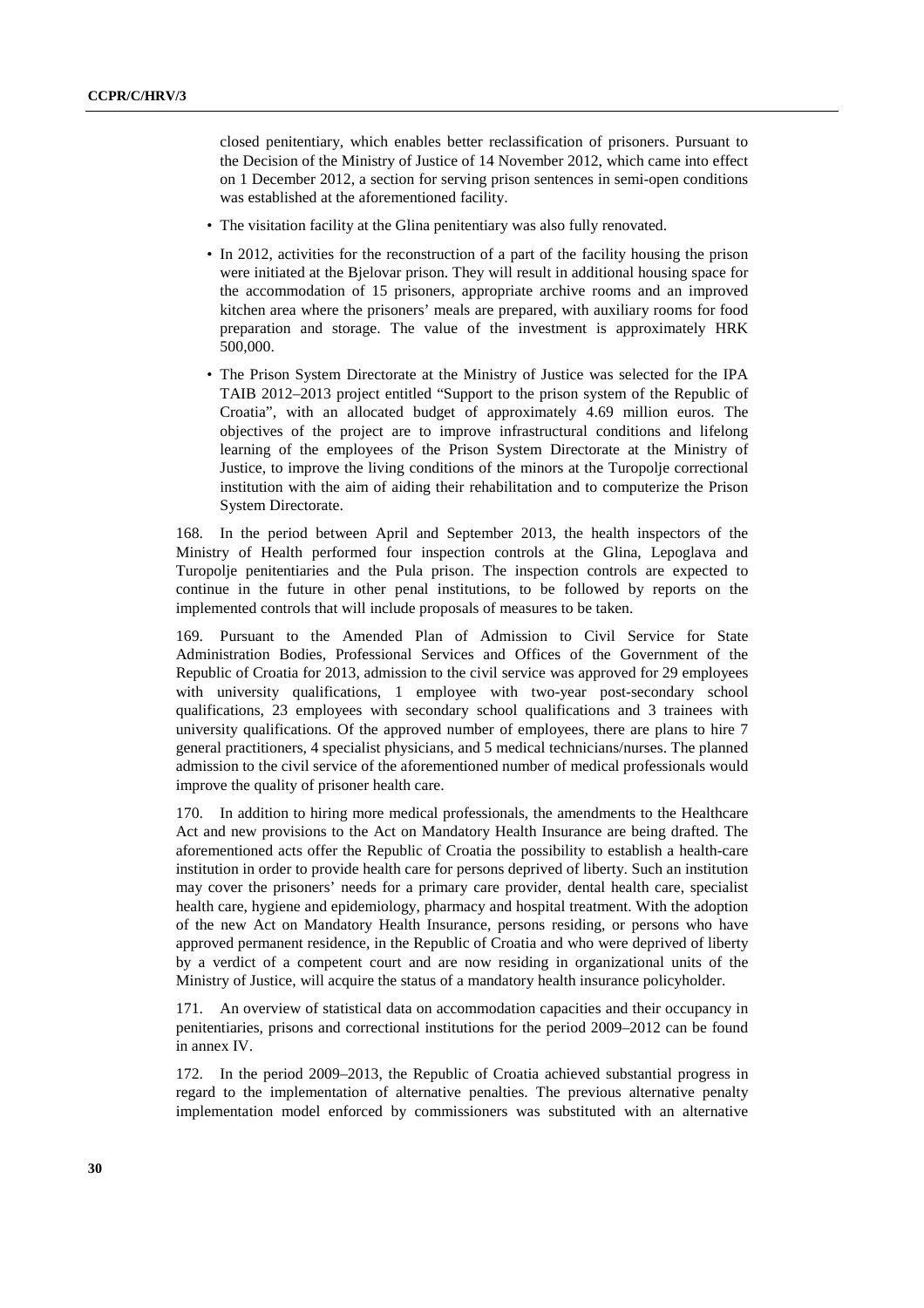penalty implementation model enforced by a professional probation service. All the required legislation and subordinate legislation was adopted in the aforementioned period (Probation Act, Ordinance on the Method of Conducting Probation Affairs, et al.) in order to define the notion of probation, as well as a series of issues relevant for its proper enforcement and implementation, and regulate all of the above with Croatian legislation. Pursuant to the Probation Act, probation affairs fall under the competence of the Directorate for Criminal Law and Probation at the Ministry of Justice which, in accordance with the regulations, is comprised of the Central Office and 12 probation offices throughout the territory of the Republic of Croatia.

173. The adoption of the legislation was immediately followed by the process of establishing a professional probation service, which was accomplished by providing appropriate facilities for probation offices, renovating and furnishing the said offices, hiring and training new personnel and, finally, starting the operations of the probation offices. Nine probation offices were established in the first half of 2011, the probation office in Varaždin was established in early 2012, and the probation office in Dubrovnik in January 2013. All the offices were supplied with IT equipment and furniture provided through the IPA 2008 project "Development of the probation services in Croatia". The project also financed the development of the software that supports the operative processes of probation, which greatly facilitates the activities and the professional training of probation officers.

#### Table 1

#### **The number of verdicts imposing supervised probation sentences and community service, delivered in the period 2009–2012**

| Year the verdict<br>was delivered | Supervised probation sentence<br>(delivered verdicts) |     | Community service<br>(delivered verdicts)<br>Gender |      |     |         |         |
|-----------------------------------|-------------------------------------------------------|-----|-----------------------------------------------------|------|-----|---------|---------|
|                                   | Gender                                                |     |                                                     |      |     |         |         |
|                                   | M                                                     | F   | $M+F$                                               | M    | F   | $M+F$   | Total   |
| 2009                              | 246                                                   | 27  | 273                                                 | 704  | 40  | 744     | 1017    |
| 2010                              | 182                                                   | 17  | 199                                                 | 855  | 37  | 892     | 1 0 9 1 |
| 2011                              | 164                                                   | 30  | 194                                                 | 813  | 60  | 873     | 1 0 6 7 |
| 2012                              | 212                                                   | 23  | 235                                                 | 899  | 66  | 965     | 1 200   |
| <b>Total:</b>                     | 1562                                                  | 202 | 1764                                                | 4449 | 293 | 4 7 4 2 | 6506    |

174. The following table presents an overview of the basic indicators of success the probation service has achieved in the implementation of alternative penalties in the period 2009–2013.

175. According to the data shown in the table for 2012, an increase in alternative penalties is evident in comparison to 2009. In 2009 and 2010, alternative penalties were enforced primarily by commissioners. With the establishment of probation offices, the implementation of alternative penalties is gradually assigned to probation officers who fully replace the commissioners by mid-2012.

Table 2

#### **Comparison of cases by status**

| Probation<br>office |           | Case status as of 31 December 2011 |       |           | Case status as of 31 December 2012 |       |  |
|---------------------|-----------|------------------------------------|-------|-----------|------------------------------------|-------|--|
|                     | Number of | Number of                          | Total | Number of | Number of                          | Total |  |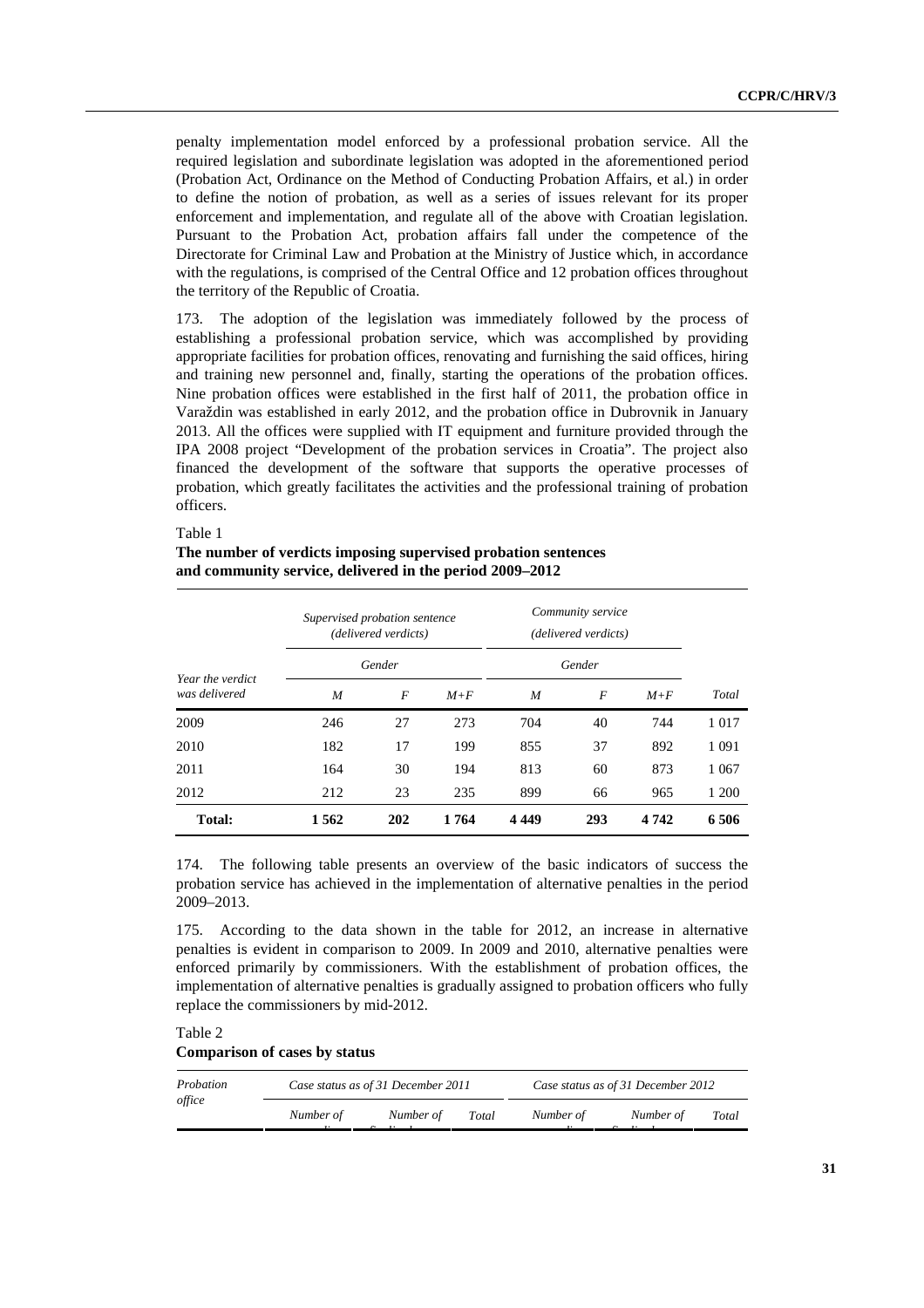| <b>B</b> jelovar | 12             | 21               | 33       | 155     | 71      | 226     |
|------------------|----------------|------------------|----------|---------|---------|---------|
| Osijek           | 169            | 39               | 208      | 257     | 195     | 452     |
| Požega           | 79             | 39               | 118      | 129     | 144     | 273     |
| Pula             | 24             | 14               | 38       | 90      | 51      | 141     |
| Rijeka           | 142            | 41               | 183      | 237     | 98      | 335     |
| Sisak            | 23             | 29               | 52       | 113     | 56      | 169     |
| Split            | 68             | 29               | 97       | 198     | 53      | 251     |
| Varaždin         | $\overline{0}$ | $\boldsymbol{0}$ | $\theta$ | 109     | 103     | 212     |
| Zadar            | $\overline{0}$ | $\overline{0}$   | $\theta$ | 85      | 24      | 109     |
| Zagreb I         | 205            | 51               | 256      | 486     | 251     | 737     |
| Zagreb II        | 138            | 24               | 162      | 200     | 144     | 344     |
| <b>Total:</b>    | 860            | 287              | 1 1 4 7  | 2 0 5 9 | 1 1 9 0 | 3 2 4 9 |

176. When comparing the case status data for 2012 with the data for the previous year, it is evident that the total number of cases pending increased from 860 in 2011 to 2,059 in 2012, i.e. that by late 2012 the number of cases pending increased threefold in comparison to the previous year. By late 2011, the probation offices had been operational for little more than 6 months, except for Zagreb I, which started operations earlier, which accounts for the substantial increase in the number of cases pending per office. For example, on 31 December 2011, the probation office in Bjelovar had 12 cases pending, while at the same time the following year it had a total of 155 cases pending. This principle is also applicable to all other offices.

177. In addition to the increased number of delivered verdicts imposing alternative penalties, the establishment of the probation service enabled the implementation of other probation activities which had not been implemented before. In 2012, the following types of cases were assigned to the probation service: supervision of convicts released on parole, informing victims, monitoring compliance with obligations imposed by the State attorney's offices and drawing up reports for the courts.

Table 3

**Number of cases filed in 2012 (without community service and supervised probation sentences)**

| Case type                                                       | Number of cases |
|-----------------------------------------------------------------|-----------------|
| Parole                                                          | 62              |
| Informing victims                                               | 292             |
| Court reports                                                   | 13              |
| Compliance with obligations imposed by State attorney's offices | $\overline{4}$  |
| <b>Total</b>                                                    | 371             |

178. The activities of probation officers in 2011 and 2012 also resulted in an increased number of finalized cases.

Table 4

**Number of finalized cases in the period 2009–2012**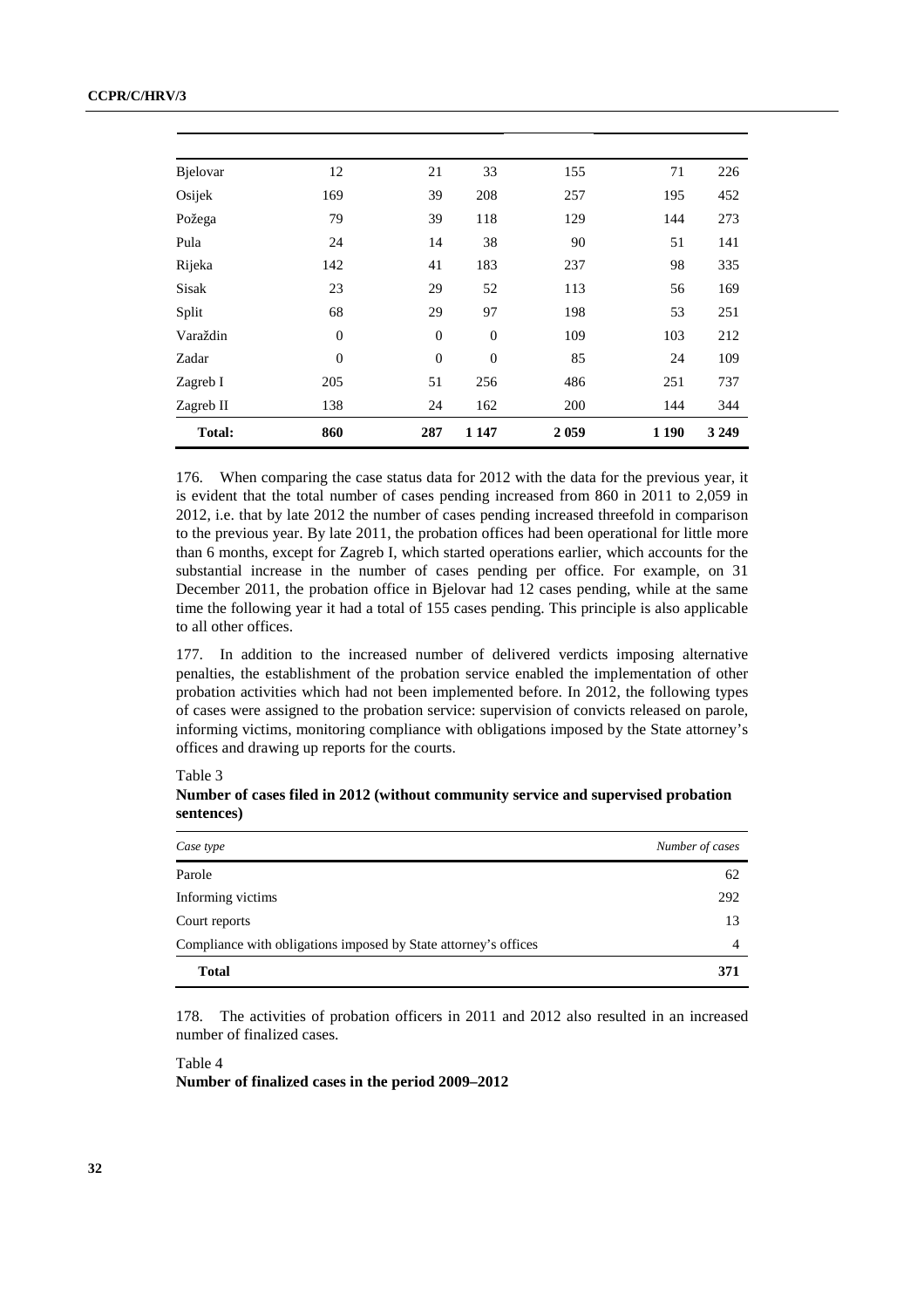| Penalty type                    | Finalized in<br>2009 | Finalized in<br>2010 | Finalized in<br>2011 | Finalized in<br>2012 |
|---------------------------------|----------------------|----------------------|----------------------|----------------------|
| Parole                          | 0                    | $\Omega$             | $\theta$             | 5                    |
| Community service               | 294                  | 250                  | 277                  | 707                  |
| Supervised probation sentence   | 37                   | 140                  | 166                  | 241                  |
| Informing victims               | $\Omega$             | $\Omega$             | $\Omega$             | 169                  |
| Reports for the competent judge | $\Omega$             | $\Omega$             | $\Omega$             | 4                    |
| <b>Total</b>                    | 331                  | 390                  | 443                  | 1 1 2 6              |

179. All the statistical data listed above show that the Republic of Croatia has established a modern, efficient and effective probation service, whose actions and results are the best indicator for justifying its existence.

#### **Reply to issue no. 18**

180. In the Republic of Croatia, the Ministry of Health, pursuant to the requests of competent county courts, designates health-care institutions for forced accommodation of persons with psychosocial disabilities who have committed an offence while in a state in which they cannot be held accountable for their own actions. In the period 2009–2013, a total of 336 persons were sentenced to forced hospitalization (per year: in 2009 - 87 persons; in 2010 - 66 persons; in 2011 - 71 persons; in 2012 - 66 persons; and in 2013 - 47 persons). The hospital accommodation capacity for the aforementioned category of patients is 361 beds in 4 regional psychiatric hospitals. Due to the decreased duration of accommodation, the occupancy of the said capacity has always been below 100 per cent in recent years.

181. Enclosed restraint beds (so-called "cage/net beds") are no longer used in psychiatric facilities, in accordance with the principles of prohibition of torture and inhumane or degrading treatment or punishment, protection of human dignity and the right to freedom and safety.

182. The Act on the Protection of Persons with Psychosocial Disabilities laid down mechanisms for the protection of mental health and the protection of persons with psychosocial disabilities in compliance with contemporary scientific findings and appropriate documents on the protection of human rights. The Act on the Protection of the Rights of Patients was also based on the aforementioned findings and documents.

183. The National Committee for the Protection of Persons with Psychosocial Disabilities makes unannounced visits to psychiatric institutions in order to inspect the conditions and methods of protection and treatment of persons with psychosocial disabilities. At least once a year, the Committee submits a report on its activities to the Minister competent for health and proposes measures for improving the protection and treatment of persons with psychosocial disabilities.

184. During the visits to the psychiatric institutions, the Committee monitors whether the human rights, freedoms and dignity of persons with psychosocial disabilities were respected, particularly in regard to the following:

- Prohibition of torture and inhumane or degrading treatment or punishment with regard to detailed rules of procedure for the use of physical restraints.
- Protection of dignity: in regard to protecting the dignity of patients, the institutions are required to have, provide for and implement detailed rules of procedure for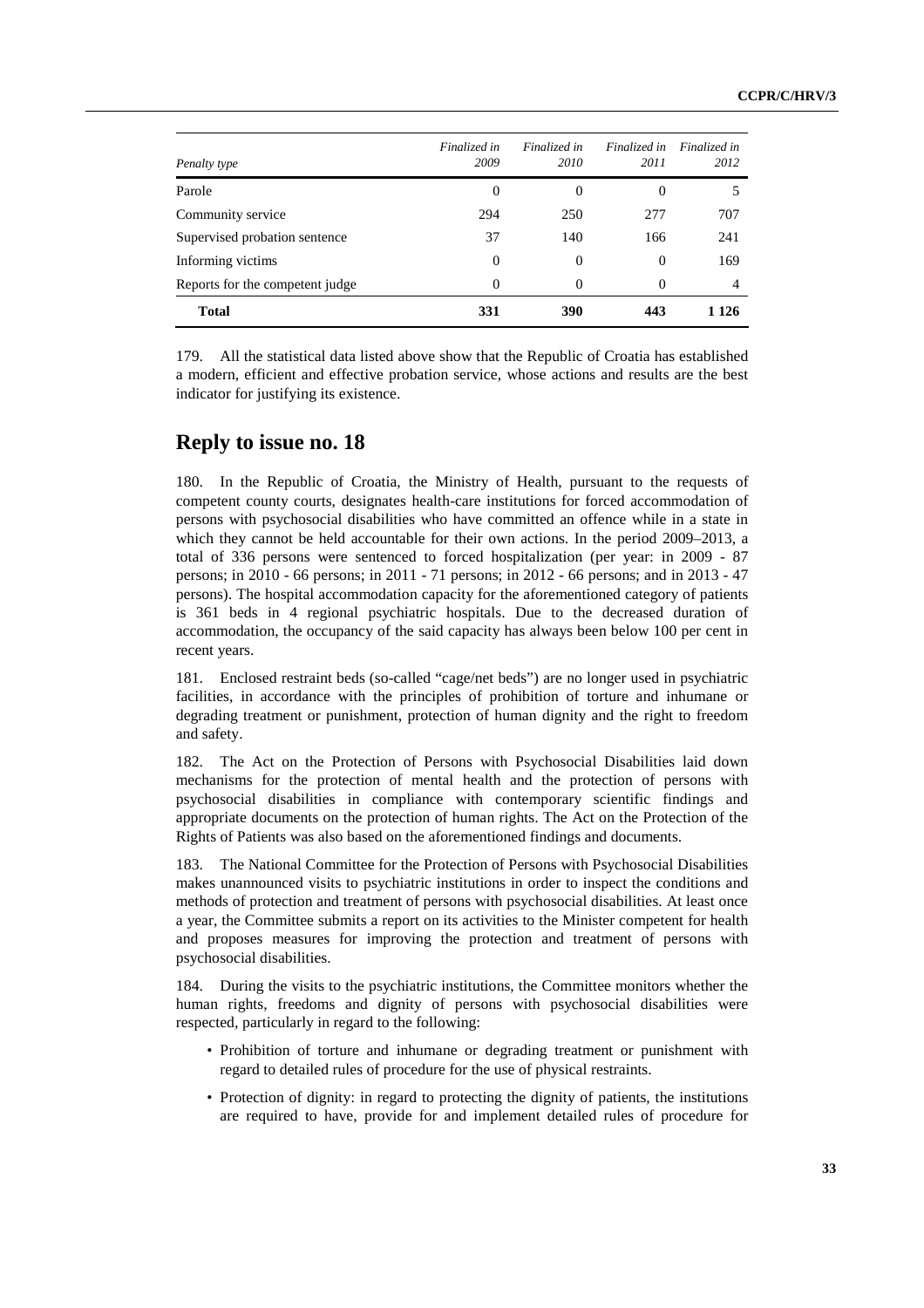restraining persons; rules of procedure for the use of psychiatric medication; professional staff trained in techniques for the minimal use of force in restraining aggressive patients; participation of patients in research; protection from sexual abuse and mistreatment; educating the patients on the institution's rules of conduct; maintaining regular sanitary measures; ensuring heating; changing bed linen to maintain sanitary measures; maintaining sanitary facilities and providing daily personal hygiene of patients.

• Right to freedom and safety: special care is taken to provide the patients with information on their rights; information on the reasons for their enforced accommodation; rules of procedure for voluntary commitment; allowing the patients to write requests to initiate judicial proceedings; allowing the patients to file complaints in the event of dissatisfaction with the actions of health-care professionals or with the behaviour of another patient and informing the patient on the actions taken after the complaint was filed; freedom of movement of patients in indoor and outdoor hospital facilities; allowing the patients contact with their family and the social welfare centre.

185. During the inspections of psychiatric institutions, the National Committee for the Protection of Persons with Psychosocial Disabilities did not find that enclosed restraint beds (so-called cage/net beds) were in use in any of the institutions. UNICEF, Zagreb, informed the Ministry of Health that, during their 2011 visit to the special hospital for chronic illnesses of children in Gornja Bistra, they found that one child was being held in an enclosed restraint bed for children (children's bed with bars and cover). Based on those allegations, the National Committee performed an unannounced inspection of the said hospital and did not find that enclosed beds were being used to restrain patients. According to the Director of the institution, immediately upon receiving the warning from UNICEF during the visit, the covers were physically removed and their use was abolished.

186. In regard to alternative forms of treatment, such as community-based rehabilitation services and other forms of outpatient treatment programmes, relative to the implementation of the Principles for the Protection of Persons with Mental Illness and the Improvement of Mental Health Care, the aforementioned were included in the strategic documents of the health-care system. On 16 September 2010, the Government adopted the National Mental Health Strategy for the period 2011–2016.

187. The objectives of the Strategy are to set the guidelines for joint action in improving the existent successful measures and developing new methods of mental health protection in order to reduce the occurrence of mental disorders, increase uniform availability of quality and prompt treatment, rehabilitation and social inclusion of persons with mental disorders by strengthening their decision-making role in the said processes and all with the aim of increasing the personal satisfaction and health of citizens, reducing costs and fostering economic and social development. The priority axes of the Strategy are prevention of depression and suicide; mental health of children and youth; occupational mental health; mental health of the elderly; and combating the stigmatization and social exclusion of mentally ill persons.

188. In accordance with the Healthcare Act and the Network of Public Health Services, mental health protection and addiction prevention activities were introduced at county public health institutes. Every team is meant to include a psychiatrist, psychologist, nurse and various professionals of pertinent competences (special needs education professional, occupational therapist, social worker or social pedagogue) who have undergone further professional training in the fields of behavioural disorder prevention, psychosocial treatment, rehabilitation and re-socialization of the mentally ill.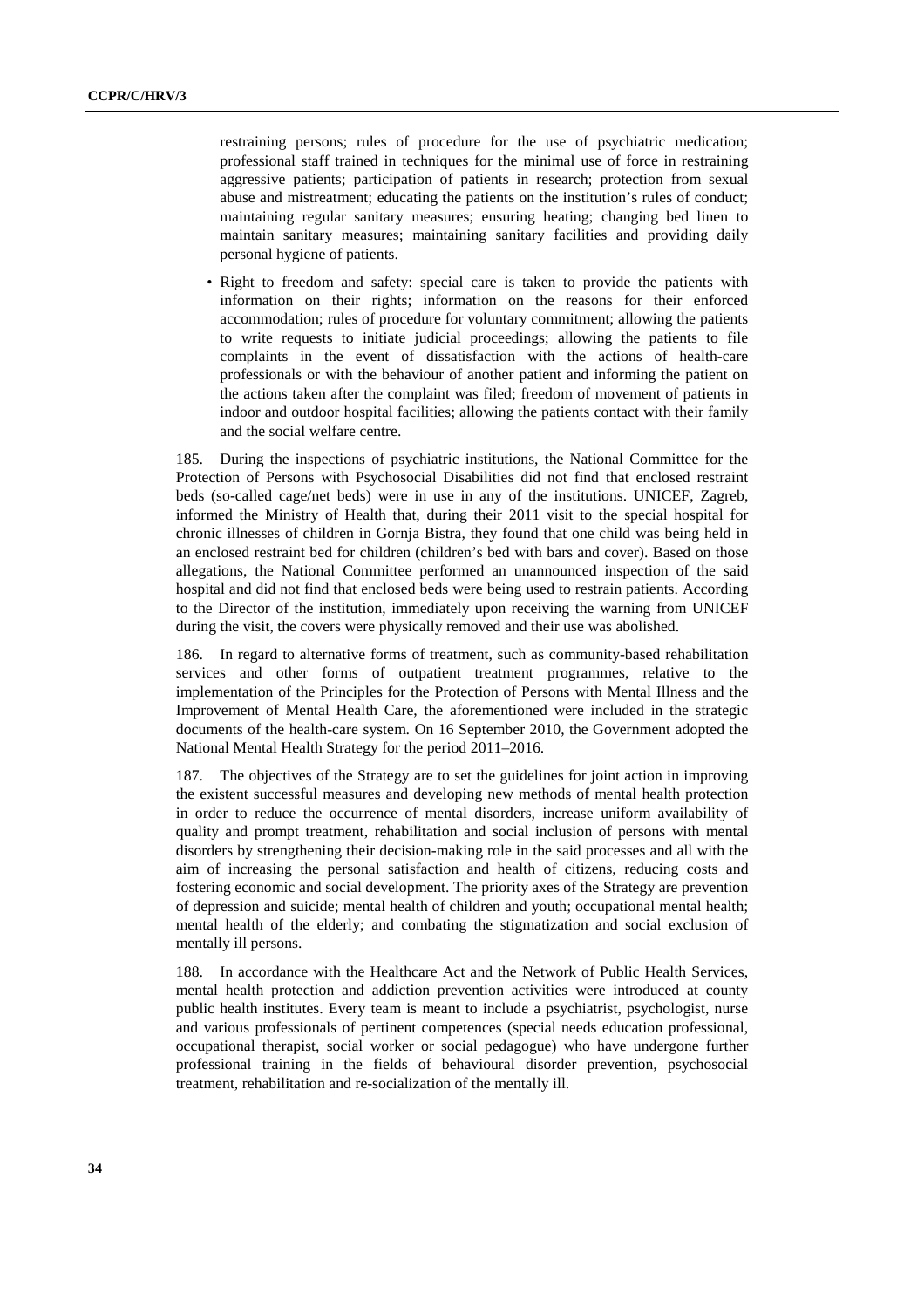189. The master plan for hospitals is currently being drafted and it will define the requirements of hospital accommodation capacities for the mentally ill, with the reduction of the number of beds, the orientation towards increasing the capacities of outpatient hospitals and developing community-based mental health services with the emphasis on the rehabilitation and social integration of the mentally ill. The master plan for hospitals is expected to be finalized in December 2013.

190. Moreover, within the framework of the preparations for financing projects from EU structural funds, the Croatian Association for Clinical Psychiatry of the Croatian Medical Association has submitted a project proposal entitled Developing a Network of Outpatient Programmes for Community-Based Mental Health (community-based rehabilitation) to the Ministry of Health and the project is currently being evaluated.

#### **Reply to issue no. 19**

191. The competent authority for identifying victims of human trafficking in the Republic of Croatia is the Ministry of the Interior. The Ministry of the Interior has initiated the provision of appropriate help and protection, or the regulation of their residence status in the Republic of Croatia and safe repatriation if the identified victim is a foreign national, to all identified victims of human trafficking.

192. During the immediate identification of victims, the Ministry of the Interior performs all appropriate actions in order to find the perpetrators of human trafficking, as well as the victims of such felony, whether they are found as illegal immigrants, engaged in forced prostitution or other forms of sexual or other exploitation, and the said persons are treated exclusively as victims for whom help and protection are immediately ensured.

193. Statistical data on human trafficking for 2009 shows that a total of six verdicts were returned against six perpetrators. In 2010 there were three convictions for five perpetrators and in 2011 there were five convictions for five perpetrators. In 2012 the courts returned three verdicts, two of which were final and one non-final.

194. The Republic of Croatia is a strong supporter and an active participant in all international activities directed towards the development of multilateral approaches in combating human trafficking. Numerous activities were implemented, showing efficient integration of international documents into the national system for combating human trafficking.

195. The Government adopted the National Plan for Combating Human Trafficking for the Period 2012–2015. The new National Plan covers all the areas from previous national documents on combating human trafficking, while the proposed measures and activities include the work experience of all competent State administration bodies, civil society organizations and international organizations. The new National Plan devotes special attention to further strengthening the cooperation between the State Attorney's Office and the Ministry of the Interior in criminal proceedings for human trafficking cases, improving the identification methods for victims of human trafficking and safeguarding the best interests of human trafficking victims.

196. Furthermore, the Republic of Croatia adopted three protocols, which are as follows: the Protocol for Identifying, Helping and Protecting the Victims of Human Trafficking (adopted 2008, amended 2010); the Rules of Procedure for Voluntary Repatriation of Human Trafficking Victims (2009); and the Protocol on the Integration/ Reintegration of Human Trafficking Victims (2011). Practical implementation of the aforementioned protocols showed their extraordinary effectiveness in working with human trafficking victims, especially with children.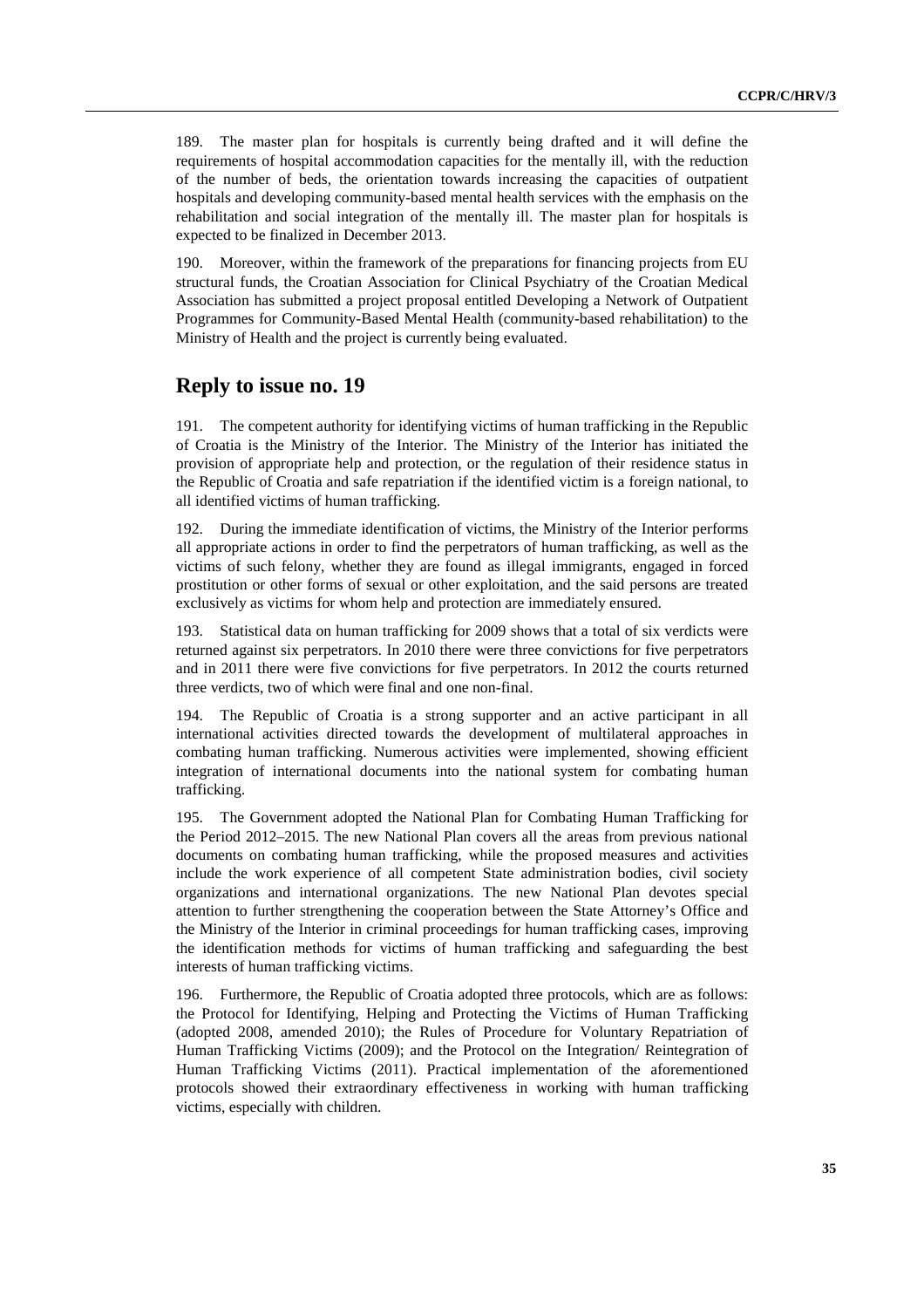197. Full application of the EU Strategy towards the eradication of trafficking in human beings and the Directive on preventing and combating trafficking in human beings and protecting its victims are of particular importance for the Republic of Croatia, as a full member of the European Union. Since the priorities of the Strategy are to identify, protect and help victims, prevent human trafficking, efficiently prosecute perpetrators of human trafficking, improve coordination and cooperation of relevant institutions and broaden the knowledge of measures for efficiently identifying human trafficking, the Republic of Croatia will, through the application of national documents and regulation, dedicate special attention to the aforementioned priorities.

198. In addition to prevention, education of target groups is a very important, nonrepressive part of the overall strategy for combating human trafficking in the Republic of Croatia. In the previous implementation period of the National Plan for Combating Human Trafficking for the period 2009–2011, activities were systematically implemented in the Republic of Croatia with the aim of educating all target groups through seminars organized by competent State administration authorities and civil society organizations.

199. The measures and activities of the National Plan for Combating Human Trafficking for the period 2012–2015 also include the education of target groups. The Border Police Directorate at the Ministry of the Interior employs specially trained border police officers who are working on combating human trafficking, as well as police officers working on combating organized crime.

#### **Reply to issue no. 20**

200. In 2012 and 2013, the Republic of Croatia continued the implementation of the programme for reconstruction and repair of housing units damaged or destroyed in the war, as well as investments in public utility and social infrastructure, with the objective of completing the reconstruction programme and creating the conditions for a sustainable return of refugees in the areas affected by war.

201. A total of 149,609 housing units have been repaired or reconstructed through all the implemented models of reconstruction and repair of housing units damaged or destroyed in the war, for which approximately HRK 16.8 billion were allocated from the State budget.

202. The Republic of Croatia has fully implemented the Action Plan for an accelerated provision of housing care within and outside the areas of special State concern (ASSC) for refugees - former tenancy right holders (FTRH) who wish to return to the Republic of Croatia. Accordingly, the Republic of Croatia provided housing care for 4,915 families, former tenancy right holders, in the period 2007–2009.

#### Table 5

#### **Implementation of the Revised Action Plan (RAP) – as per the milestones 2007–2009**

|                       |         |       |       | 2007 milestone 2008 milestone 2009 milestone Total milestones 2007–2009 |
|-----------------------|---------|-------|-------|-------------------------------------------------------------------------|
| Within ASSC           | 1 0 1 0 | 1 000 | 1.578 | 3588                                                                    |
| Outside ASSC          | 408     | 427   | 492   | 1 327                                                                   |
| <b>Total</b>          | 1418    | 1427  | 2070  | 4915                                                                    |
| % milestone execution | 100     | 100   | 100   |                                                                         |

203. In addition to the 4,915 families included in the 2007–2009 milestones, the Republic of Croatia continued the implementation of the programme for the provision of housing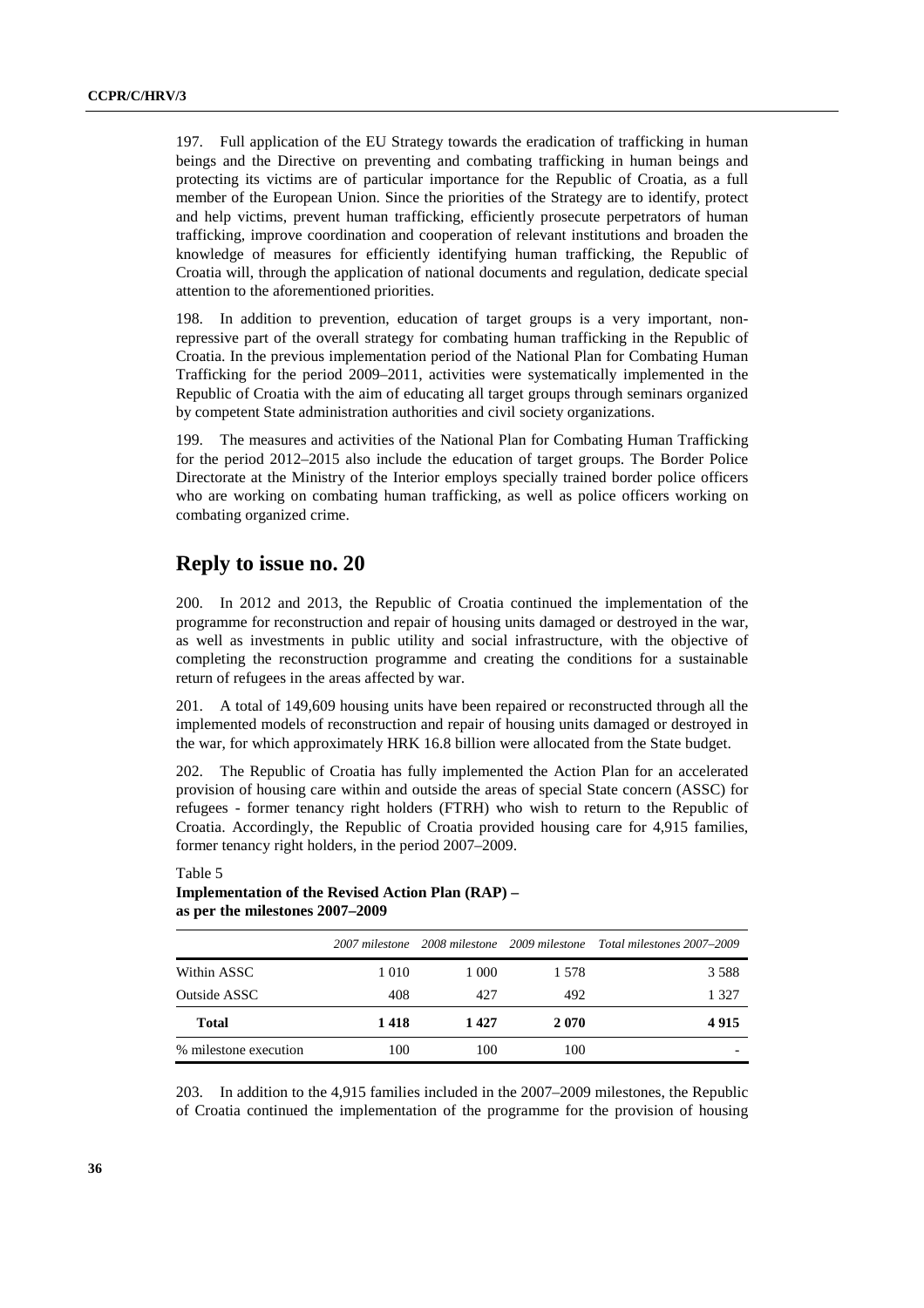care for FTRHs and by 15 October 2013 it provided housing care for 401 FTRH families who were provided with available housing units (234 within ASSC and 167 outside ASSC), while the provision of available housing units (885 within ASSC and 308 outside ASSC) is in course for the remaining 1,193 families for whom the decisions establishing the address of their housing were issued.

Table 6 **Continued provision of housing for FTRHs** 

|                                                                | Within ASSC | <i>Outside ASSC</i> | Total |
|----------------------------------------------------------------|-------------|---------------------|-------|
| (a) Provided with housing care                                 | 234         | 167                 | 401   |
| (b) Positively resolved (provision of housing units in course) | 885         | 308                 | 1 193 |
| <b>Total resolved</b>                                          | 1 1 1 9     | 475                 | 1.594 |

204. On 4 April 2013, the Government adopted the Decision on providing housing care for returnees - former tenancy right holders outside the areas of special State concern which set a new application deadline. The Decision entered into force on 18 April 2013 and, pursuant to the Decision, the application deadline was open until 31 August 2013. A total of 1,207 applications for housing care for former tenancy right holders outside the areas of special State concern were received within the deadline. A total of 289 applications for housing care within areas of special State concern were received in the same time frame.

205. Since the start of housing care implementation in 2001 until today, there have been a total of 17,779 housing care applications from former tenancy right holders within and outside areas of special State concern, 13,224 of which were administratively resolved (9,404 applications were approved, and 3,820 were denied), while the verification of eligibility for housing care is in course for the remaining 4,555 applications.

206. From the total of 9,404 applications which were administratively approved, housing units have been provided for 8,211.

207. From the beginning of the process of the return of refugees until today, a total of 354,685 returnees were registered in the Republic of Croatia, specifically:

- 221,405 returnees, former refugees, mostly from families of Croatian nationality
- 133,280 national minority returnees, mostly families of Serbian nationality (93,963 from Serbia, 14,362 from Bosnia and Herzegovina, and 24,955 displaced persons from the Croatian Podunavlje region).

208. There are still 955 persons with the status of displaced, returnee or refugee in the Republic of Croatia, specifically: 296 displaced persons, 565 refugees and 94 returnees. Of the total number of persons with the status of displaced, returnee or refugee, 488 are beneficiaries of organized accommodation.

209. Concerning the sale of apartments outside areas of special State concern to returnees who are former tenancy right holders, the State Office for Reconstruction and Housing Care received a total of 1,328 applications from former tenancy right holders for the purchase of apartments outside areas of special State concern. From the aforementioned number, 409 cases have entered finalization procedures, which require that State administration bodies, local self-government bodies and the beneficiaries submit all the documents required for the purchase application. From the cases whose applications were deemed incomplete and required amendments, appropriate documents were submitted in 116 cases, which are lacking only the certificates on the duration of refugee status.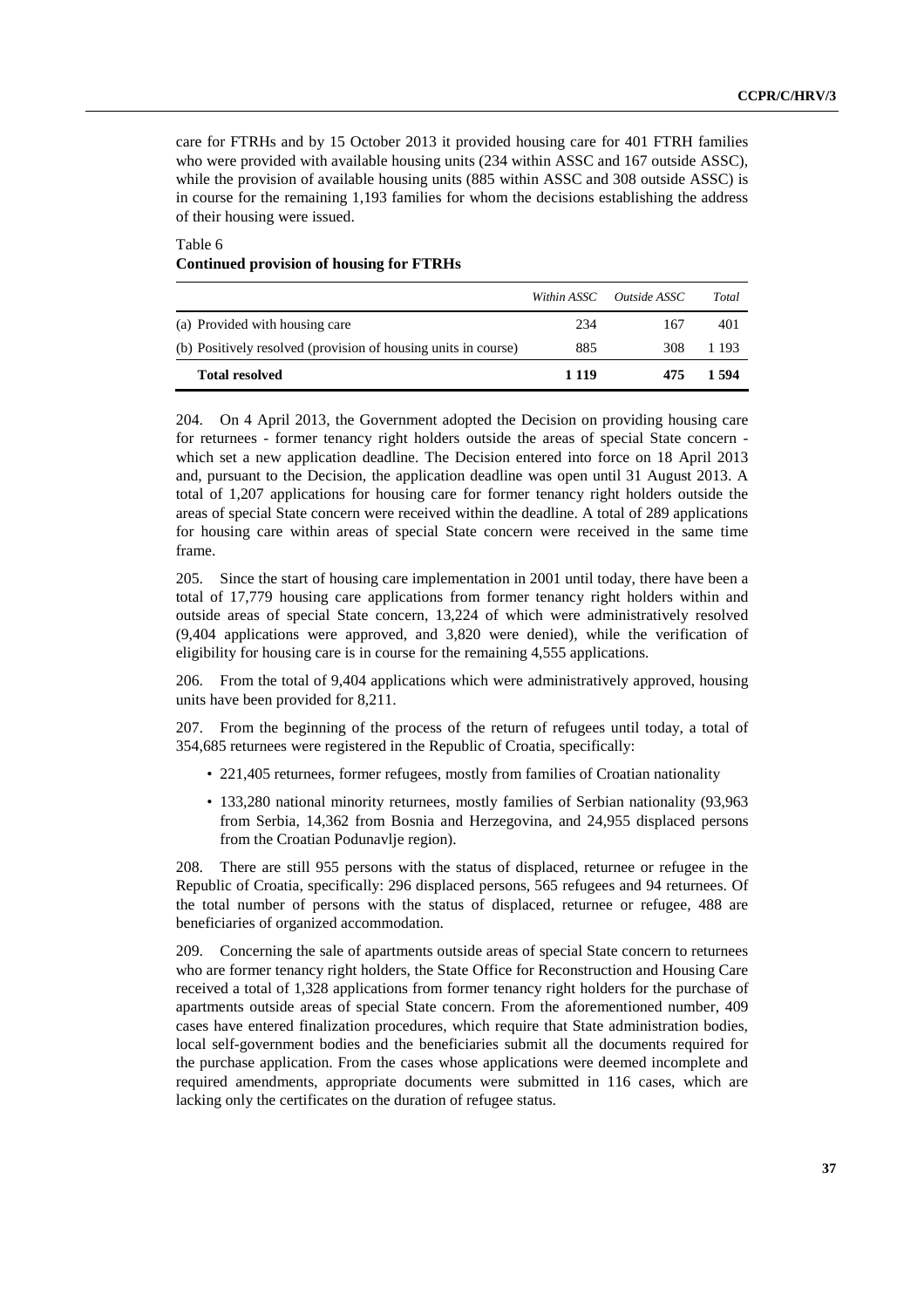210. Furthermore, as of the time of writing, two agreements of purchase and sale were signed, but in one of the cases the beneficiary party terminated the agreement.

211. In regard to property restitution, a total of 19,276 housing units were returned to their owners. As of the time of writing, owners are unable to take possession of 6 housing units because the temporary beneficiaries refuse to vacate the properties. The State Office for Reconstruction and Housing Care has taken all legal actions for which it is competent in the administrative proceedings for the eviction of said persons. Since the temporary beneficiaries did not comply with the eviction orders, the State Office for Reconstruction and Housing Care submitted the eviction orders and case files to the competent municipal State attorney's offices in order to initiate court-ordered eviction proceedings. Various stages of the judicial proceedings regarding the evictions are currently in course in all cases.

212. There are still a total of 6 cases of unauthorized investments. The Republic of Croatia initiated judicial proceedings on behalf of the owners in 6 cases in which the temporary beneficiary had invested funds in a housing unit. Such proceedings were initiated only in cases in which the housing unit was eligible for reconstruction and the total investments did not exceed the amount deemed sufficient for reconstruction.

213. In addition to the implementation of the national programme for housing care, the Republic of Croatia actively participates in regional processes aimed at resolving the remaining issues regarding refugees and internally displaced persons. The Republic of Croatia is therefore one of the four partner countries participating in the "Joint regional programme for finding durable solutions for refugees and internally displaced persons", a joint initiative of the partner States Bosnia and Herzegovina, the Republic of Croatia, Montenegro and the Republic of Serbia, based on the joint declaration signed by the Ministers of Foreign Affairs of the partner States on 7 November 2011 in Belgrade. The aim of the programme is to provide permanent housing for 74,000 persons, or 27,000 households, in the five-year period between 2013 and 2017, which will require an estimated 583.6 million euros of funding. The programme is comprised of 4 national housing programmes (Bosnia and Herzegovina, Republic of Croatia, Montenegro and Republic of Serbia). The programme is managed by the Council of Europe Development Bank (CEB), at which the Regional Housing Programme Fund was established. The Fund will allocate the contributions of donors to the partner States for projects within the frameworks of their national programmes. Within the framework of the regional housing programme, the Republic of Croatia coordinates the activities of the working group conducting the information campaign in the countries of the region.

214. During programme preparation, the Republic of Croatia planned to provide, through programme implementation, permanent housing for 3,541 families (8,529 persons) who are currently residing in organized accommodation centres or private accommodation. The persons in question are categorized as vulnerable refugees, former tenancy right holders, vulnerable returnees, or displaced persons. The funds planned for the realization of this plan amounted to 119 million euros, 25 % of which, or 29 million euros, would be contributed by the Republic of Croatia.

215. Considering the current contributions from donors which the Republic of Croatia has at its disposal (13.6 million euros), the State Office for Reconstruction and Housing Care proposed the realization of the following projects:

• First stage - construction of a residential complex in Korenica. The construction of 29 housing units is planned within the framework of the project. The total value of the project is 1,398,211 euros, of which 1,048,658 euros are allocated from the Regional Housing Programme Fund and 349,553 euros are contributed by the Republic of Croatia.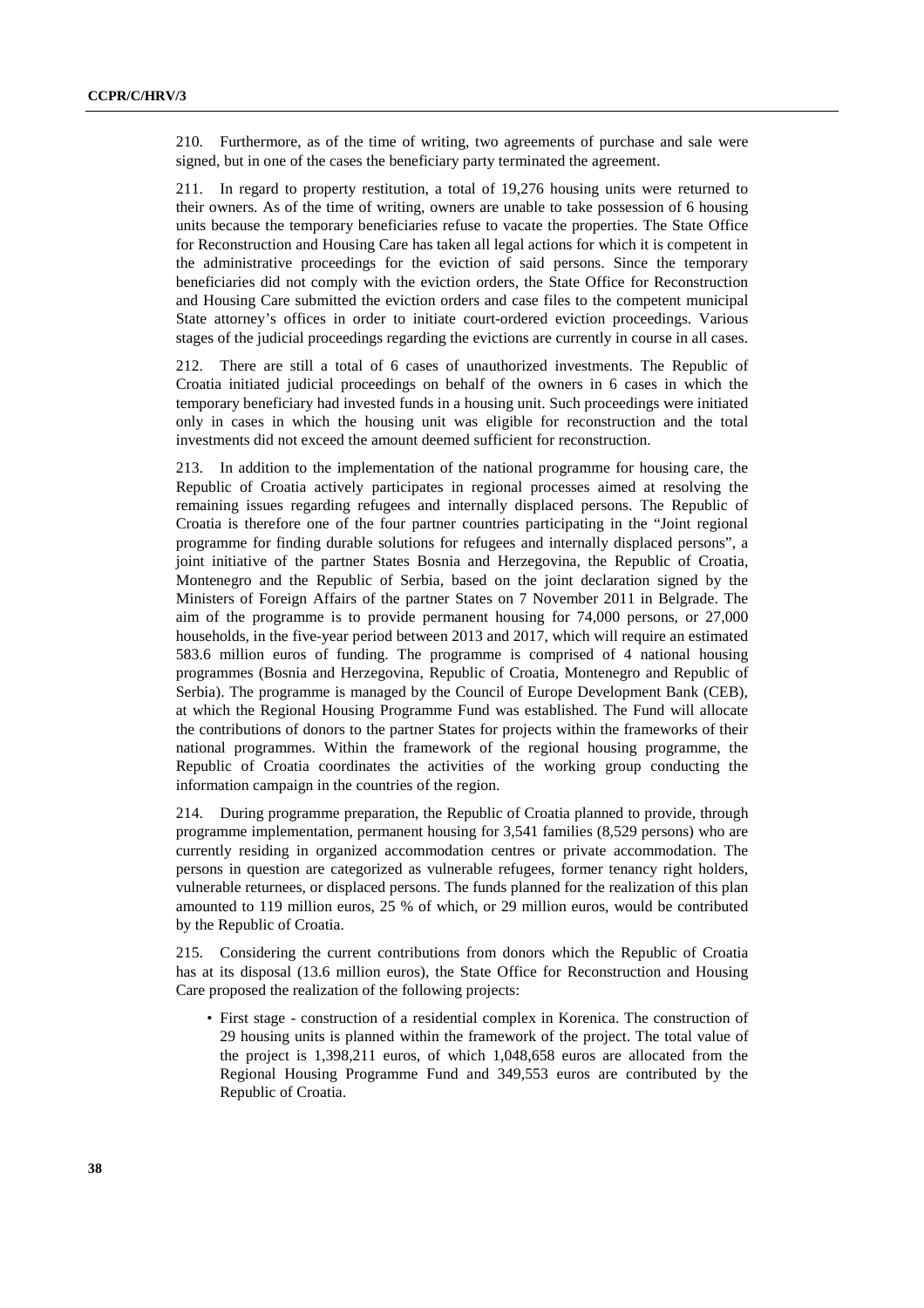- Second stage construction of two residential complexes in Knin. The construction of two residential buildings, each with 20 housing units, is planned within the framework of the project. The total value of the project is 3,108,924.30 euros, of which 2,566,305.06 euros are allocated from the Regional Housing Programme Fund and 911,793.18 euros are contributed by the Republic of Croatia.
- Second stage reconstruction and improvements of the nursing home in Glina. The project will provide accommodation for 75 persons who are currently residing in organized accommodation. The total value of the project is 4,501,200.28 euros, of which 3,338,353.35 euros are allocated from the Regional Housing Programme Fund and 1,162,846.93 euros are contributed by the Republic of Croatia.
- Third stage purchase of apartments. The project provides for the purchase of apartments within and outside areas of special State concern for persons residing in organized accommodation and former tenancy right holders. The purchase of ca. 101 housing units is planned within the framework of the project. The total value of the project is 5,717,140.00 euros, of which 4,287,855.00 euros are allocated from the Regional Housing Programme Fund and 1,492,285.00 euros are contributed by the Republic of Croatia.

216. The first and second stage project proposals have been approved and the third project stage is currently awaiting CEB approval. The start of the implementation of the first and second project proposal is expected in spring 2014.

# **Reply to issue no. 21**

217. In regard to the outcome of the criminal proceedings regarding the attack on Dušan Miljuš, an investigative journalist at Jutarnji List, in June 2008, the Republic of Croatia would like to inform the Committee that criminal charges were filed on 10 June 2008 by the Zagreb Police Administration at the municipal State attorney's office in Zagreb against an unknown perpetrator for the felony of grievous bodily harm, pursuant to the provisions of article 99, paragraph 1, of the Criminal Code, committed against the journalist Dušan Miljuš. Several days later, the case file was transferred to the county State attorney's office in Zagreb because the felony charges were modified to attempted murder, pursuant to the provisions of article 90, related to article 33, of the Criminal Code and it was ordered that a police inquiry and a criminal investigation be initiated. In the course of the criminal investigation, the police performed a series of actions such as questioning of various persons, various expert evaluations, etc.

218. In late December 2010, the county State attorney's office in Zagreb received a special report from the National Police Office for the Suppression of Corruption and Organized Crime as an amendment to the criminal charges. Two more persons were charged as perpetrators: one was identified and one was an unknown perpetrator. A request for investigation was filed at the county court in Zagreb on 26 December 2010 and that same day the court ruled that the investigation be initiated and remanded the known suspect in custody pursuant to article 102, paragraph 1, items 2, 3 and 4, of the Criminal Procedure Act. A substantial number of witnesses were interrogated during the investigation, courtmedical, biological and telecommunication expert evaluations were performed, as was a suspect identification parade.

219. On 4 July 2011, after the investigation had been concluded, the county State attorney's office in Zagreb stopped criminal proceedings against the known suspect since no reasonable doubt was established that the said person might have committed the felony in question. The National Police Office for the Suppression of Corruption and Organized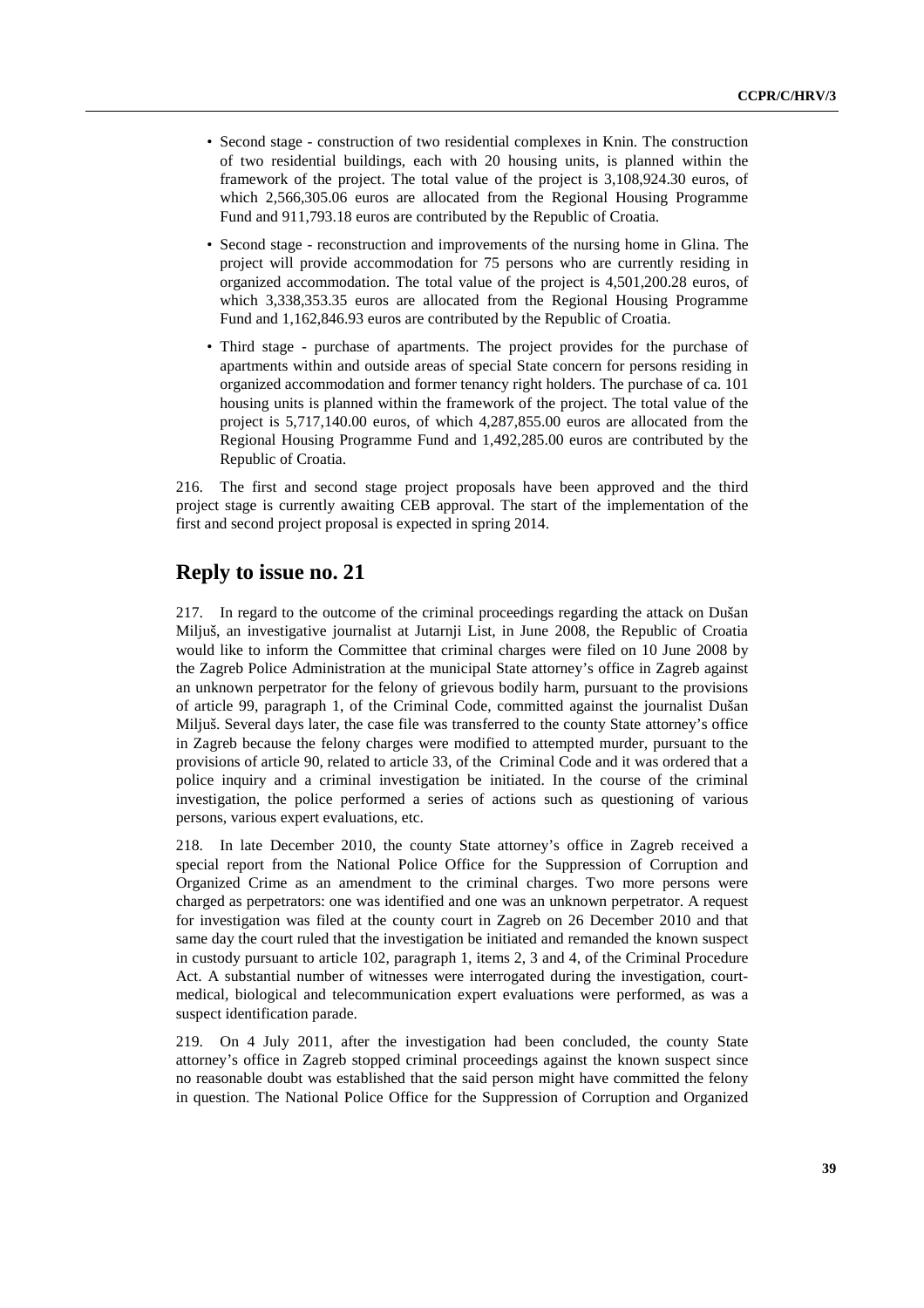Crime (PNUSKOK) was instructed to continue with the criminal investigation with the objective of finding the perpetrator of the felony in question.

220. In regard to the outcome of the criminal proceedings regarding the attack on Stjepan Mesarić, reporter of the weekly *Međimurske Novine*, in June 2010, the Republic of Croatia would like to inform the Committee that misdemeanour charges were filed by the Međimurje police administration against the perpetrator, pursuant to the provisions of article 6, paragraph 1, of the Act on Misdemeanours against Public Order and Peace.

221. After criminal processing, the case was submitted to the municipal State attorney's office in Čakovec, which proposed an investigative measure (court-medical expert evaluation) to be performed. Upon the completion of the investigative measure, the municipal State attorney's office in Čakovec determined that this particular case involves the felony of physical injury, pursuant to article 98 of the Criminal Code, the proceedings for which are initiated by civil suit. The case was transferred to the municipal court in Čakovec, after it was established that Stjepan Mesarić's attorney initiated the criminal proceedings for the aforementioned felony by filing a civil suit.

### **Reply to issue no. 22**

222. In regard to the protection of migrant children who are unaccompanied or separated from their parents, the Ministry of Social Policy and Youth implemented a series of activities for improving the protection of unaccompanied children who are foreign nationals. Having recognized the need to improve interdepartmental cooperation and raise the level of meeting the complex needs of unaccompanied children, the Ministry intensified cooperation with the Ministry of the Interior, the Ministry of Health and the UNHCR office. Three seminars were held in 2012 (in Zagreb, Split and Vukovar) for professionals working in social welfare centres, children's homes, the police and civil society organizations whose activities involve the protection of unaccompanied children. The objectives of the seminars were to familiarize the participants with EU legislation and directives, psychosocial characteristics, mental health consequences, cultural differences, the characteristics of unaccompanied children and current practice and experiences. The workshop related to the improvements in the existing Rules of Procedure for unaccompanied children (harmonized and signed in 2009 by the Ministry of the Interior and the Ministry of Health and Social Welfare) was of particular importance.

223. On 18 July 2013, the Government adopted the Rules of Procedure for children separated from their parents - foreign nationals. The objectives of the Rules are to establish a competent authority and the methods of procedure for identifying and providing help and protection to children separated from their parents who are foreign nationals, all with the aim of promptly and effectively safeguarding their rights and interests by facilitating their safe return, reconnecting them with their family, or providing care through integration into Croatian society.

224. Three seminars are planned to be held in November and December 2013 in Zagreb, Osijek and Split. The seminars will be held for professionals working in social welfare centres, social welfare homes for children without appropriate parental care and children with behavioural problems and the police, whose aim is to ensure the highest quality implementation of the Rules in everyday practice.

225. In accordance with the Family Act, the social welfare centre will appoint a special guardian for a child who is a foreign national and is found on the territory of the Republic of Croatia unaccompanied by a legal representative, in order to protect the individual personal and property rights and interests of the child. A guardian can be a person who has the characteristics and abilities required for guardianship and who consents to be a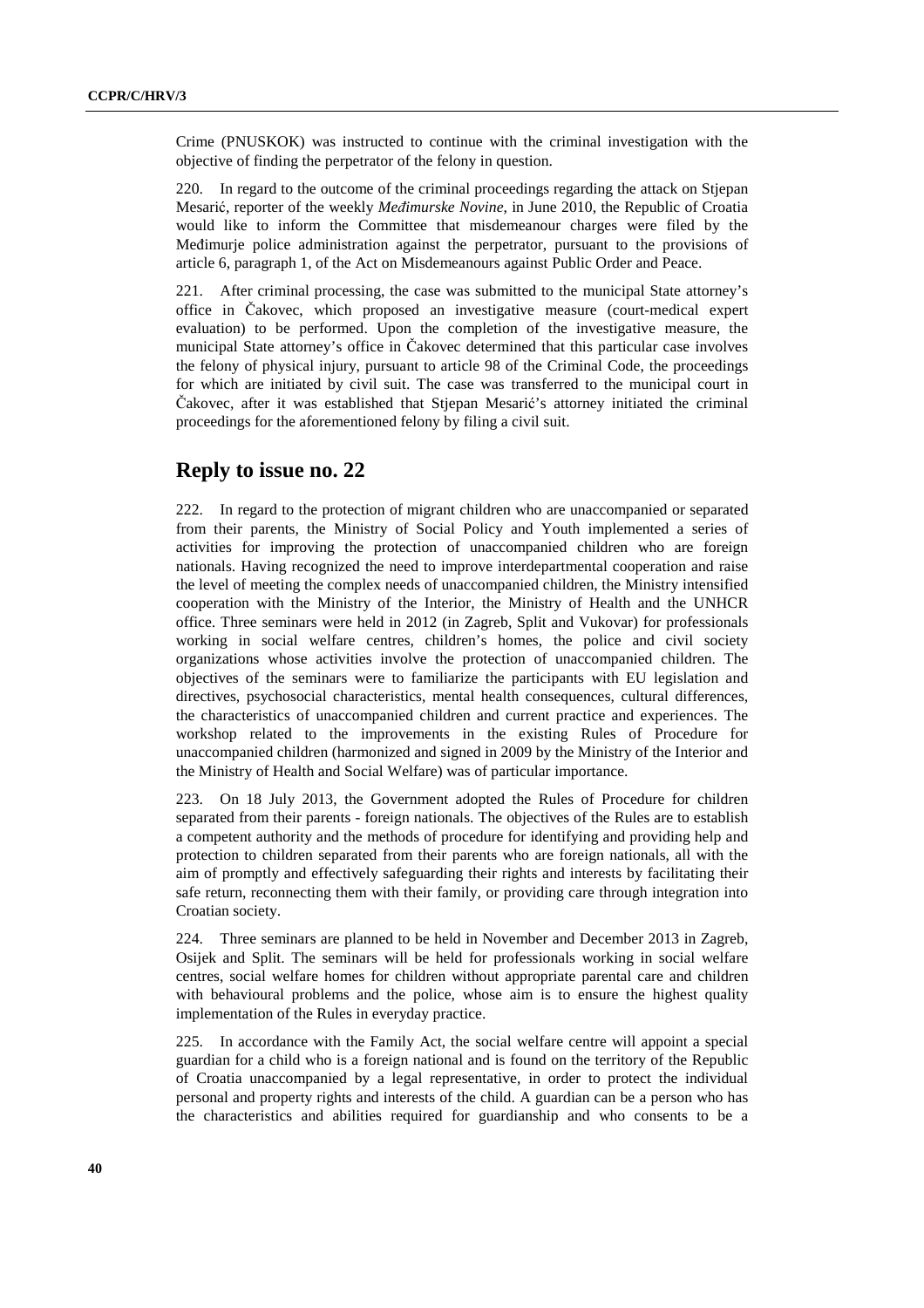guardian. In regard to entry, residence and accommodation of unaccompanied children in the Republic of Croatia, we point out that the largest number of children that enter the country and are provided with accommodation are in Zagreb, Kutina, Osijek, Rijeka and Split. In those areas, each unaccompanied child is promptly appointed a special guardian by the competent social welfare centre. However, due to the need to improve the protection of unaccompanied children and ensure professional training and conditions for professional personnel assuming the obligations of a special guardian, the Republic of Croatia plans to draft a list of special guardians for unaccompanied children and organize training for special guardians in early 2014. In accordance with the Rules, all unaccompanied children who are separated from their parents have the right to be assisted by an interpreter and to be provided with legal assistance.

### **Reply to issue no. 23**

226. In relation to the implementation of the Action Plan for the implementation of the Constitutional Act on the Rights of National Minorities for the period 2011–2013, we emphasize that activities which have contributed to improving the protection of the rights of national minorities guaranteed by the Constitutional Act were implemented in all fields. The most substantial progress was achieved in those fields in which a high level of implementation of the Constitutional Act is regularly achieved: education in the language and script of national minorities; cultural autonomy of national minorities; realization of the religious rights of national minorities; representation of national minorities in representative and executive bodies of local and regional self-government units; implementation of the National Programme for the Roma and the Action Plan for the Decade of Roma Inclusion 2005–2015; and the field of developing tolerance for diversity and fighting discrimination.

227. In March 2012, the Minister of Public Administration adopted the Instruction for the consistent implementation of the Act on the Use of Languages and Scripts of National Minorities in the Republic of Croatia. Targeted monitoring is planned to be implemented in the second half of 2013 over the legality of operations and documents of bodies in all local units which are obligated to guarantee the right of national minorities to the equal use of languages and scripts of national minorities. Appropriate measures will be taken in accordance with the monitoring results.

228. In regard to ensuring adequate political representation and participation of national minorities at all levels of Government, we point out that adequate representation of national minorities was achieved at the parliamentary elections held on 4 December 2011, with the election of eight Members of Parliament who are members of national minorities. Of the eight elected Members of Parliament, three are from the Serbian and one is from the Roma national minority.

229. After the elections and by-elections of 2009 and 2010 electing the members of representative bodies of local and regional self-government units, deputy mayors of municipalities, mayors and county prefects, the representation of national minority members in representative and executive bodies of local units was fully achieved. The total number of national minority members who were elected to serve as members of representative bodies of local and regional self-government units is 584, of whom 447 are Serbian, 8 Bosnian, 17 Czech, 34 Hungarian, 5 Slovak, 5 Rusyn, 1 Ukrainian, 1 Albanian, 3 Roma and 63 Italian. Representation in executive bodies of local and regional selfgovernment units was achieved in a total of 84 units. Members of national minorities were elected to serve as: 2 mayors and 19 deputy mayors, 8 mayors of municipalities and 47 deputy mayors of municipalities, and 8 deputy county prefects, of whom 51 are Serbian, 2 Bosnian, 2 Czech, 6 Hungarian, 1 German, 2 Rusyn, and 20 Italian.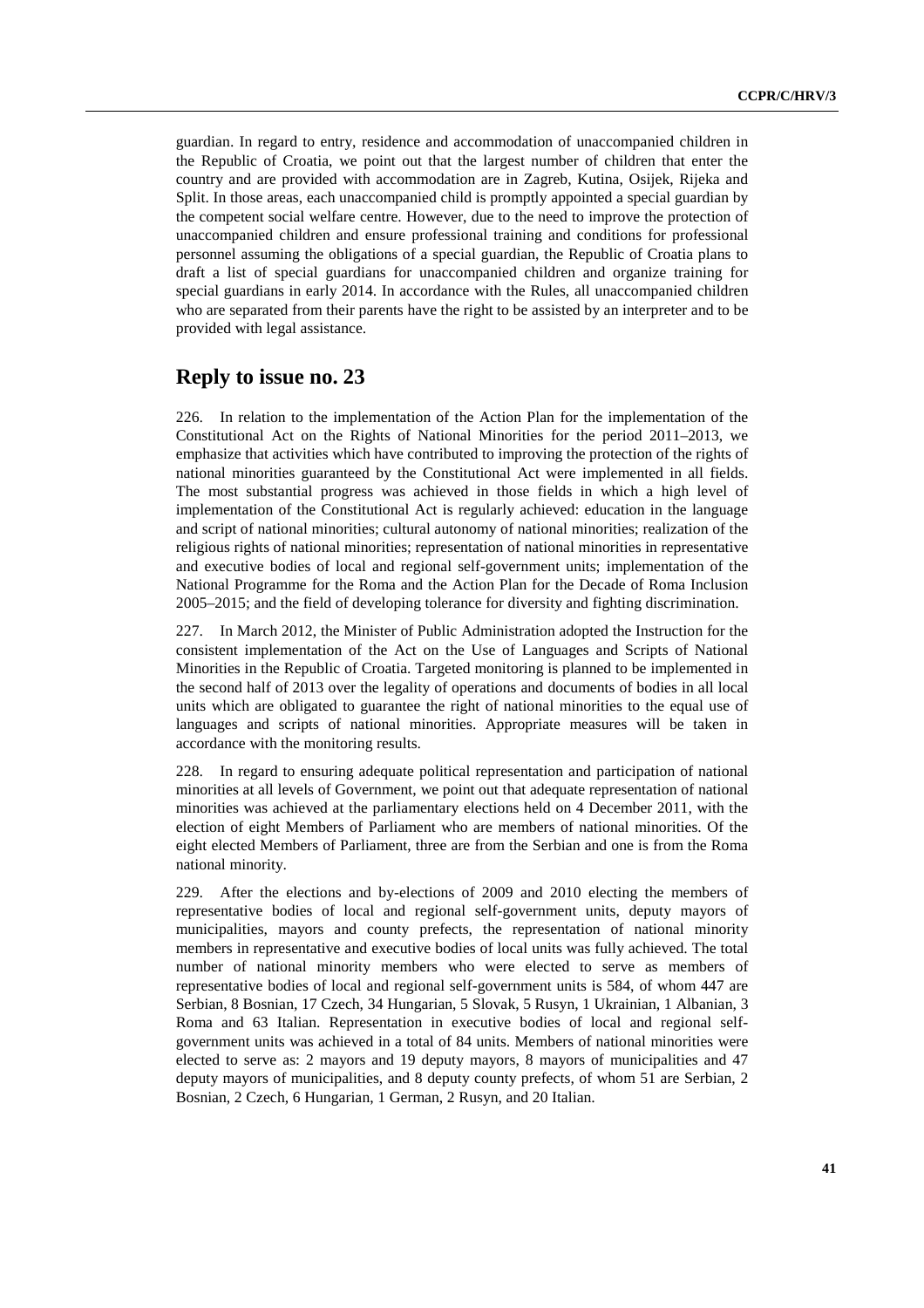230. The new Act on Local Elections introduced changes related to the issues of determining the representation of national minority members in the representative body of a unit, replacing a member of a representative body who is a national minority member and determining the representation of national minorities in the executive body. The Act further regulates the method of establishing the representation of national minorities in elections held for representative bodies.

231. The Office for Human Rights and Rights of National Minorities continuously implements activities aimed at strengthening the role of national minority councils and representatives. In 2013, three seminars were held on the role of national minority councils and representatives and on how to improve their activities.

232. In November 2011 the register of national minority councils, coordinations of national minority councils and representatives, and national minority representatives was established, the registration procedure was opened for all entities eligible for registration and certificates were issued based on registration applications. In mid-March 2012, the Act on the Amendments to the Act on the Register of National Minority Councils, Coordinations of National Minority Councils and Representatives, and National Minority Representatives was adopted because the previous application of the Act on the Register indicated there were certain difficulties, complexities, unevenness and slowness in the implementation of the required registration procedure of eligible entities. As of 31 May 2013, a total of 243 national minority councils, 145 national minority representatives and 8 coordinations of national minority councils and representatives are registered in the aforementioned registry and they have all been issued registration certificates.

233. At the elections for national minority councils and representatives held in July 2011, 143 councils and 24 representatives of the Serbian national minority and 17 councils and 11 representatives of the Roma national minority were elected.

234. With the aim of addressing the issue of the lack of funds, which is most prominent in national minority councils and representatives in economically underdeveloped selfgovernment units, in October 2012 the Government adopted the Decision on financing the programmes of national minority councils and representatives in 2012. Pursuant to the Decision, a total of 74 national minority councils received funding in the amount of HRK 3,700 and 23 representatives received HRK 1,200. A total of HRK 301,400 was allocated for the aforementioned aim.

235. On 21 December 2012, the Office for Human Rights and Rights of National Minorities, in cooperation with the National Minority Council, organized a gathering in the small council hall of the Croatian Parliament to commemorate the tenth anniversary of the adoption of the Constitutional Act on the Rights of National Minorities.

236. In regard to the Roma national minority, we highlight that a representative of the Roma national minority was elected to the Croatian Parliament for the second time at the parliamentary elections held on 13 December 2011. In addition to representing the Roma national minority, the said Member of Parliament is the elected representative of 11 other national minorities. Moreover, 17 councils and 11 representatives of the Roma national minority were elected at the elections for national minority councils and representatives held on 10 July 2011.

237. The members of the Roma national minority also actively participate in the bodies of the Government. Members of the Roma national minority were members of the Committee for Monitoring the Implementation of the National Programme for the Roma, the Working Group for Monitoring the Action Plan for the Decade of Roma Inclusion 2005–2015 and the committee that presided over the Decade of Roma Inclusion. At the session held on 4 July 2013, the Government adopted the Decision on establishing the Committee for Monitoring the Implementation of the National Strategy for Roma Inclusion 2013–2020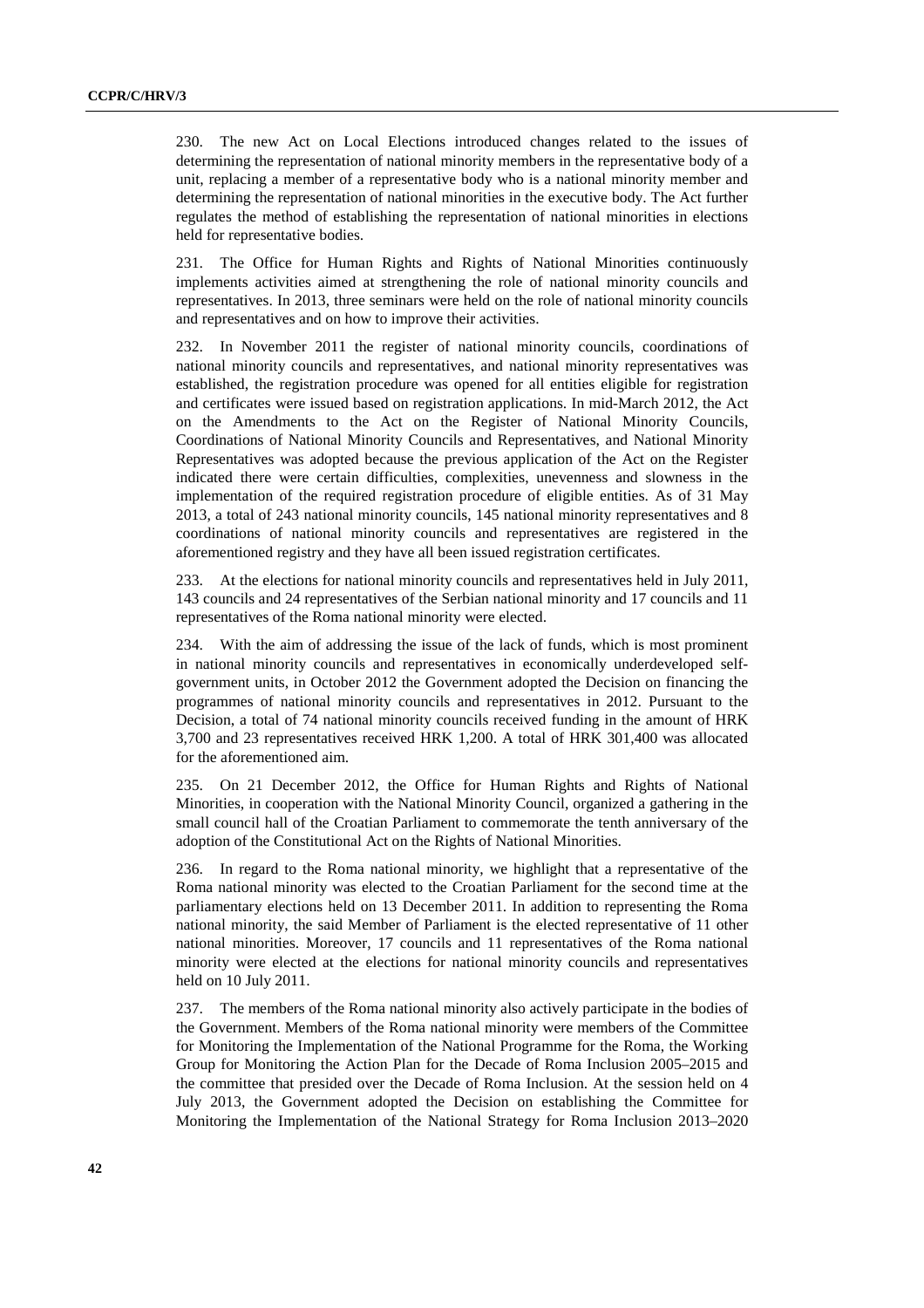and appointed new members of the Committee, some of whom are members of the Roma national minority.

238. In regard to the measures taken to ensure that the administrative procedures and legislative provisions on citizenship do not disadvantage persons belonging to national minorities, we emphasize that, pursuant to Croatian legislation, all foreign nationals may acquire Croatian citizenship through naturalization under regular conditions, as laid down in the Croatian Citizenship Act, or under more favourable conditions (so-called privileged naturalization). Any legally interested foreigner (person who does not have Croatian citizenship), regardless of his/her nationality, may apply for Croatian citizenship. The only criterion for acquiring Croatian citizenship is to meet the legal requirements laid down in the aforementioned Act. The rule of law is ensured in such a way that the State bodies competent for the procedures of acquiring Croatian citizenship act in accordance with the governing process principles of legality, material truth, protecting citizens' rights, providing help to uninformed applicants and facilitating the filing of legal remedies. The control of the legality of administrative acts, on the basis of which the requests for Croatian citizenship are decided, is provided through administrative disputes. An applicant may appeal against the decision on his/her request for Croatian citizenship by filing a dispute at the competent administrative court within 30 days from the day of receipt of the decision.

239. Pursuant to the Croatian Citizenship Act, legally competent adult foreigners may regularly acquire Croatian citizenship if they are proficient in the Croatian language and Latin script and are familiar with the Croatian culture and system of Government; they have continuously lived and had a registered residence in the Republic of Croatia for at least 8 years; they submit proof of dismissal from foreign citizenship; and they respect the legal order of the Republic of Croatia. Moreover, numerous legislative provisions facilitate the acquisition of Croatian citizenship under more favourable conditions. Croatian citizenship may be acquired under such conditions by a spouse of a Croatian citizen, an emigrant, a minor whose parents acquired Croatian citizenship by naturalization, a foreigner whose acceptance would be of interest to the Republic of Croatia and his/her spouse, a person who has requested and received dismissal from Croatian citizenship and a person who belongs to the Croatian people and has no domicile in the Republic of Croatia. All persons applying for Croatian citizenship under the aforementioned legal grounds are not required to be proficient in the Croatian language, the Latin script, Croatian culture and system of Government and they do not need to obtain dismissal from their current citizenship.

240. The Act on the Amendments to the Croatian Citizenship Act came into force on 1 January 2012. The amendments laid down more favourable conditions for the acquisition of Croatian citizenship for returnees to the Republic of Croatia. Persons who had a domicile in the Republic of Croatia on 8 October 1991 and were granted permanent residence, fulfil the requirements for the necessary length of residence on the requisite legal grounds for the acquisition of Croatian citizenship by naturalization. The said category of foreigners can therefore acquire Croatian citizenship under favourable legal requirements for the length of residence if they fulfil other legal requirements and have not yet regulated their Croatian citizenship. The conditions for realizing their rights for permanent residence in the Republic of Croatia are also more favourable for the said category of foreigners, since they need not meet the precondition of continuous approved temporary residence in the Republic of Croatia for five years.

241. In regard to the members of the Roma national minority, and in accordance with the National Strategy for Roma Inclusion 2013–2020, the chapter pertaining to resolving status issues, fighting discrimination and helping the Roma national minority realize their rights, emphasized the need to raise awareness of the importance of population registers and citizenship statuses. Their cooperation with not only State administration bodies, but also their own representatives in national minority associations, political parties or non-